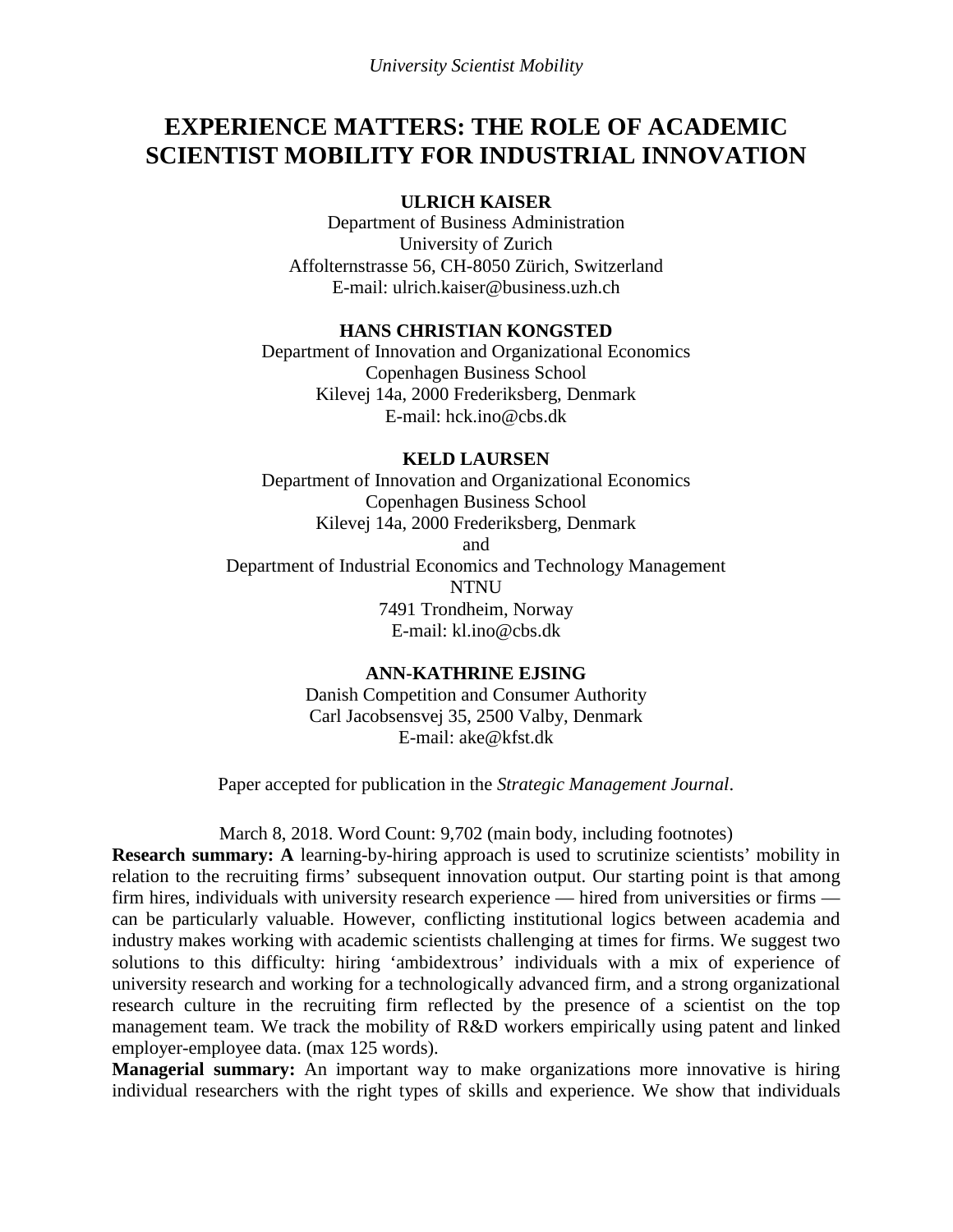with university research experience beyond their final degree are particularly likely to help boost firm-level innovation output after hiring compared to R&D workers with other types of skills and experience. However, to obtain good returns to innovation from hiring such individuals, firms need a university research-friendly organizational culture when hiring individuals with university research experience, from either firms or academia. (max 125 words).

**KEYWORDS:** Innovation output, the science-technology relationship, scientists' mobility, organizational research culture, econometric evidence.

## **ACKNOWLEDGEMENTS**

This article has benefited greatly from the guidance provided by the Editor, Will Mitchell, and two anonymous reviewers. The authors are grateful also for comments on earlier versions of the paper from Bart Leten, Woody Powell and Ammon Salter, and seminar audiences at HU Berlin, Aarhus University, Friedrich Schiller University Jena, Università Ca' Foscari, Berkeley, Stanford University, University of Bath, Eindhoven University of Technology, and Lund University, and participants in the Tilburg Innovation Conference, the DRUID Summer Conference, the Academy of Management Conference, the 3<sup>rd</sup> Advanced KITE Workshop, the CINet Conference, the SEI Faculty Workshop, and the UII Conference. The usual caveats apply. Keld Laursen's Professor II position at NTNU is sponsored by DNV-GL. H.C. Kongsted, and Ulrich Kaiser acknowledges the support of the Triple-I project sponsored by the Novo Nordisk Foundation.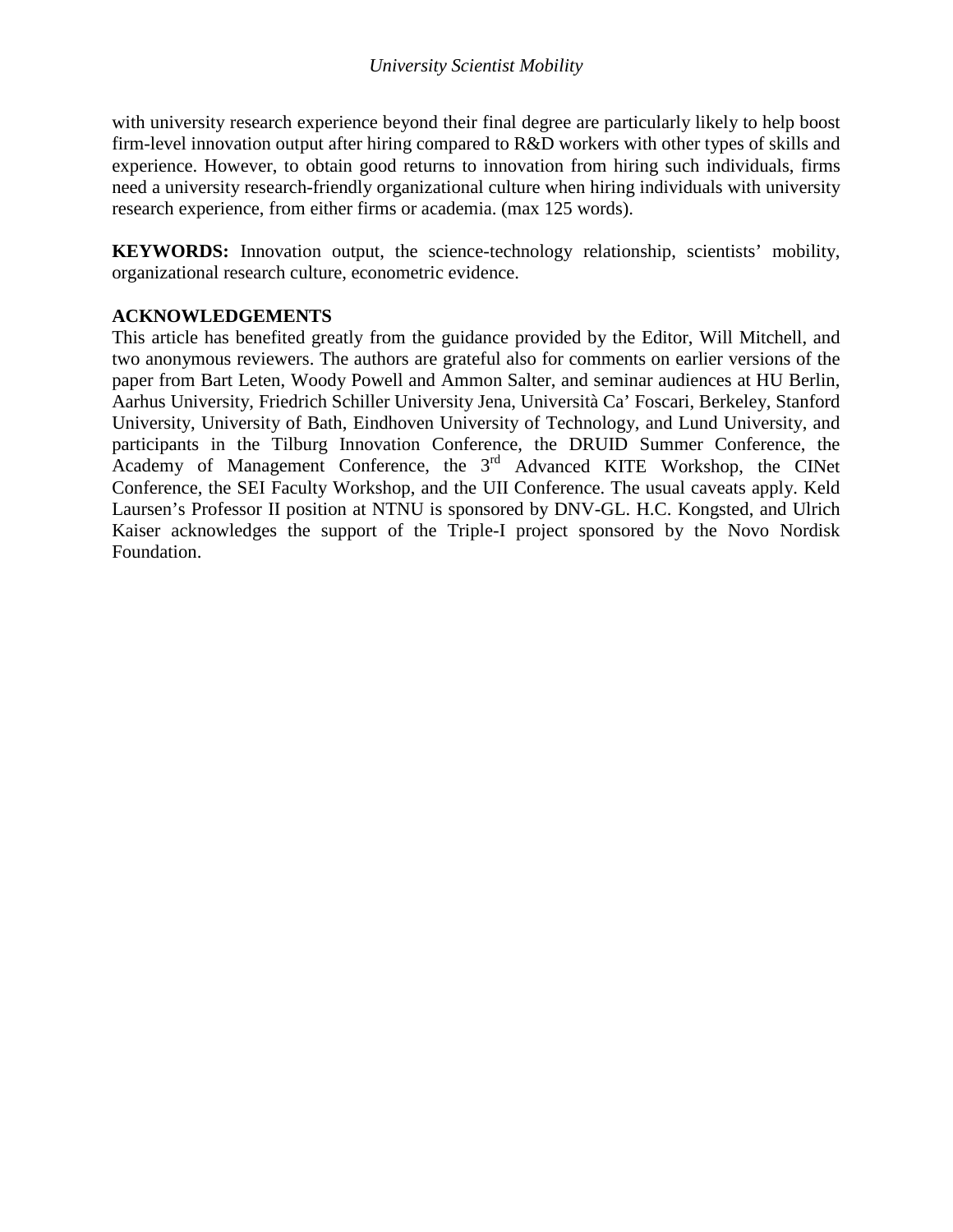## **INTRODUCTION**

It is well-established that science and university scientists make central and important contributions to the innovation output of private business firms in a variety of industries (see e.g., [Jaffe, 1989;](#page-36-0) [Gambardella, 1992;](#page-35-0) [Fleming and Sorenson, 2004;](#page-35-1) [Gittelman, 2007;](#page-35-2) [Kotha, George,](#page-36-1)  [and Srikanth, 2013\)](#page-36-1). However, the conditions allowing firms to benefit from expanding their scientific capacity through inward mobility of academic scientists with heterogeneous work experience are less well understood. In this paper, we examine whether private firms' hiring of scientists with university research experience has a stronger impact on these firms' innovation output than hiring of other types of researchers, and we address the related question of how other knowledge-work experienced hires and the recruiting firm's research culture, might affect the net benefits of scientists' mobility.

The extant literature on learning-by-hiring considers recruitment of research scientists to be an important source of knowledge that affects the hiring firm's innovation process (e.g., [Almeida](#page-34-0)  [and Kogut, 1999;](#page-34-0) [Rosenkopf and Almeida, 2003;](#page-37-0) [Hoisl, 2007;](#page-35-3) [Tzabbar, 2009;](#page-37-1) [Corredoira and](#page-35-4)  [Rosenkopf, 2010;](#page-35-4) [Singh and Agrawal, 2011;](#page-37-2) [Kaiser, Kongsted, and Rønde,](#page-36-2) 2015; [Jain, 2016\)](#page-36-3). The study by Rosenkopf and Almeida [\(2003\)](#page-37-0) examines pairs of firms, and shows that dyads involved in high levels of mutual labor mobility are involved also in greater knowledge flows. Tzabbar [\(2009\)](#page-37-1) shows that the recruitment of technologically distant scientists is related positively to firmlevel technological repositioning. In a paper that uses the Danish register data employed in our study, Kaiser, Kongsted and Rønde [\(2015\)](#page-36-2) find that workers recruited from a technologically leading firm compared to individuals recruited from non-leading firms, appear to increase the innovation output of the new employer. However, although this research stream provides valuable insights, it has some limitations. First, work on how scientists affect the innovation output of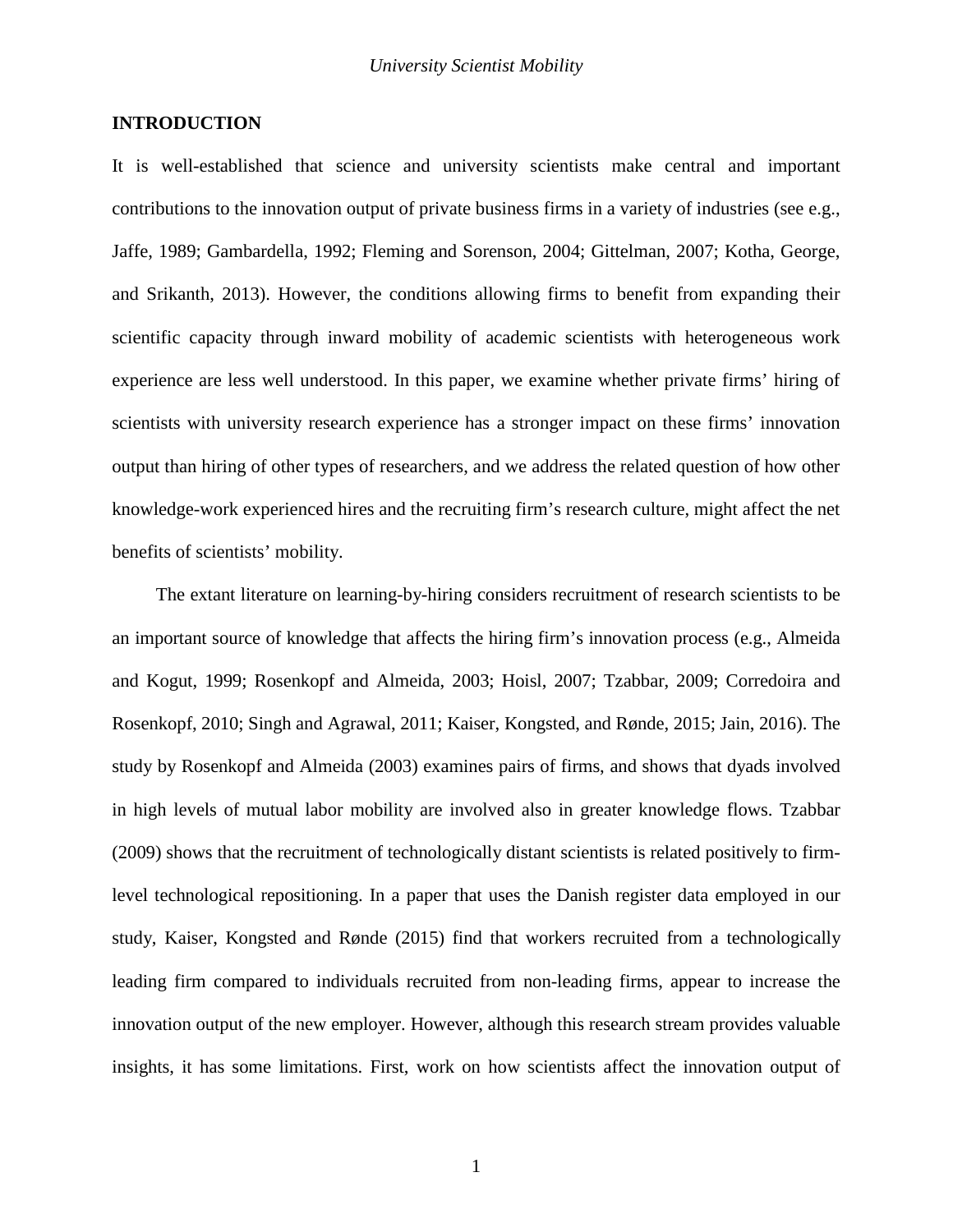private business firms generally analyzes hirings from other industrial firms, irrespective of the *type* and *mix of* research experience accumulated by the recruited researchers from disparate organizational contexts (e.g., universities vs. employment in other business firms). Second, this literature looks mostly at how labor mobility affects the hiring firms' technological problemsolving processes (reflected in patent citations) rather than their innovation output.

Taking the learning-by-hiring literature as our point of departure, the present study analyzes the extent of the heterogeneity in the benefits derived from hiring R&D workers with different kinds of knowledge-related experience with respect to firm-level, quality adjusted innovation output. We focus on the joint effects of scientists' previous university research experience combined possibly with experience of working in a firm with a strong technological record, and the recruiting firm's research culture. To our knowledge, ours is the first paper to study the combined influence of newly recruited researchers' different university and private firm experience, and to link this heterogeneity to the firm-level research culture and firm innovation output.

We propose that firms' hirings of individuals with university research rather than other types of experience provide important support for science-based problem solving which in turn, leads to more firm-level innovation output. However, given the potentially conflicting institutional logics between industrial and academic research [\(Dasgupta and David, 1994;](#page-35-5) [Sauermann and Stephan,](#page-37-3)  [2013\)](#page-37-3), hiring university scientists can present problems, and may not pay off. We hypothesize about two approaches to this problem which may allow firms to benefit from hiring individuals with university research experience in relation to their quality adjusted innovation output. The first approach involves hiring individuals with a mix of industry and university research experience, and the second refers to firms with a research culture which allows them to accommodate individuals with academic research experience and related preferences.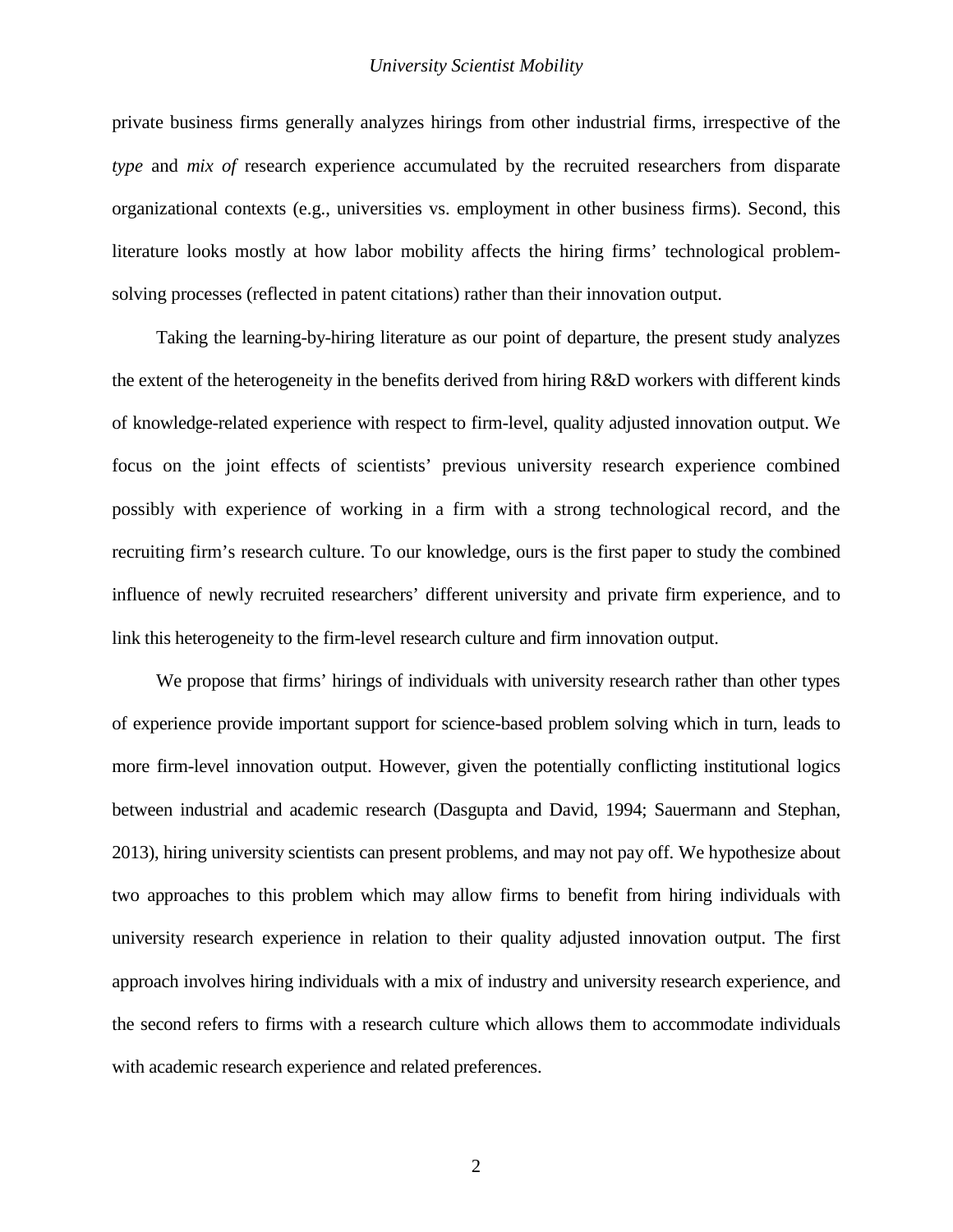We use unique data on the entire population of Danish firms and their employees over the period 1999 to 2004. These data allow us to measure the average effect on innovation of R&D workers moving to private firms, and to assess the effect of inward mobility of scientists with heterogeneous experience. We link these data to the number of a firm's patent applications to the European Patent Office (EPO) which we use to measure innovation output. The analysis focuses on 5,385 firms (15,984 observations) that employ at least one R&D worker and which are more likely to patent. The econometric analysis takes account of state dependence — previous innovation output is likely to have an impact on current innovation, and on unobserved firm-specific time-invariant heterogeneity since some firms — due perhaps to better management of  $R&D$  — may be inherently more innovative than others. We control for these fixed firm effects using a pre-sample variable, the mean of the dependent variable prior to the time period of the study [\(Blundell, Griffith, and van](#page-34-1)  [Reenen, 1995;](#page-34-1) [Bettis, Gambardella, Helfat, and Mitchell, 2014\)](#page-34-2), and control for the inward mobility of science or engineering graduates.

#### **THEORETICAL BACKGROUND**

We follow the mainstream literature and consider technological innovations as inventions with commercial application, where inventions refer to the development of a new idea or an act of creation [\(see, Ahuja and Toh, 2015\)](#page-34-3). Also in line with the literature, we define firm-level innovation output as the sum of the technological innovations created by a firm over a given period. Quality adjusted innovation output is this construct corrected by its economic and technological value (see for instance, [Sampson, 2005;](#page-37-4) [Singh, 2008;](#page-37-5) [Hess and Rothaermel, 2011\)](#page-35-6).

With respect to R&D workers' inward mobility we consider two types of scientist experience to be particularly salient in our case: (1) previous university research experience, and (2) experience of working in a firm with a strong technological record. These two dimensions are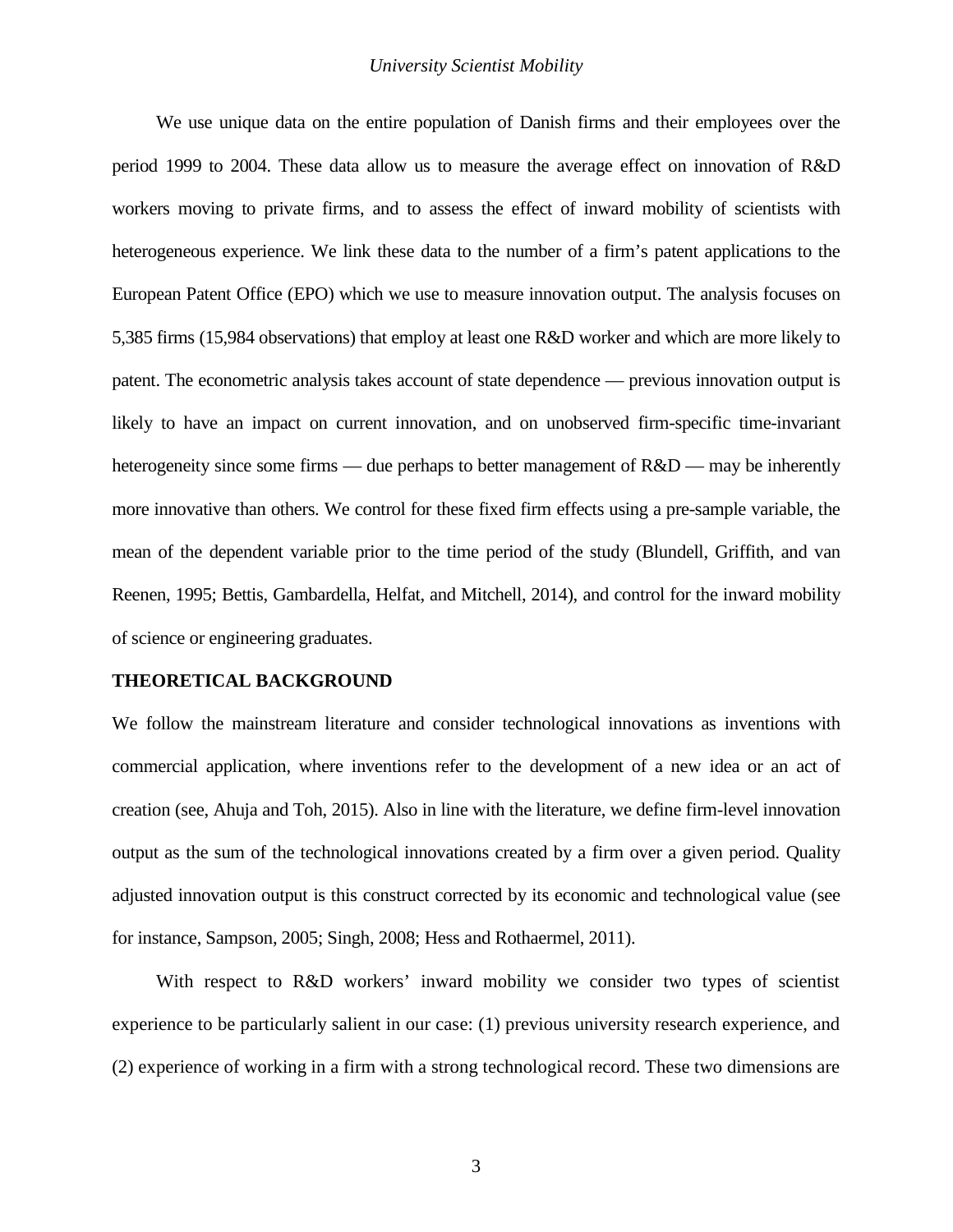the basis for the  $2\times 2$  matrix depicted in Figure 1 below.

## [Insert Figure 1 about here]

Arora and Gambardella [\(1994\)](#page-34-4) make an important distinction between scientific capabilities whose relative strength is in *evaluation* of technological information, and technological capabilities whose relative strength is in *utilization* of technological information. In the context of the former, Arora and Gambardella [\(1994: 102\)](#page-34-4) argue that 'Scientific capability enables the firm to reduce the uncertainty about the outcome of individual projects...science provides information that helps restrict the search for successful innovations at the downstream applied research and development stages'. As Arora and Gambardella [\(1994\)](#page-34-4) argue, scientific capability is particularly useful for evaluating technological information. We posit that overall, new hires with university research experience increase the focal firm's scientific capabilities, and that given the importance of the ability to evaluate technological information in the innovation process such hires should increase the firm's innovation output.

Arora and Gambardella [\(1994: 96–97\)](#page-34-4) suggest also that the value of an innovation project 'depends upon the ability of the firm to utilize effectively the [relevant] know-how.' We argue that this ability can be enhanced by new hires with work experience in a technologically strong firm. In the context of technology spinoffs, Klepper and Sleeper [\(2005\)](#page-36-4) suggest that firms that are more successful own more knowledge, resulting in there being more knowledge for previous employees to exploit. Also, former employees of patent active compared to non-patenting firms are likely to have deeper and broader technological knowledge (Kaiser *et al.*[, 2015\)](#page-36-2). Scientists moving from patent active firms are likely to bring technological experience in the form of knowledge useful for innovation output, and to have the ability to utilize technological information.

Figure 1 Panel (1) includes newly hired individuals with neither type of experience; Panel (2)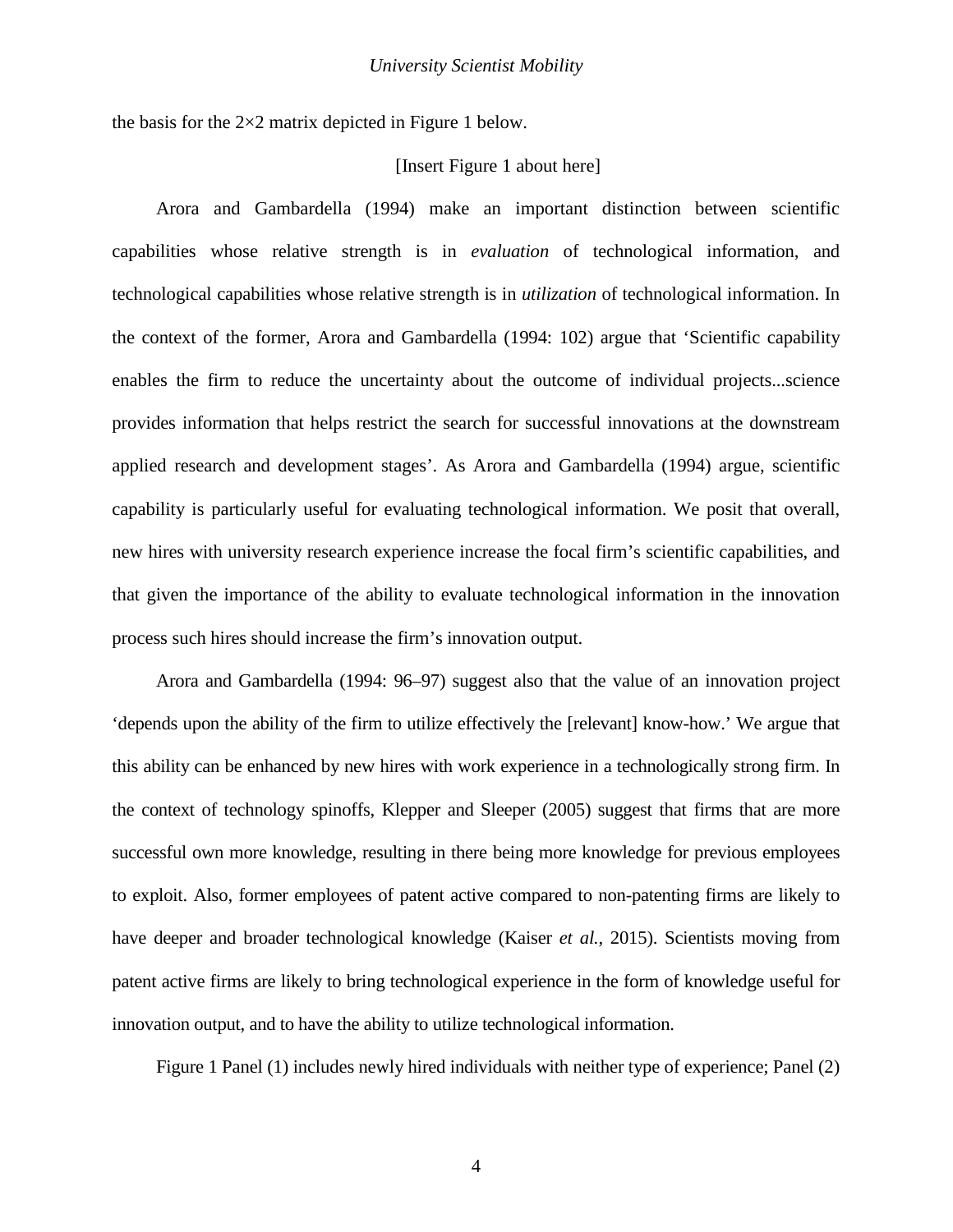includes newly hired individuals with university scientific experience but no experience of working in a technology active firm — i.e., the hire will increase ability to *evaluate* technological information; Panel (3) includes newly hired individuals with technological experience but no university scientific experience  $-$  i.e., the hire will increase ability to utilize of technological information; and Panel  $(4)$  includes newly hired individuals with both types of experience — i.e., the hire will increase both *evaluation* and *utilization* of technological information abilities. Using this  $2\times 2$  matrix as our starting point, in what follows we derive our hypotheses.

## **HYPOTHESES**

An important type of external experience that can be acquired by firms through recruitment is experience of academic research in a university context beyond the level of doctoral research. We propose that inward mobility of scientists with academic research experience compared to recruitment of R&D personnel lacking such experience, is particularly useful for solving innovationrelated problems, and therefore, for the quality-adjusted innovation output of firms. We suggest that firms will achieve a greater boost to their innovation output from recruiting an individual with the types of experience described in Panels (2) and/or (4) in Figure 1 compared to an individual with the type of experience described in Panels (1) and/or (3). Knowledge transfer in the context of the links between science and technology is 'mainly person-embodied, involving personal contacts, movements, and participation in national and international networks' [\(Pavitt, 1991: 112\)](#page-36-5). For this reason, recruitment of scientists is an important means for private firms to obtain access to science. Following the literature (see, [Pavitt, 1991;](#page-36-5) [Salter and Martin, 2001\)](#page-37-6), we argue that scientific capability enables the evaluation of technological information in innovation projects through scientists' application in the technological setting through three different mechanisms.

First, in relation to the importance of *general scientific research skills and techniques*, Fleming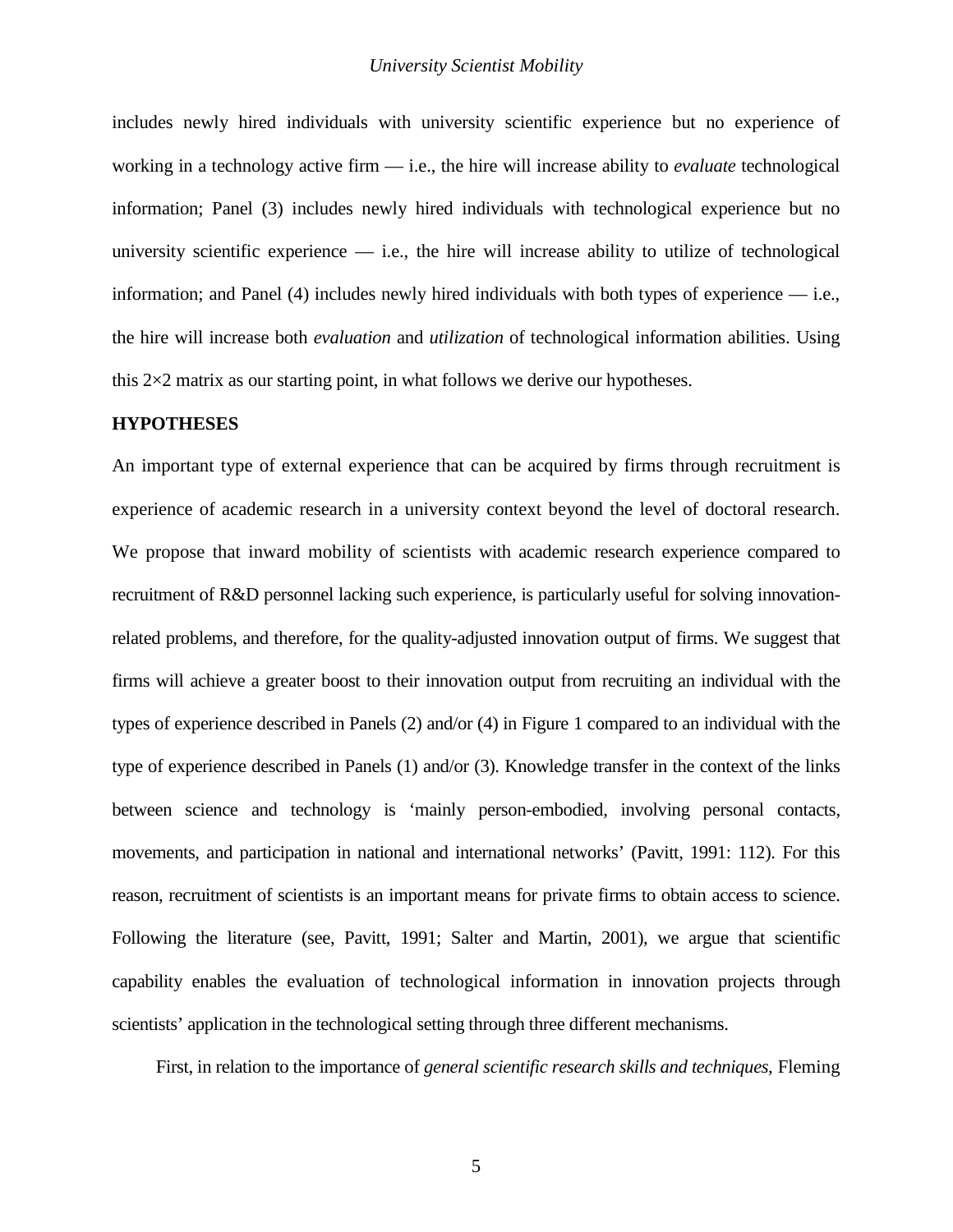and Sorenson [\(2004\)](#page-35-1) argue that by providing inventors with a 'map' or a stylized (or theoretical) representation of the solution-space, scientific knowledge can lead to other types of problemsolution than would be possible using regular technological problem solving abilities. Gibbons and Johnston [\(1974\)](#page-35-7) found that when faced with a problem scientists may be able to provide direct solutions but are more likely to suggest an alternative way to tackle the problem to reduce the range of possible solutions, or to access equipment and procedures to test the feasibility of a proposed solution. Second*, specific problem-solving skills* can be directly useful for technological problem-solving in private firms. For instance, the general principle related to a pharmaceutical drug may be scientific knowledge; however, innovations by electronics firms also exhibit strong links to science [\(Pavitt, 1991;](#page-36-5) [Klevorick, Levin, Nelson, and Winter, 1995\)](#page-36-6). In this context, Gibbons and Johnston [\(1974\)](#page-35-7) argued that scientists are particularly critical for 'translating' information from scientific journals into a form that is meaningful to industry problem-solvers. Finally, former university scientists can draw on social *university networks* to help in their technological problem-solving activities [\(Gibbons and Johnston, 1974\)](#page-35-7), and to exploit international networks of colleagues and co-authors which increases the industry employer's awareness of the leading scientists and relevant scientific resources [\(Murray, 2004\)](#page-36-7).

We argue that given the potentially major benefit to firms of combining scientific knowledge, skills, and techniques with the firm's already existing technological problem-solving activities, hiring a scientist with university experience will have a stronger effect on qualityadjusted innovation output compared to recruiting someone with no experience of working in academia. Hiring recent university masters and doctoral graduates also allows firms to access scientific knowledge, skills, and techniques [\(Pavitt, 1991;](#page-36-5) [Salter and Martin, 2001\)](#page-37-6). However, we argue that there are two reasons why new graduates embody fewer scientific capabilities than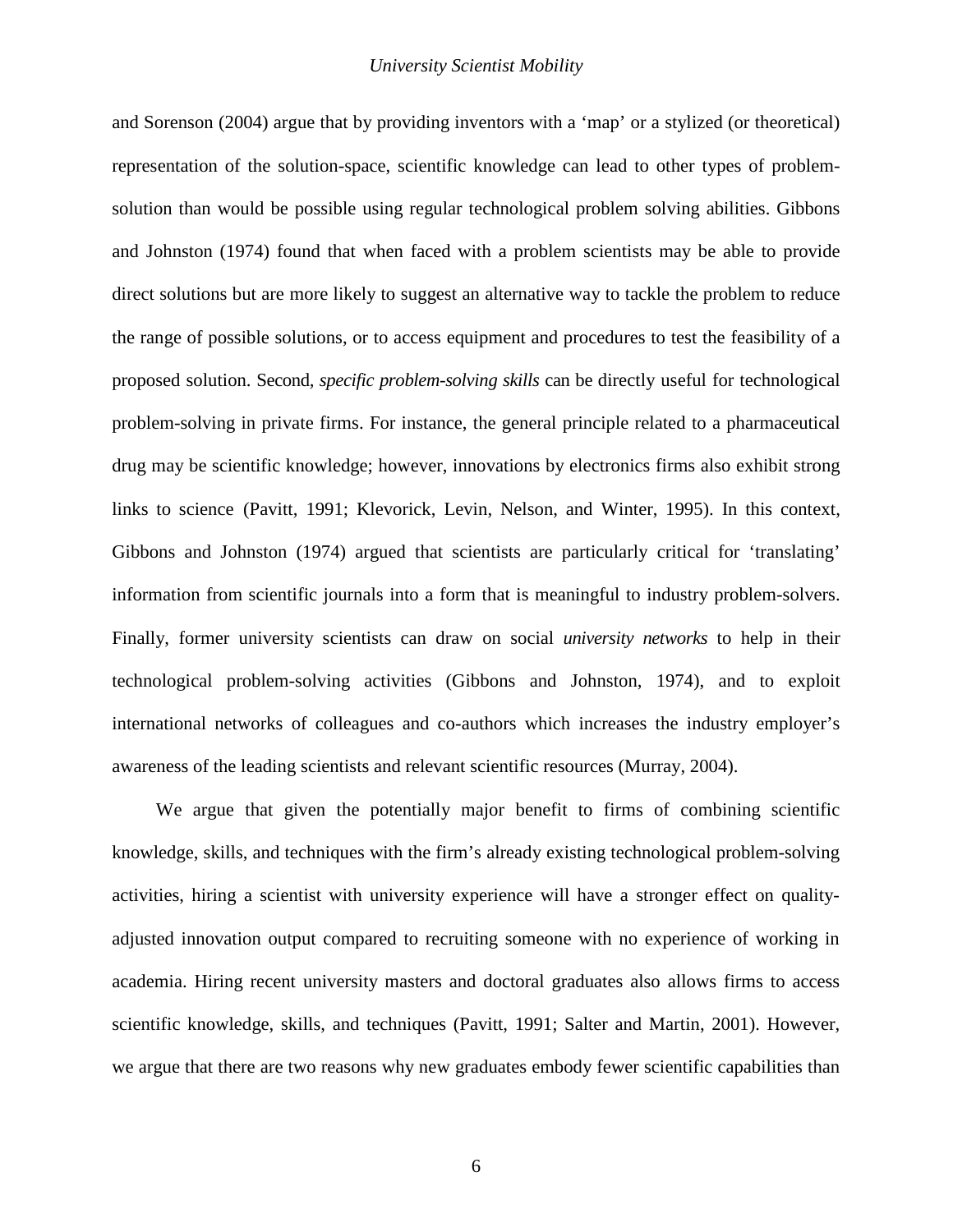individuals who have also been employed by a university (we control empirically for such hirings). The first reason is based on an organizational learning argument: It takes time to acquire scientific capability. Graduates spend a significant amount of time on educational activities which reduces the time available to practice science while scientists who are employed by a university after graduating have spent more time conducting research in an academic environment. The have also had more time to develop social networks within the university system compared to graduates employed by private firms immediately after graduation. The second reason is that graduates choosing employment in a university as an initial career choice may be inherently more motivated to perform scientific research than graduates choosing employment in a private firm immediately after graduation. In sum, these arguments suggest that:

*Hypothesis 1: Newly hired individuals coming from universities, or individuals with university research experience who are hired from firms, should provide higher positive returns with respect to quality-adjusted innovation output than individuals with no university research experience who are hired from firms.*

### **The non-trivial challenges of hiring university scientists**

While there are clear benefits to firms deriving from science and the recruitment of university scientists, hiring scientists imposes on the recruiting firm some non-trivial problems (additional to the usual adjustment problems related to new hires) including the integration of university scientists into the firm's local knowledge production. According to Dasgupta and David [\(1994\)](#page-35-5), the fundamental differences between scientific and technological knowledge are the types of goals, behavior norms behavior, and reward systems considered legitimate by the two researcher communities. Based on these goals, norms, and incentives, academically trained scientists tend to have a strong 'taste for science' including a preference for basic research, freedom to choose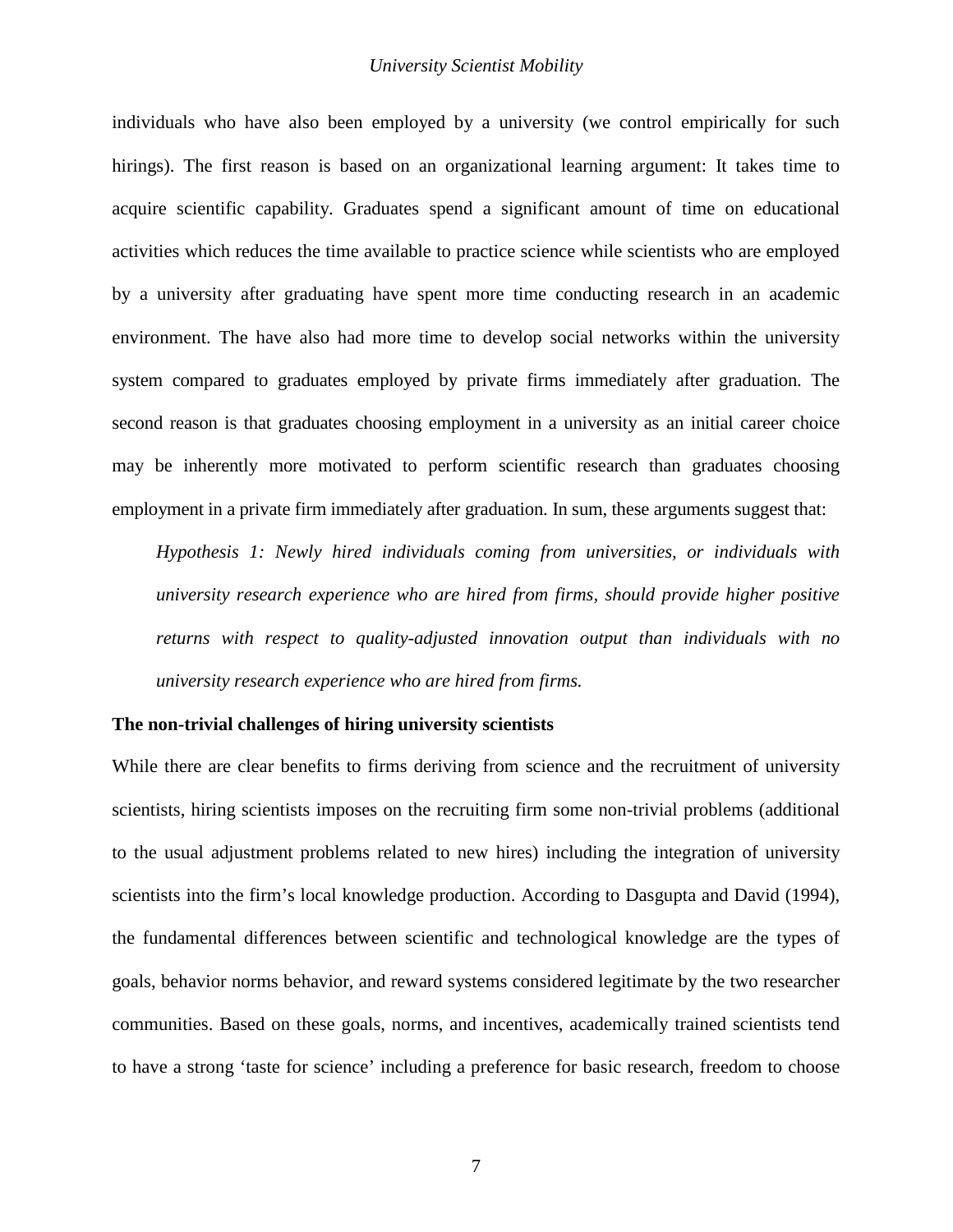among research projects, and disclosure of research results through publication [\(Stern, 2004;](#page-37-7) [Roach and Sauermann, 2010;](#page-36-8) [Agarwal and Ohyama, 2013\)](#page-34-5). The strong taste for science among academically trained scientists suggests that employing former university scientists might be problematic for profit-oriented business firms which need an appropriate strategy to exploit potentially valuable knowledge inputs.

## **Complementarities between academic and industrial research experience**

Despite conflicting logics between industrial and academic research, Sauermann and Stephan [\(2013: 904\)](#page-37-3) maintain that 'the ideal types of 'academic logic' and 'commercial logic' overstate differences between industrial and academic science while ignoring important heterogeneity within each sector.' In other words, bridging between the two spheres is possible but requires explicit attention. One possibility is to hire scientists with a mix of experience from academic and technological/industry contexts. In this case, we argue that individual-level academic research experience can be (even) more productive for a firm when combined with work experience from a highly technology-active firm (Figure 1 Panel 4) compared to other mixes of relevant experience (Figure 1 Panels 1, 2 and 3).

The starting point for our analysis is that heterogeneity in the previous experience of newly hired scientists is central to explaining firm-level innovation outcomes. Agarwal, Echambadi, Franco, and Sarkar [\(2004\)](#page-34-6) argue that the level of a new employee's technological know-how is to an important extent a function of the previous employer's technological knowledge. Indeed as suggested above, successful firms possess more knowledge, implying that there is more knowledge available to a leaving employee to apply in a new setting [\(Klepper and Sleeper,](#page-36-4)  [2005\)](#page-36-4). That knowledge includes not only idiosyncratic technological knowledge in the narrow sense but also includes tacit, process-related know-how about how to create innovations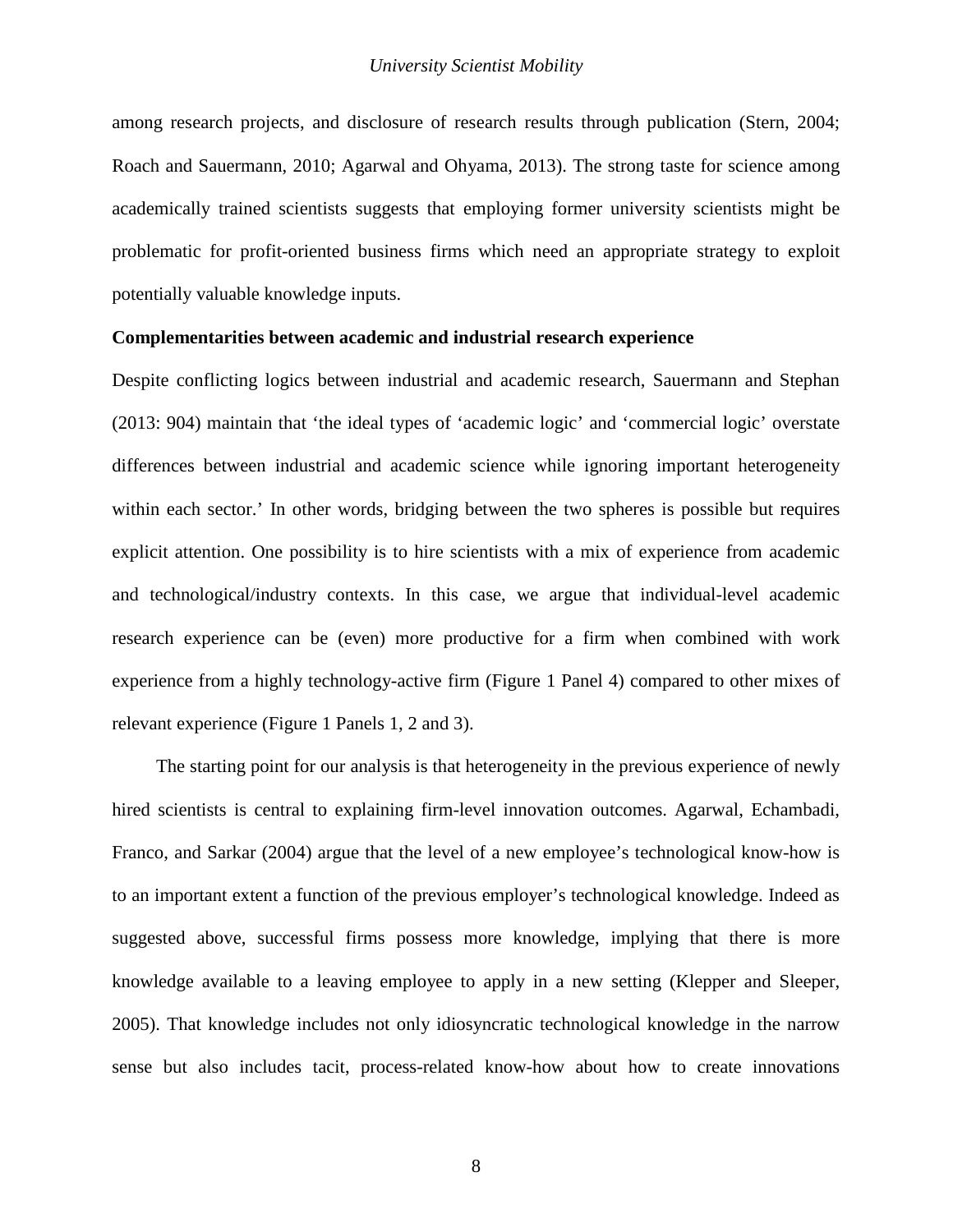[\(Thompson, 1967\)](#page-37-8). Thus, it can be argued that recruits with experience from employment in a technologically strong firm (Kaiser *et al.*[, 2015\)](#page-36-2), or inward mobility of individuals with academic research experience (Hypothesis 1) will increase the hiring firm's innovation activities more than recruitment of individuals with neither type of experience.

Central to our argument is that we predict a higher increase to the recruiting firm from individuals with both types of experience. In other words, hiring individuals with strong academic research experience combined with strong technological experience should increase innovation output more than recruitment of individuals with just one or neither type of experience. As argued above, given that on balance, academic research experience and the capabilities it endows are directed more towards evaluating technological information, and that technological capabilities are directed more towards utilizing technological information aimed at commercial exploitation, the combination of these capabilities should provide a superior outcome since successful innovation requires both competences [\(Agarwal and Ohyama, 2013\)](#page-34-5)[.](#page-34-7) The literature on individual-level ambidexterity suggests that individual ambidexterity increases with experience [\(Mom, Bosch, and Volberda, 2009\)](#page-36-9); in our context, scientists with both academic and industry technological experience will be better able to manage the (partially) conflicting logics underlying academic scientific and industrial technological activities. In other words, experience of working in both domains should render the individual better able to bridge those spheres. It follows that experience of working in both domains should outperform having only one type or no such experience. This complementarity logic underpins the following hypotheses:

*Hypothesis 2a: Individuals with university research experience newly hired from firms with patenting experience should provide higher positive returns with respect to qualityadjusted innovation output than individuals with university research experience hired from*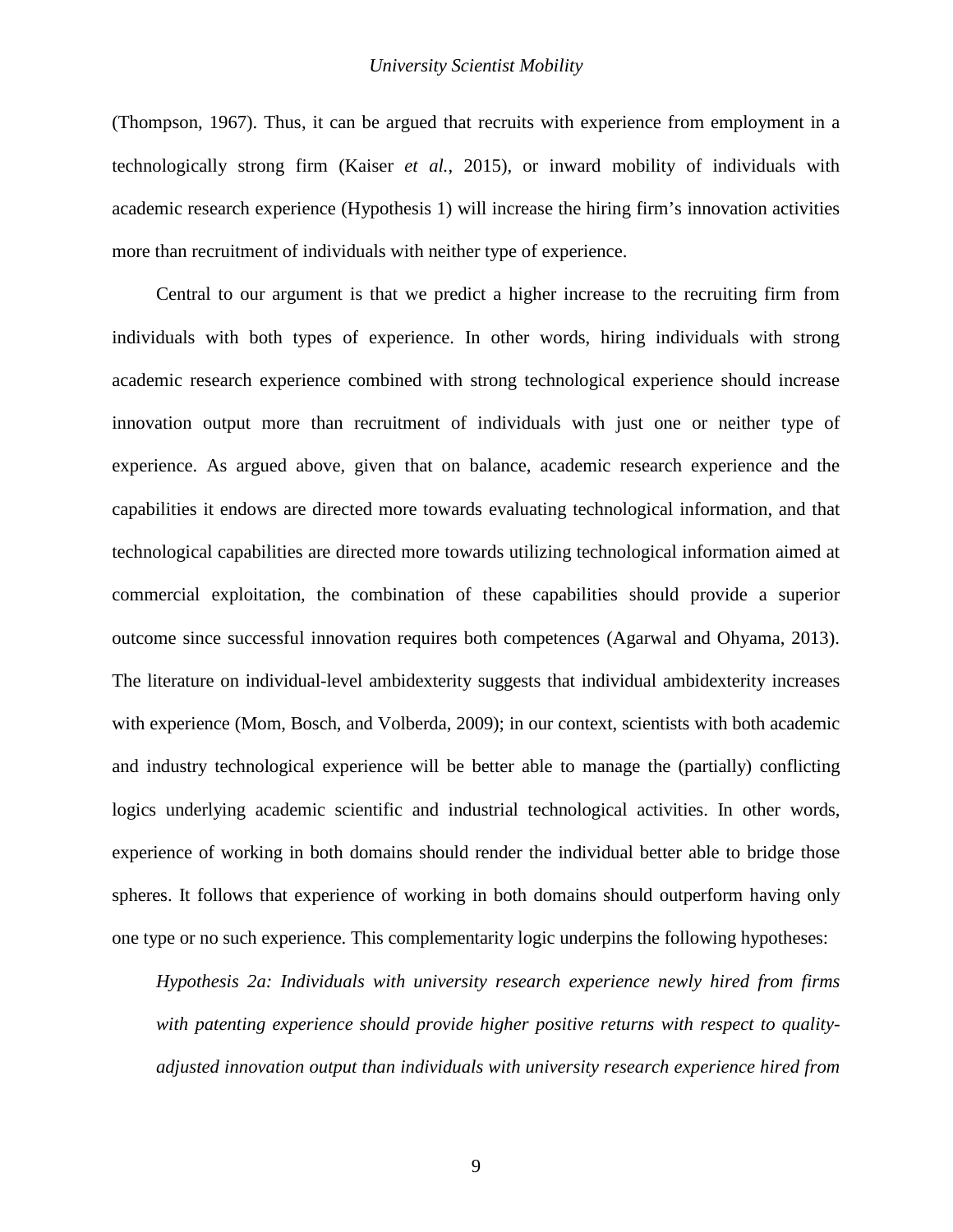*universities or non-patenting firms.*

*Hypothesis 2b: Individuals with university research experience hired from firms with patenting experience should provide higher positive returns with respect to qualityadjusted innovation output than individuals hired from firms with patenting experience but no university research experience.*

*Hypothesis 2c: Individuals with university research experience hired from firms with patenting experience should provide higher positive returns with respect to qualityadjusted innovation output than individuals hired from non-patenting firms and with no university research experience.*

## **Organizational culture**

The tension between the (academic) science and (commercial) technology spheres can be managed through the hiring of individuals with experience in both spheres (see arguments related to Hypotheses  $2a/b/c$ . However, the potential boost to innovation output from hiring a researcher of the type described in Figure 1 Panel 2 or 4 also may depend significantly on the observed heterogeneity in the firms' emphasis on an academic or a commercial logic as highlighted by Sauermann and Stephan [\(2013\)](#page-37-3). There may be important differences in how well private firms are able to exploit and manage researchers oriented to academic research [\(Cockburn and Henderson, 1998\)](#page-34-8). For instance, Liu and Stuart [\(2014: 1136\)](#page-36-10) describe some central organizational features of the 'university research-friendly' firms they analyzed: 'To the extent possible, the firm creates a university-like milieu to cater to the preferences held by their researchers. For biologists, who have almost all spent many years training at universities, BTCO's research division will seem a relatively familiar place.' Organizational culture is defined generally as 'a system of shared values defining what is important, and norms, defining appropriate attitudes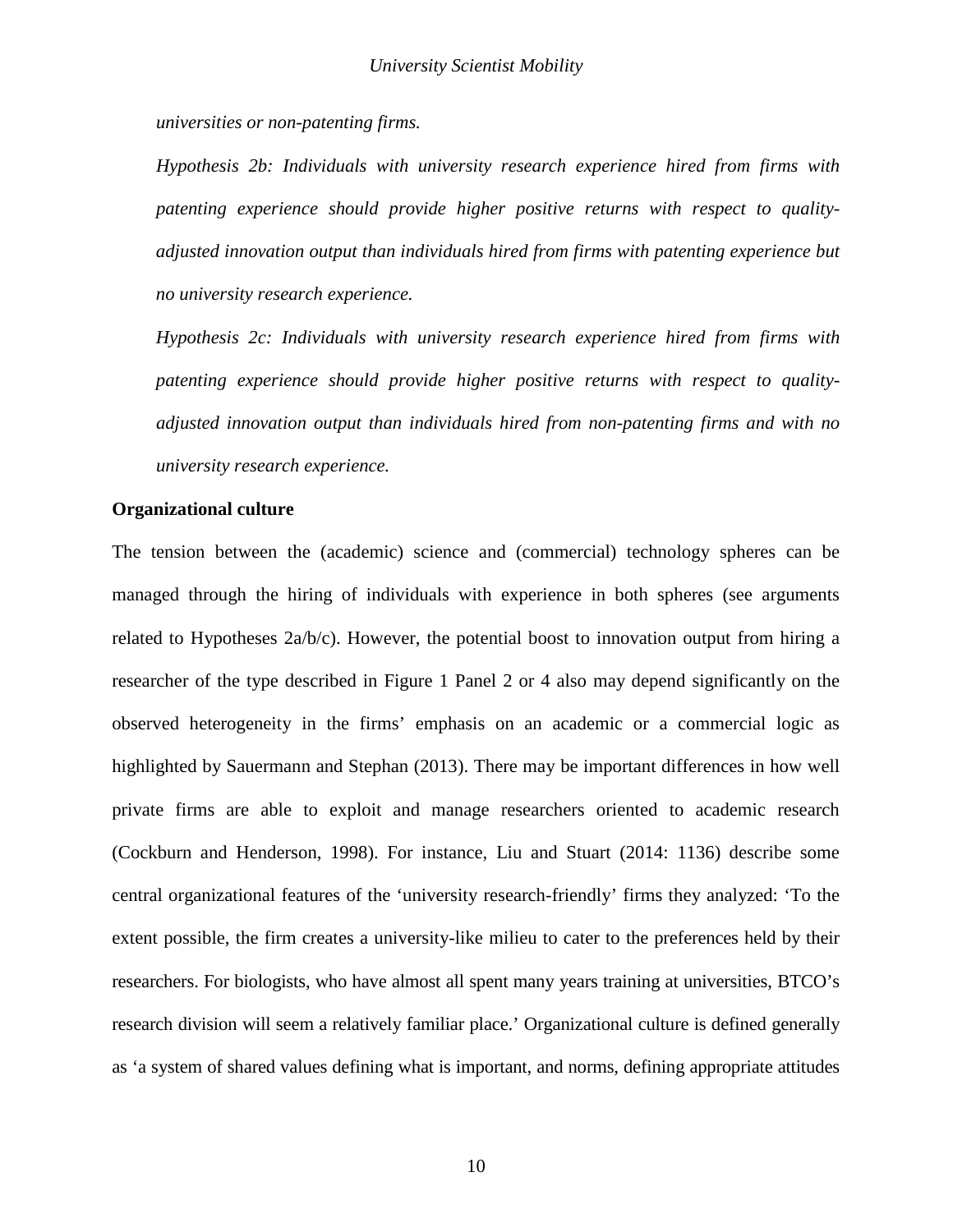and behaviors, that guide members' attitudes and behaviors' [\(O'Reilly and Chatman, 1996: 166\)](#page-36-11). A university research-friendly organizational culture emphasizes the importance of academic research and the associated norms and practices.

We suggest that relevant experience and a resulting culture of employing academic scientists will alleviate some of the tensions discussed above. A research-friendly organizational culture helps to reduce the problems associated to integrating university scientists into the firm's knowledge production. The absorptive capacity literature regards such a culture as a social integration mechanism which reduces the counter-productive gap between exploration and exploitation [\(Zahra and George, 2002\)](#page-37-9). Indeed, despite private firms' for-profit objectives, some companies have a research culture which generally accommodates academic research activities. This includes allowing former university scientists a degree of autonomy, and the right to continue to publish [\(Rosenberg, 1990;](#page-36-12) [Cockburn and Henderson, 1998;](#page-34-8) [Roach and Sauermann,](#page-36-8)  [2010;](#page-36-8) [Ding, 2011\)](#page-35-8) although sometimes after some delay to comply with protection of intellectual property rights [\(Lei, Juneja, and Wright, 2009\)](#page-36-13). Nevertheless, an academic research-friendly culture reduces frustration in academically-oriented scientists which arguably, should increase their productivity [\(Mudambi and Swift, 2009\)](#page-36-14). Such a culture is likely to satisfy the firm's profit and coordinated problem-solution goals as well as catering to scientists' research preferences. This should increase the hiring firm's quality-adjusted innovation output.

Scientists with university research experience can be recruited directly from universities, or hired from other firms. We argue that the successful integration of individuals with both types of experience regarding innovation output requires an appropriate research culture. Although researchers with both academic and industrial research experience may have a better understanding of the research requirements in industry compared to researchers hired directly

11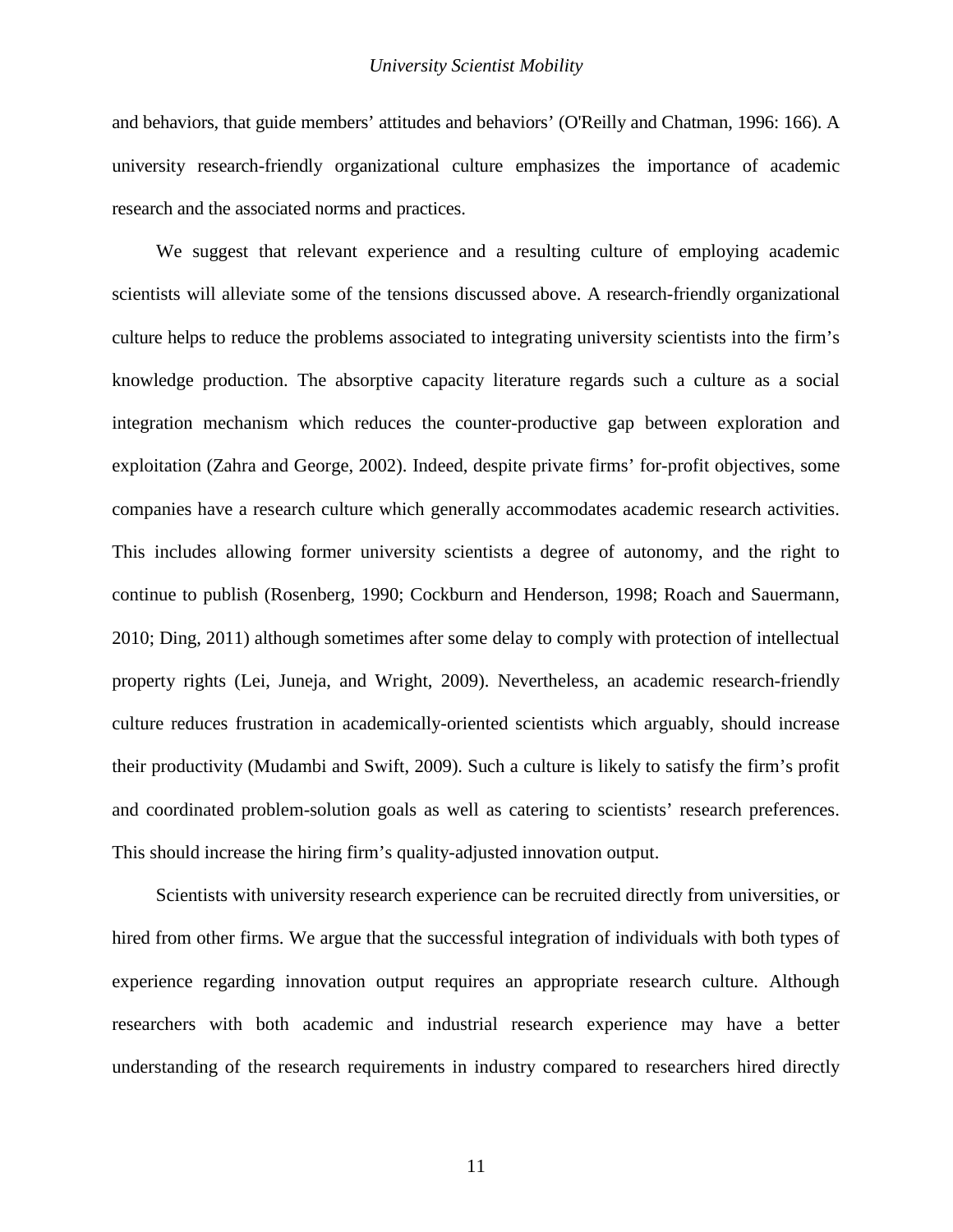from a university although their industry experience is unlikely to have erased their taste for science. Indeed, it is likely that scientists with academic experience hired from industry will more likely have been employed by a firm characterized by an academic research-friendly culture. In sum, we posit that:

*Hypothesis 3: A research friendly organizational culture in the focal firm enhances the positive effect on the quality-adjusted innovation output of individuals with university research experience newly hired from universities or firms.*

### **METHODS**

#### **Data**

*Patent data.* The first set of data are patent applications filed with the EPO since 1978 (when the EPO was established) with at least one Danish applicant. These data are taken from the EPO's PatStat ('Worldwide Patent Statistical Database'). This data set is critical since our basic measure of innovation output is patent counts. Although patent counts are imperfect proxies for innovation output [\(Arundel and Kabla, 1998\)](#page-34-9), they are representative of a specific invention (patent applications refer to single inventions), and can be related to patent value correlates [\(Trajtenberg, 1990\)](#page-37-10). Patent counts are used extensively in the management [\(Stuart and Podolny,](#page-37-11)  [1996;](#page-37-11) [Almeida and Kogut, 1999;](#page-34-0) [Song, Almeida, and Wu, 2003\)](#page-37-12) and economics literatures [\(Griliches, 1990;](#page-35-9) [Blundell](#page-34-1) *et al.*, 1995; [Kim and Marschke, 2005\)](#page-36-15).

*Linked employer-employee data.* We use linked employer-employee information provided by Statistics Denmark: Our data set includes the whole (not a selected sample) population of Danish firms and workers. The database is a recognized and valuable resource for research in the social sciences (see, for instance, [Sørensen, 2007;](#page-37-13) [Marx and Timmermans, 2017](#page-36-16) for recent applications of [these data\)](#page-36-16). Linked employer-employee data at the workplace level are available from 1980 although information on the firm-level variables is available only from 1999 due to a break in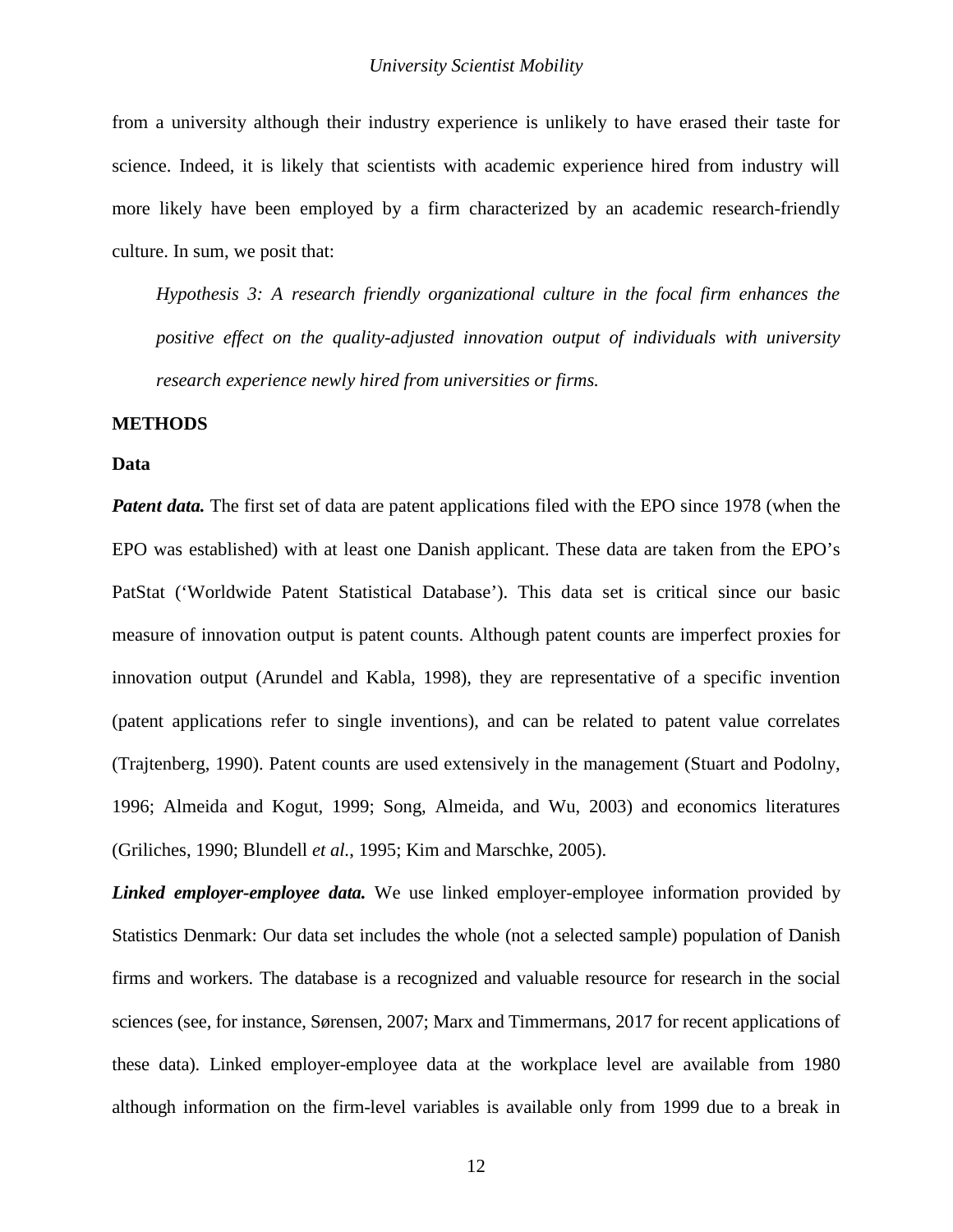recording of the unique firm identifiers used by Statistics Denmark. To create our data set we linked the unique firm identifiers to the patent applicants in our patent data. We achieved a match for 95 percent of the applicants. The 5 percent unmatched firms exited before 1999 and would have been excluded because our firm-level information begins only in 1999. Since current patent counts are the result of past research efforts, we lag all R&D-related variables by one year as in Blundell, Griffiths, and Reenen [\(1999\)](#page-34-10). Therefore, the effective starting date of the within-sample period is 2000; 1978–99 is a pre-sample period of information on patents used in the estimation (see below).

Our linked employer-employee/patent assignee data contain information on the highest level of education attained by the individual worker and her/his current occupation. We use this information to define our population of R&D workers. They are defined as individuals with a master's or a doctoral degree in the technical, natural, veterinary, agricultural, or health sciences, occupying a job function that requires a 'high' (professional) or 'intermediate' (technician and associate professional) level of skills, and aged between 20 and 75. The employee-level data were aggregated at firm level before being merged, i.e., our estimations consider each firm's total R&D work force. The information on job functions was retrieved from the International Standard Classification of Occupations (ISCO) published by the International Labor Office.

We do not include firms with no R&D workers since they are unlikely to patent [\(see the](#page-36-17)  [findings in Kaiser, Kongsted, and Rønde, 2008](#page-36-17) based on inventor survey data). Therefore, our final data set includes firms with at least one R&D worker. Moreover, we include only private sector firms (although we consider labor mobility from the public sector). The main estimation results are based on 15,964 firm-year observations of 5,385 unique R&D active firms. A total of 293 unique firms patented at least once during the five years 2000–2004.

*Dependent Variable.* We adopt the terminology used in the literature (see, for instance, [Jaffe,](#page-36-18)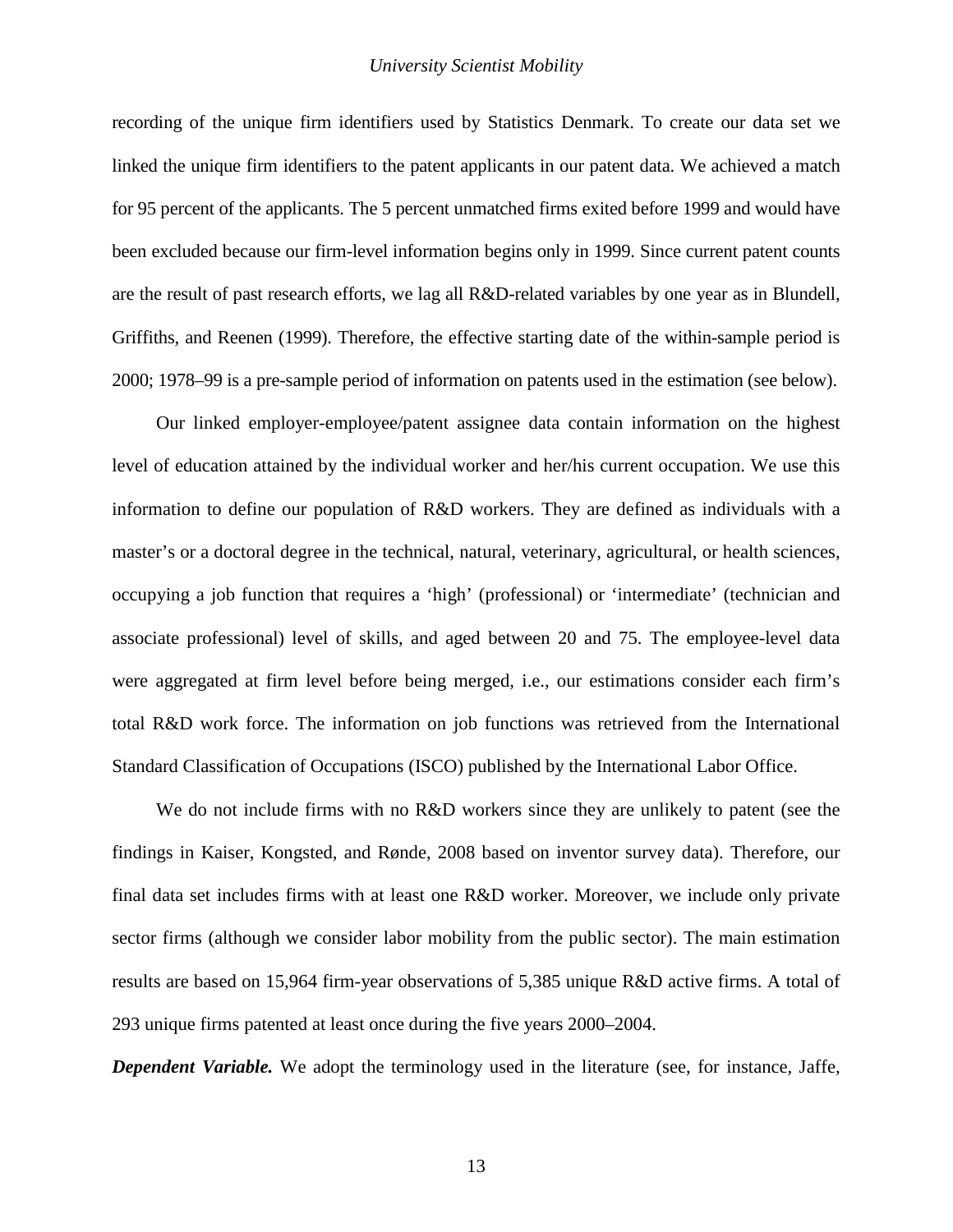[Trajtenberg, and Henderson, 1993;](#page-36-18) [Shan, Walker, and Kogut, 1994;](#page-37-14) [Ahuja and Katila, 2001;](#page-34-11) [Joshi and Nerkar, 2011\)](#page-36-19) and measure *innovation output* as each firm's patent count. In order to account for the skewed patent value distribution [\(Lanjouw, Pakes, and Putnam, 1998;](#page-36-20) [Harhoff,](#page-35-10)  [Narin, Scherer, and Vopel, 1999;](#page-35-10) [Hall, Jaffe, and Trajtenberg, 2005\)](#page-35-11), we include also a *quality*  dimension of innovation [\(Joshi and Nerkar, 2011\)](#page-36-19), and hence, use *quality-adjusted innovation output* as our main dependent variable. Specifically, we adopt Trajtenberg's [\(1990\)](#page-37-10) weighted patent count measure, the number of applications by firm *i* in year *t* plus the total number of forward citations received by those patents within the three years following the year of EPO publication (a 5-year time window is more common; we chose a shorter time because our citation data end less than 4 years after the patent data). For example, if firm *i* applied for 10 patents in *t* and received 15 citations to these patents in the subsequent 3 years, our dependent variable would add to 25. Forward citations constitute a verified measure of both technological impact and private and social value (Hall *et al.*[, 2005\)](#page-35-11). Other patent value correlates considered in the literature, such as backward citations, family size, number of technological areas, breadth, and renewal, have been shown to be less reliable predictors of patent value [\(see Jaffe and de](#page-36-21)  [Rassenfosse, 2017 for a recent survey\)](#page-36-21).

*Explanatory variables.* We separate the population of R&D workers by mobility status. We identify movements of knowledge-intensive R&D workers — workers with high levels of scientific and technological capability — from universities to firms, and movements between non-affiliated firms. We consider as a control variable, *R&D support workers* or workers in positions requiring an intermediate level of scientific and technological capability. We define hires as workers employed by different employers in *t-1* and *t*. We consider the following broad groups of mobile knowledge-intensive R&D workers: (i) *Hires from universities*, (ii) *Hires from*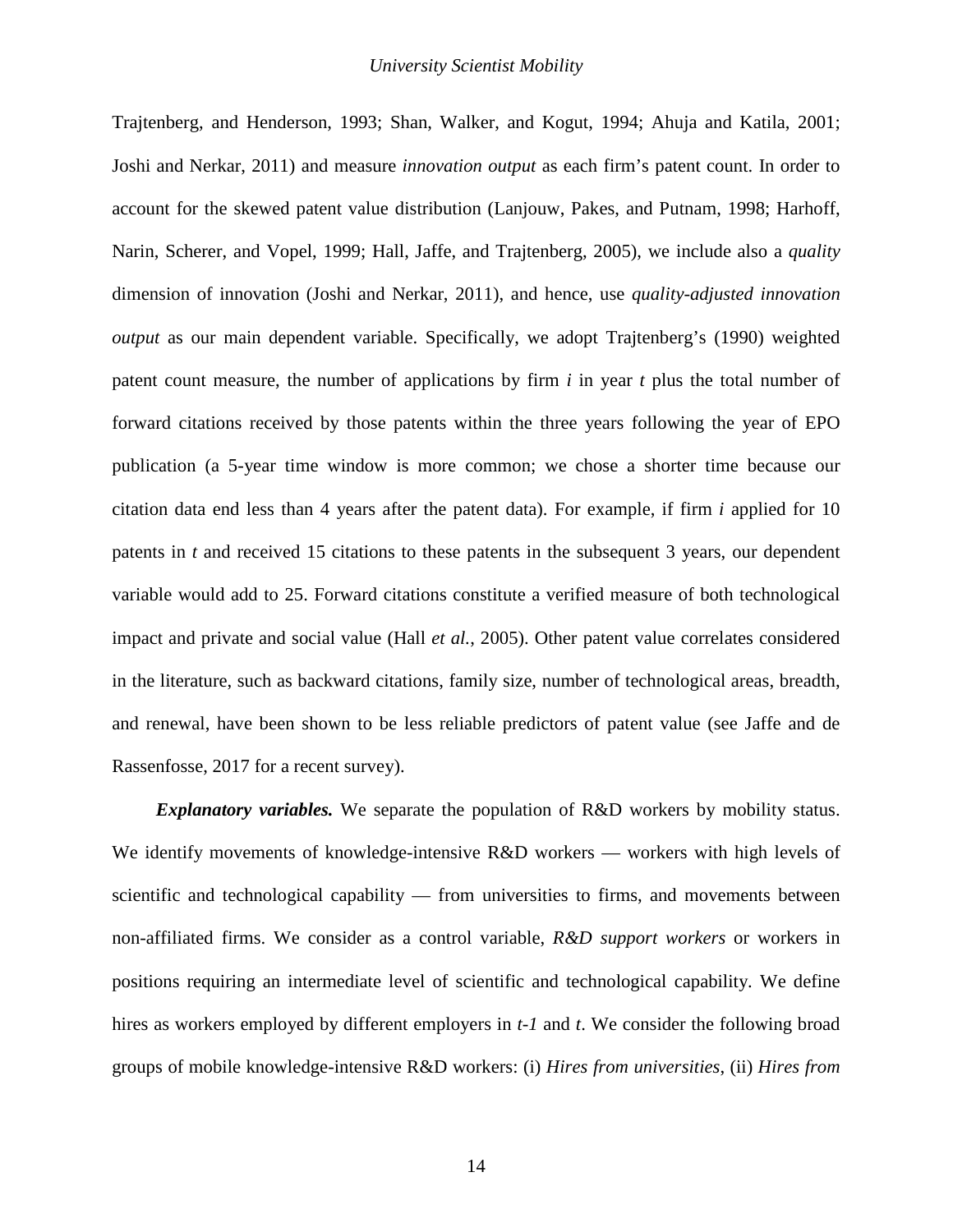(non-affiliated) *firms*, (iii) *University graduates* (workers employed in a firm in *t* who were university students in *t-1*), and (iv) *Other hires* (workers who joined the firm in *t* whose employment status in *t-1* is unknown). Finally, stayers we define as non-mobile R&D workers i.e., who were employed by the same firm in *t-1* and *t.* We split hires from firms along two further dimensions of experience — hires from a patenting firm vs. hires from a non-patenting firm, and workers previously employed as university researchers vs. those never employed in a university.

Finally, we interact the variables representing hires from firms with and without university experience as well as university hires on the one hand, with a dummy variable that is coded 1 if the present top management team (TMT) includes at least one individual with an R&D education, on the other hand. We use the inclusion of a scientist on the TMT (*Researcher on TMT dummy*) as a proxy for firms with an academic research-friendly organizational culture. Hambrick [\(2007: 335\)](#page-35-12) notes that 'researchers have generated substantial evidence that demographic profiles of executives (both individual executives and TMTs) are highly related to strategy and performance outcomes.' The composition of the TMT is likely to reflect the general types of problems that the firm can expect to face [\(Carpenter, Geletkanycz, and Sanders, 2004;](#page-34-12) [Strandholm, Kumar, and Subramanian, 2004\)](#page-37-15). In the context of innovation more specifically, Balsmeier and Buchwald [\(2015\)](#page-34-7) argue that top-management experience is a central aspect of the firm's innovation strategy since it enhances understanding of the processes involved.

We would argue that having a scientist on the TMT is indicative of the focal firm's objective to encourage an organizational research culture that facilitates the integration of scientists with academic research experience who typically have a 'taste' for academic science. By facilitating and supporting a university research-friendly culture, the TMT member's scientific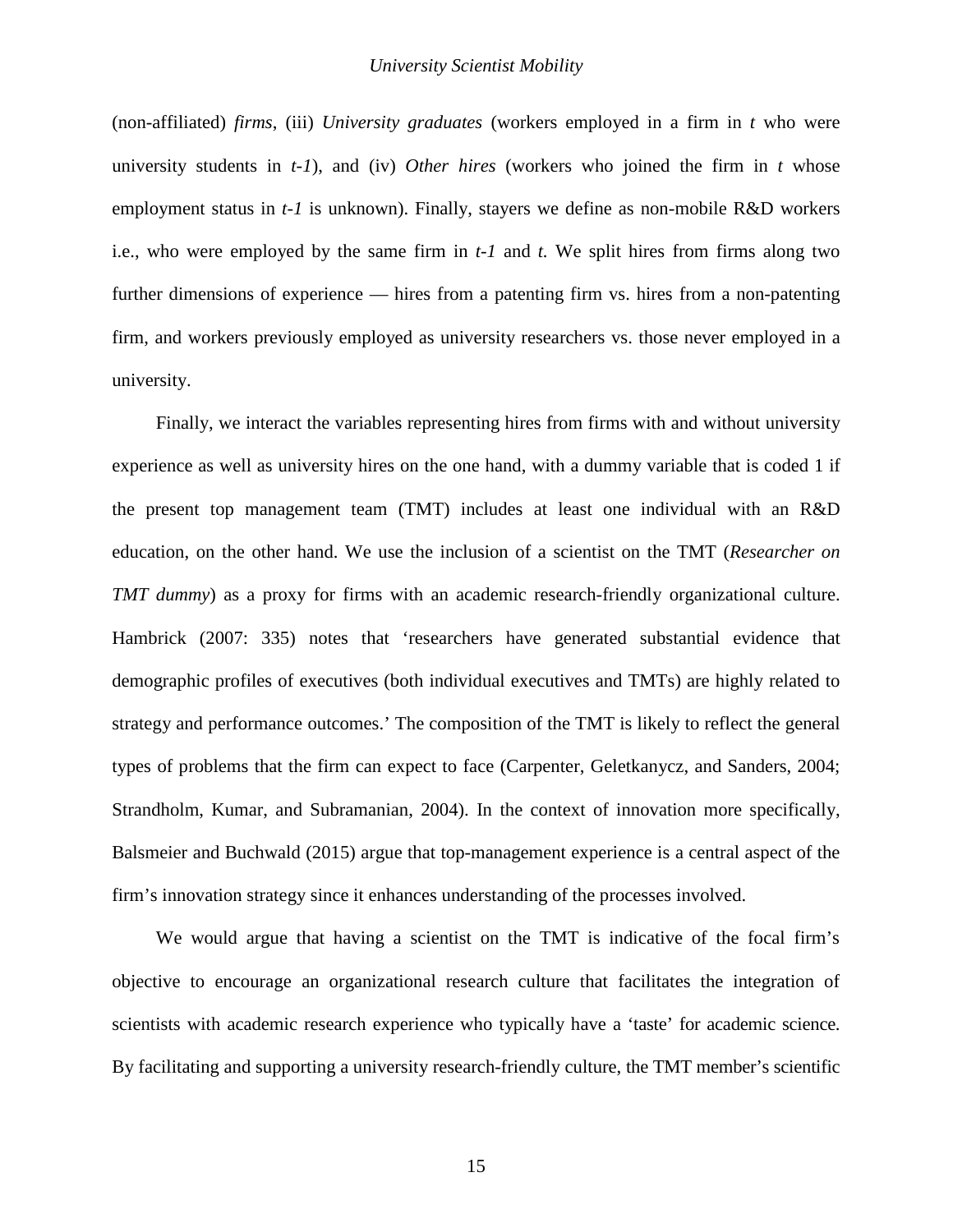experience and skillset will be beneficial for managing the integration of newly-recruited scientists with academic research experience.

We control also for a set of variables conventionally considered determinants of innovation output. First, we include the variable  $ln(\# of R\&D workers)$  which is the natural logarithm of the total number of R&D workers. Second, we include *ln(capital)* expressed as the natural logarithm of capital stock measured as the book value of physical capital. Third, we include a set of sector dummies defined according to the two-digit NACE Rev.1 industry classification, and control for regional effects and time-fixed effects using dummy variables. Fourth, we account for unobserved permanent firm heterogeneity and state dependence — as described below. Fifth, we include a variable *PhD employee dummy*, reflecting the employment of at least one R&D worker with a PhD degree.

## **Model specification and estimation**

*The patent production function.* We employ a Cobb-Douglas knowledge production function [\(Hausman, Hall, and Griliches, 1984;](#page-35-13) [Blundell](#page-34-1) *et al.*, 1995) in which quality-adjusted innovation output depends on the R&D labor and capital inputs. A key feature of our model is that we treat R&D labor as a differentiated input. We split the firm's R&D labor force into hires from university research,  $L_U$ , recent graduates,  $L_G$ , hires from firms,  $L_F$ , other hires,  $L_O$ , stayers,  $L_S$  and support workers,  $L_p$ . At this level of disaggregation, many firms will have zero hires of some particular R&D labor type in any given year. To properly accommodate this important feature of our data, we construct a composite measure of R&D labor which combines the different R&D labor inputs in a linear way [\(Griliches, 1967;](#page-35-14) [Hellerstein, Neumark, and Troske, 1999;](#page-35-15) [Galindo-](#page-35-16)[Rueda and Haskel, 2005;](#page-35-16) [Kaiser](#page-36-2) *et al.*, 2015). Each labor type *k* adds to the composite with a separate coefficient  $\theta_k$  which measures its impact relative to stayers (for whom the coefficient is normalized at 1). Embedding this composite into the Cobb-Douglas knowledge production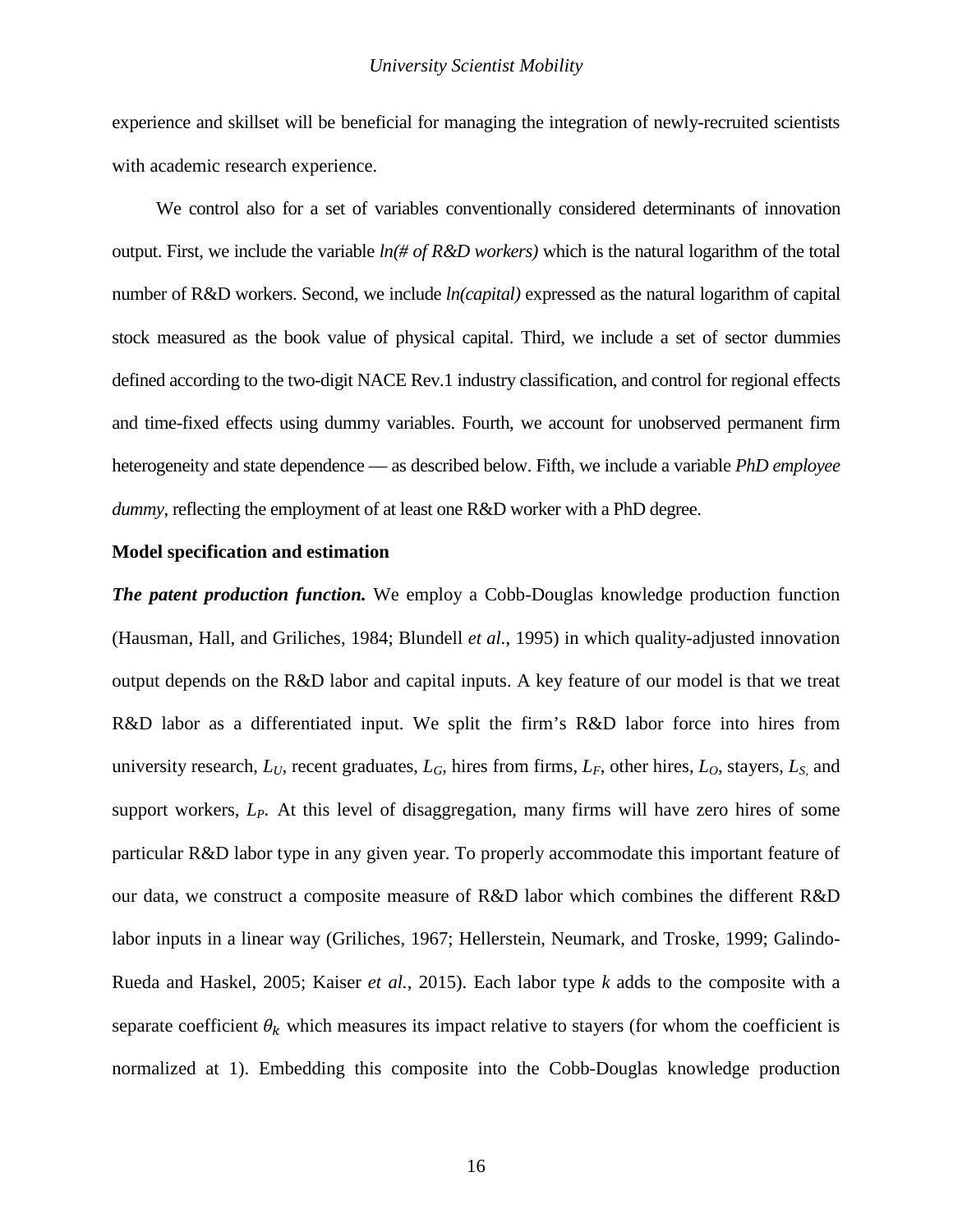function and using natural logarithms, we then obtain the approximate relationship:

$$
lnP = ln A + \delta lnK + \rho lnL + \beta_F s_F + \beta_U s_U + \beta_G s_G + \beta_O s_O + \beta_P s_P,
$$
\n(1)

where *P* denotes quality-adjusted innovation output,  $L = L_F + L_U + L_G + L_0 + L_S + L_P$  is the simple count of R&D workers of any type, and  $s_k$  denotes the share of labor type  $k$ ,  $L_k/L$ . All firms in our sample employ at least one R&D worker. Hence, all observations on *L* are positive so the actual formation of the labor shares  $s_k$  does not present a problem. The labor shares add to 1, thus, we need to exclude one worker share from the estimation to avoid the model being perfectly collinear. The term *A* denotes additional control variables such as industry and time dummies. The  $\beta_k$  parameters relate to the relative impacts  $\theta_k$  of labor type k via the relationship  $\beta_k = \rho(\theta_k - 1)$ . Equation (1) allows us to compare the impacts of different labor types on innovation output, and hence, to infer the validity of our theoretical hypotheses.

Note that Equation (1) is not a standard log-linear specification due to the introduction of the linear R&D labor composite. The many zeros introduced by the differentiated nature of our measure of R&D labor inputs essentially precludes such a specification. Hence, the  $\beta_k$ parameters do not translate directly into elasticities. They are best interpreted by referring back to the relative impacts of labor type *k* via the relationship  $\beta_k = \rho(\theta_k - 1)$ . Basically, a positive  $\beta_k$ coefficient implies that an additional unit of labor type *k* provides higher returns with respect to innovative output than would one additional stayer, the excluded category. This is also the basis for assessing the *effect size* of the estimated differences [\(effect size is arguably of critical](#page-34-13)  [importance, see Bettis](#page-34-13) *et al.*, 2016). It is based on the marginal effect of adding a further unit of a specific R&D labor type on innovative output. We derive their precise expression and present graphs of the marginal effects in the Online Appendix.

*Count data models.* The dependent variable is discrete and takes the value zero or a positive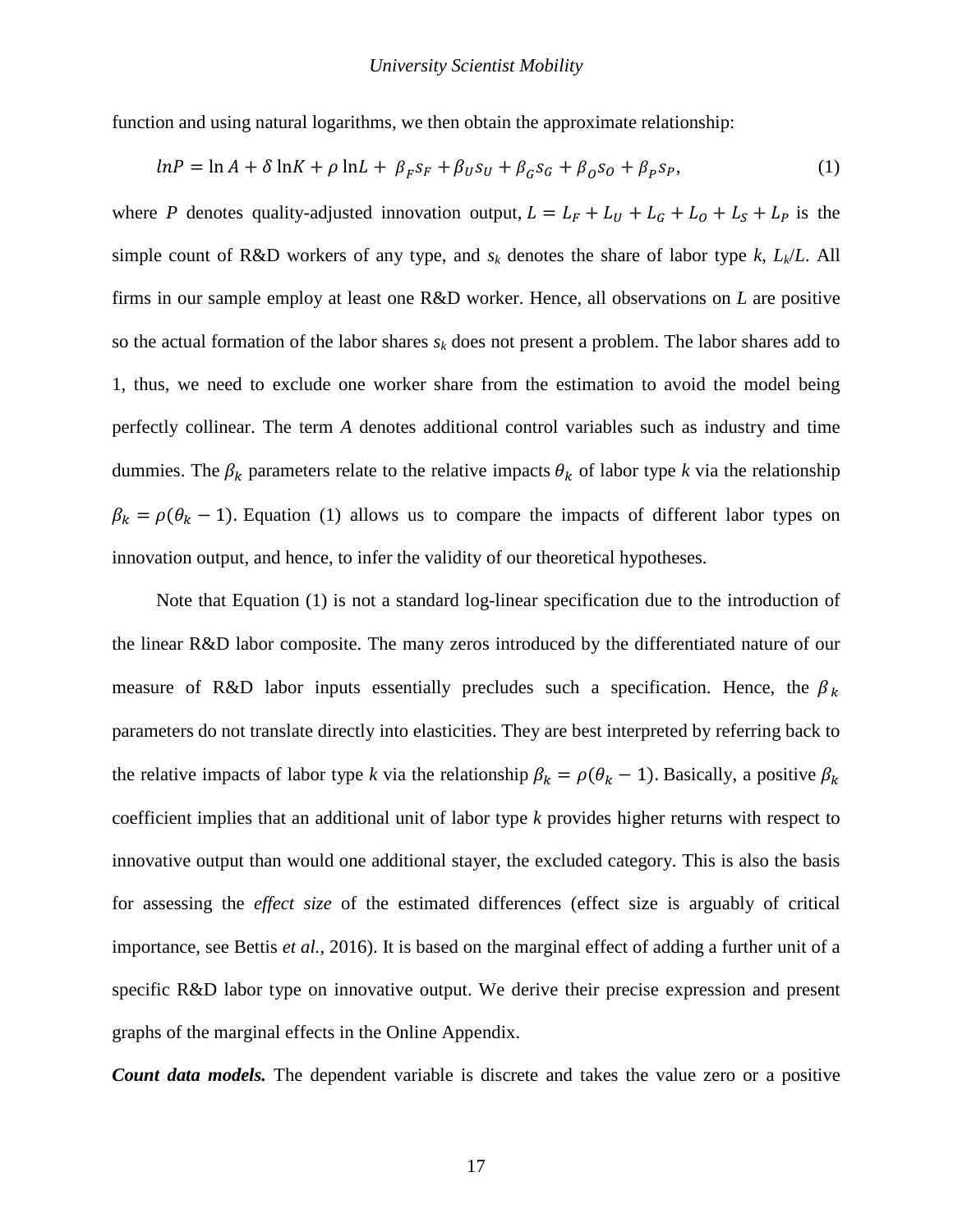integer, making a count data model appropriate. The most popular count data model is a Poisson regression [\(Cameron and Trivedi, 1986;](#page-34-14) [Winkelmann, 2008\)](#page-37-16) with an exponential mean function similar to its application to patent data in Hausman, Hall, and Griliches [\(1984\)](#page-35-13). However, the Poisson model assumes equality between the conditional mean and conditional variance, i.e., equi-dispersion. This assumption is often violated when using patent data [\(Blundell](#page-34-1) *et al.*, 1995; [Cincera, 1997\)](#page-34-15). Therefore, we use the negative binomial (NegBin) model which allows for a more flexible relationship between the mean and variance, and for over-dispersion in the data. Tests for equality of mean and variance favor the NegBin model over the Poisson model in our case also.

*Unobserved heterogeneity.* Our specification controls for firm-specific permanent heterogeneity in innovation output, e.g., due to differences in R&D management, different R&D investment appropriability conditions, or different technological opportunities. Random effects are inappropriate in our setting since unobserved permanent heterogeneity is likely to be correlated with the regressors. Blundell *et al*. [\(1995,](#page-34-1) [1999\)](#page-34-10) suggest a correlated effects approach using a proxy for unobserved permanent heterogeneity. Their 'pre-sample mean estimator' is developed for count data models where the information on the dependent variable is longer than on the explanatory variables. This applies to our data: Patent data start in 1978, firm-level data (allowing for lags) start in 2000. The estimator uses the average of the dependent variable over the pre-sample period as a proxy for the correlated effects (for each firm). Hence, the main assumption here is that the source of unobserved permanent heterogeneity in innovation output is reflected mostly in the firm's pre-sample patent history.

The pre-sample mean estimator relies on the stationarity of the dependent variable. Since there is a strong upward trend in the number of patent applications, we apply a trend adjustment to the proxy variable as suggested by Kaiser *et al*. [\(2015\)](#page-36-2). In our practical implementation of the

18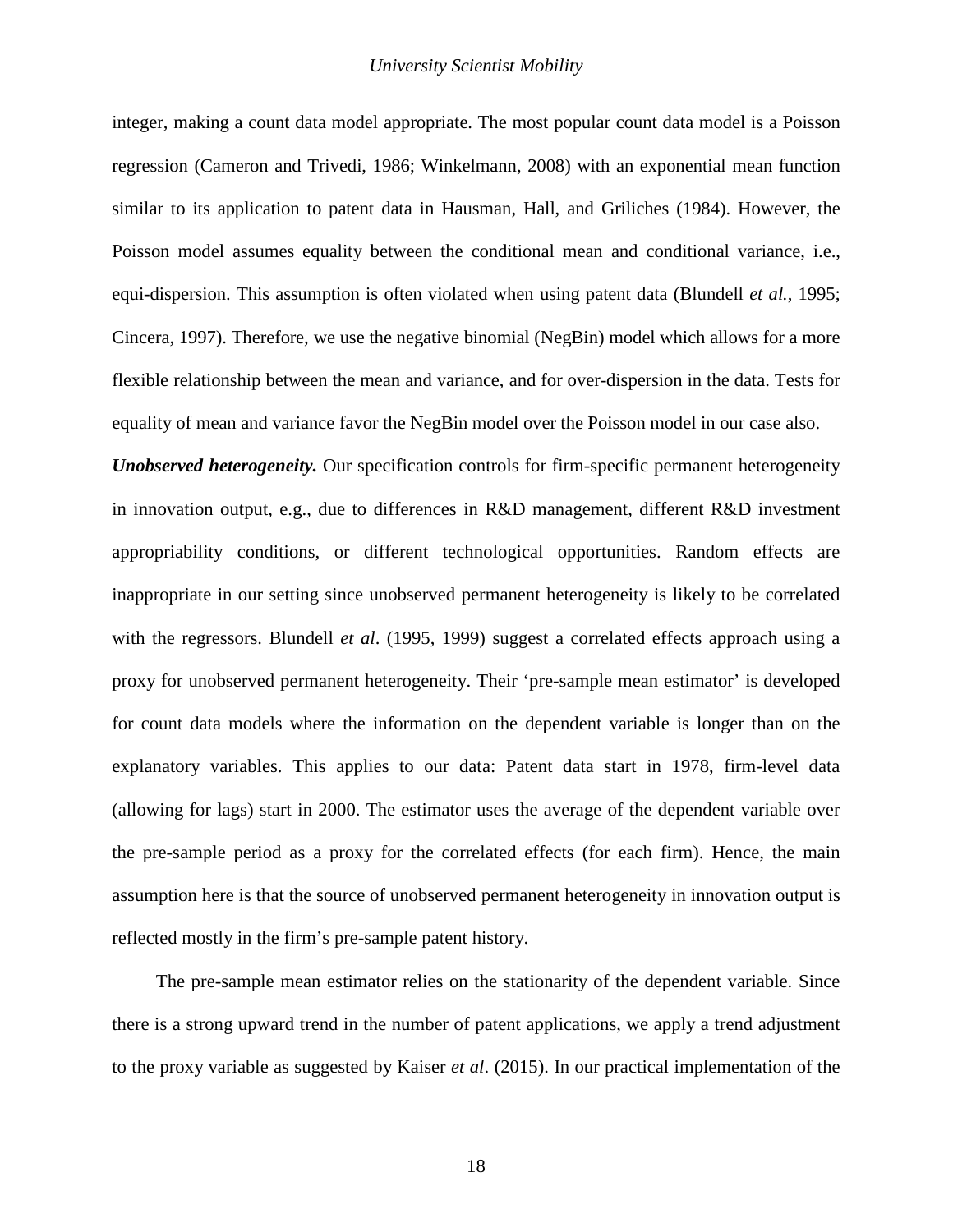correlated effects proxy variable, we follow Blundell *et al*. [\(1995,](#page-34-1) [1999,](#page-34-10) [2002\)](#page-34-16) and include the variable *ln(# of pre-sample patents)* expressed as the natural logarithm of the pre-sample mean number of patent applications per firm. Because 87 percent of our observations relate to firms with no pre-sample patent applications, we substitute an arbitrary small constant to allow logarithmic transformation, and account for this substitution by including a dummy variable which is coded 1 if the firm has at least one pre-sample patent and 0 otherwise (*# of pre-sample patents > 0 dummy*).

*State dependence.* We control for possible state dependence in innovation output. Blundell *et al*. [\(1995\)](#page-34-1) include firm *i*'s discounted patent stock as an explanatory variable. However, we follow the approach in Crépon and Duguet [\(1997\)](#page-35-17) and introduce state dependence by including a variable, *Lagged patent dummy*, reflecting patent output in *t-1* since this emphasizes recent patent output and circumvents collinearity problems when using fixed effects proxy variables.

## **RESULTS**

Table 1 presents the firm-year level descriptive statistics for the dependent and explanatory variables as well as a correlation matrix of our key explanatory variables. Stayers (63.9%) constitute by far the largest group of R&D workers among current R&D employment, followed by support workers (16.2%), and private sector hires (jointly 11.2%) the majority of whom are not from a patenting firm nor do they have university research experience. Other hires and recent graduates account for about 4 percent each of the R&D workforce, while hires from university research constitute the smallest employment category at 0.8 percent of all R&D workers. In our data, the average firm employs 6.8 R&D workers. The correlation matrix shows that the correlations among variables generally are low, confirmed by mean variance inflation factors ranging between 1.97 and 2.1 depending on the model, which is well below the critical value of 10 suggested by Belsley, Kuh, and Welsch [\(1980\)](#page-34-17).

## [Insert Table 1 about here]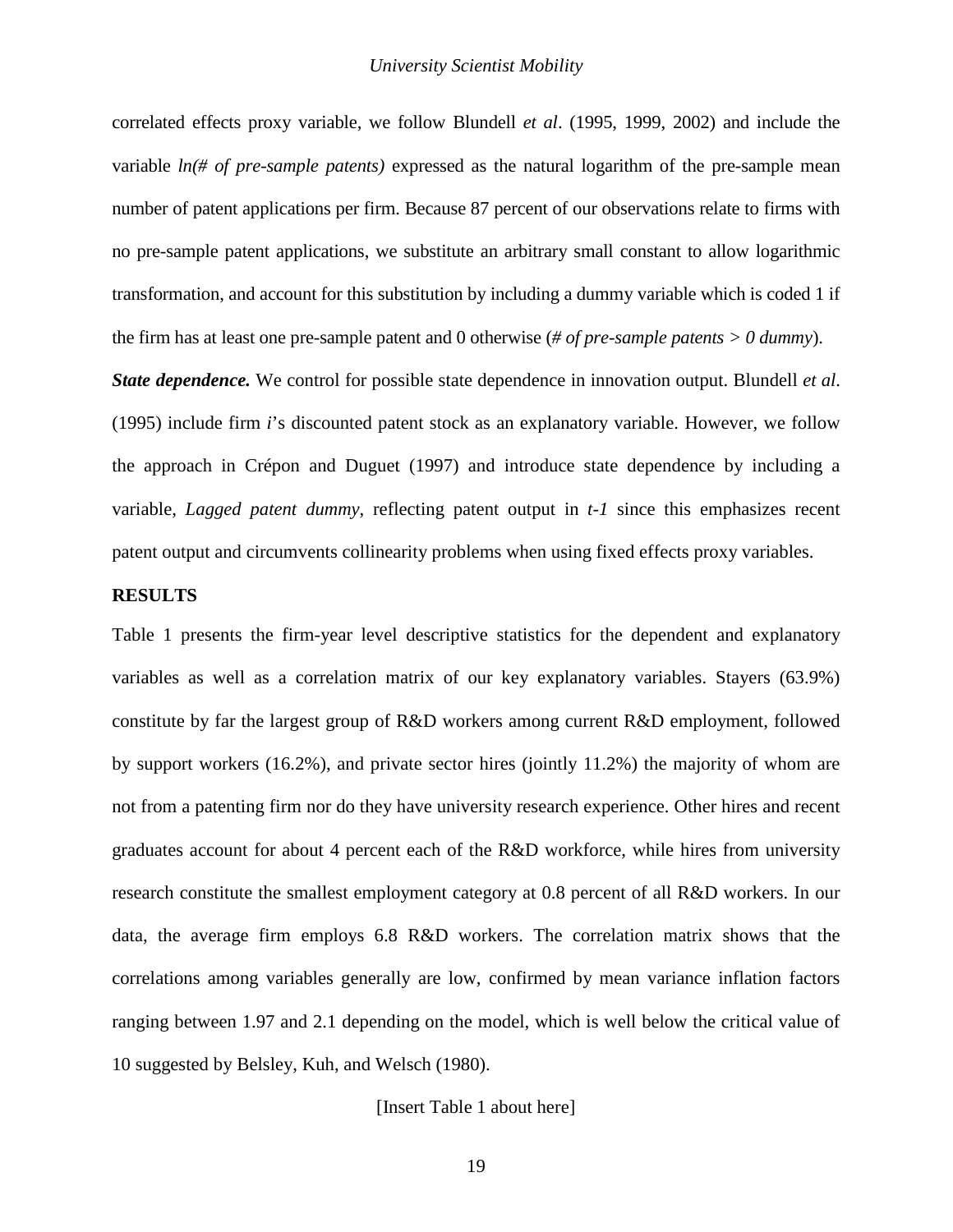Table 2 presents our main estimation results. We estimate three different models that correspond to Hypotheses 1 to 3. Note that the estimated coefficients corresponding to R&D worker shares do not translate directly into marginal effects. The estimated coefficients should be interpreted relative to the base category, stayers. For example, the estimated coefficient of hires from universities,  $\beta_U$ , in Table 3 Model I is 1.496 which implies that workers of that type have a  $1 + \frac{\beta_U}{\rho} = 7.53$  times higher impact on firm quality adjusted innovation output than the impact of R&D stayers. This is similar to the estimates for other knowledge-intensive worker groups in Kaiser *et al*. [\(2015\)](#page-36-2).

## [Insert Table 2 about here]

We derive exact marginal effects and corresponding standard errors in the Online Appendix. The marginal effect on quality-adjusted innovation output of adding one worker of type *k* in Model I depends on (i) the share of type *k* workers, (ii) the initial innovative output (number of patents applied for by the firm plus citations), and (iii) the initial number of R&D workers of all different skill types. To provide meaningful and interpretable marginal effects we set the number of patents per worker applied for by the employing firm equal to the sample average, and set the number of workers of any mobile skill type other than *k* to zero. The marginal effect of hiring one additional worker of type *k* then depends on the share of type *k* workers in total R&D employment. Note that all marginal effects are downward-sloping (see Online Appendix), implying that if a firm already has a high share of a certain type of researchers, hiring additional researchers of this type will yield relatively low marginal innovation output. Our estimates are depicted in the Online Appendix Figures 2 to 4 which map the marginal effect of worker type *k* to the respective employment share.

Table 2 Model I tests Hypothesis 1 which predicts that workers with university research experience from either firms or universities should provide higher positive returns with respect to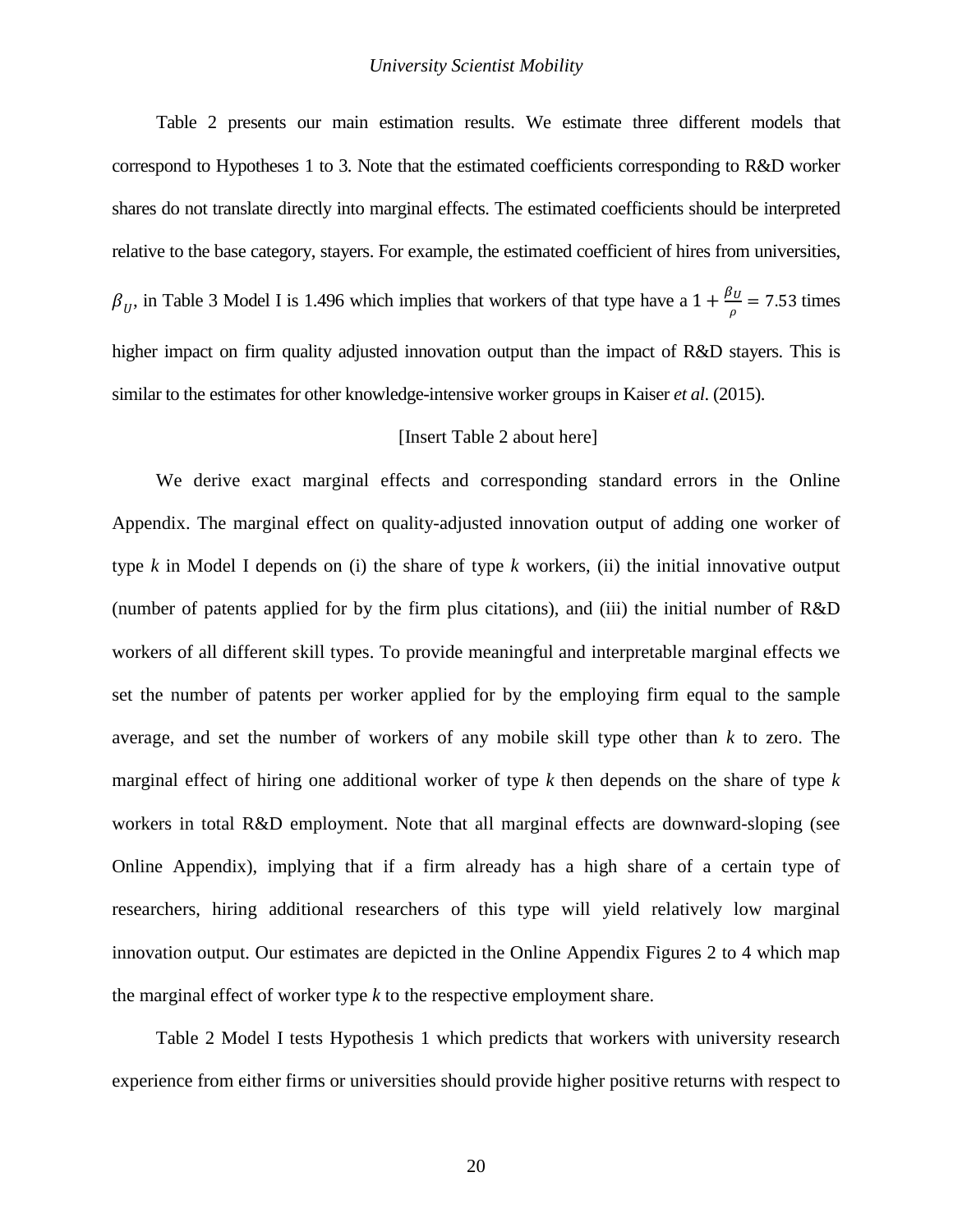firms' quality-adjusted innovation output than firm hires with no university research experience. This hypothesis is strongly supported by our estimation results (*p*=0.014). The coefficient of hires from firms with university experience is as high as the coefficient of hires from university, with no statistically significant differences. In contrast, both coefficients are around 2.6 times larger than the coefficient of hires from firms with no university experience. The overall significant result seems to be driven mainly by firm hires with university research experience whereas the difference between university hires and firm hires without university experience is only marginally significant (*p*=0.080).

The related marginal effects and the associated confidence bands are depicted in the Online Appendix (Figure 2) and show that adding one hire with university experience is associated to 0.061 additional patents if the receiving firm hires workers of this type only. The marginal effect decreases with the increasing initial share of hires from firms with university experience. To properly gauge the economic significance of this result, we can compare the marginal effect of 0.061 to the sample average of quality-adjusted innovative output of 0.306. Hence, the effect of hiring another worker with university experience amounts to 20 percent of the overall sample average. We note that the change results from the addition of one worker which is a fairly large change given that the sample average of the overall number of R&D workers employed is about 8. The marginal effect of university hires is around 0.059 at the maximum, more than twice as large as the largest marginal effect for firm hires with no university experience. It is of similar economic significance to the effect of hiring researchers from universities. For hires from firms, adding one additional worker with no university experience results in a marginal effect of 10 percent of the average innovative output.

Hypotheses 2a/b/c combine the two dimensions of worker experience and are tested in Table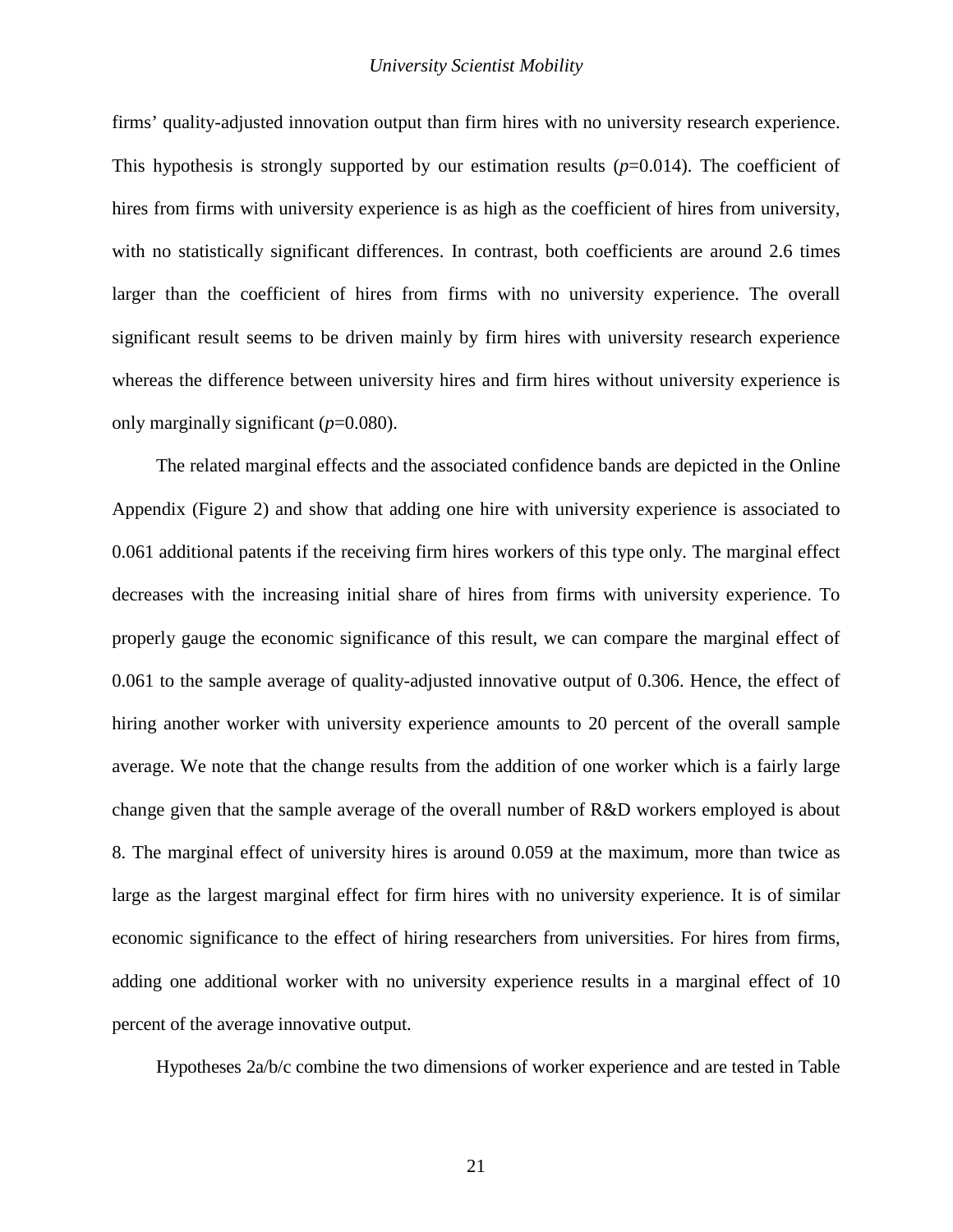2 Model II. They predict that hiring individuals with both types of experience (Figure 1 Panel (4)) boosts quality-adjusted innovation output more than hires with the types of experiences depicted in Figure 1 Panels 1, 2, and 3. Note that hires of individuals with university experience but no experience of working in a patenting firm (Figure 1 Panel 2) may be from universities or from firms with no patenting experience. For transparency, we estimate two separate coefficients to capture this kind of experience (coefficients (4) and (7) in Table 2). Hence, to test Hypotheses 2a/b/c we consider a total of five coefficients. In line with our expectations, firm hires with both past patenting and university experience has the highest estimated coefficient followed by university hires, and then firm hires with no patenting experience but with university experience. The estimated coefficient of hires with no university experience from patenting firms, is smaller than the coefficient of hires with university experience from non-patenting firms but larger than the coefficient of hires with university experience from patenting firms. The lowest estimated coefficient is for individuals with neither type of experience, hired from firms is not significantly different from the base category of stayers.

However, the positive differences between the size of the parameters for hires with university experience from patenting firms, and each of the other types of firm hires show varying degrees of statistical significance (see lower part of Table 2). We find support for Hypotheses 2b and 2c since the coefficient of hires with university experience from patenting firms is larger than the coefficient of hires without university experience (marginally significant,  $p=0.058$ ) and hires with neither type of experience ( $p=0.003$ ) from similar firms. We find no support for Hypothesis 2a. There is no statistically significant difference between the size of the coefficient of hires with university experience recruited from patent active firms on the one hand, and the coefficients of hires with university experience from non-patenting firms  $(p=0. 314)$ , or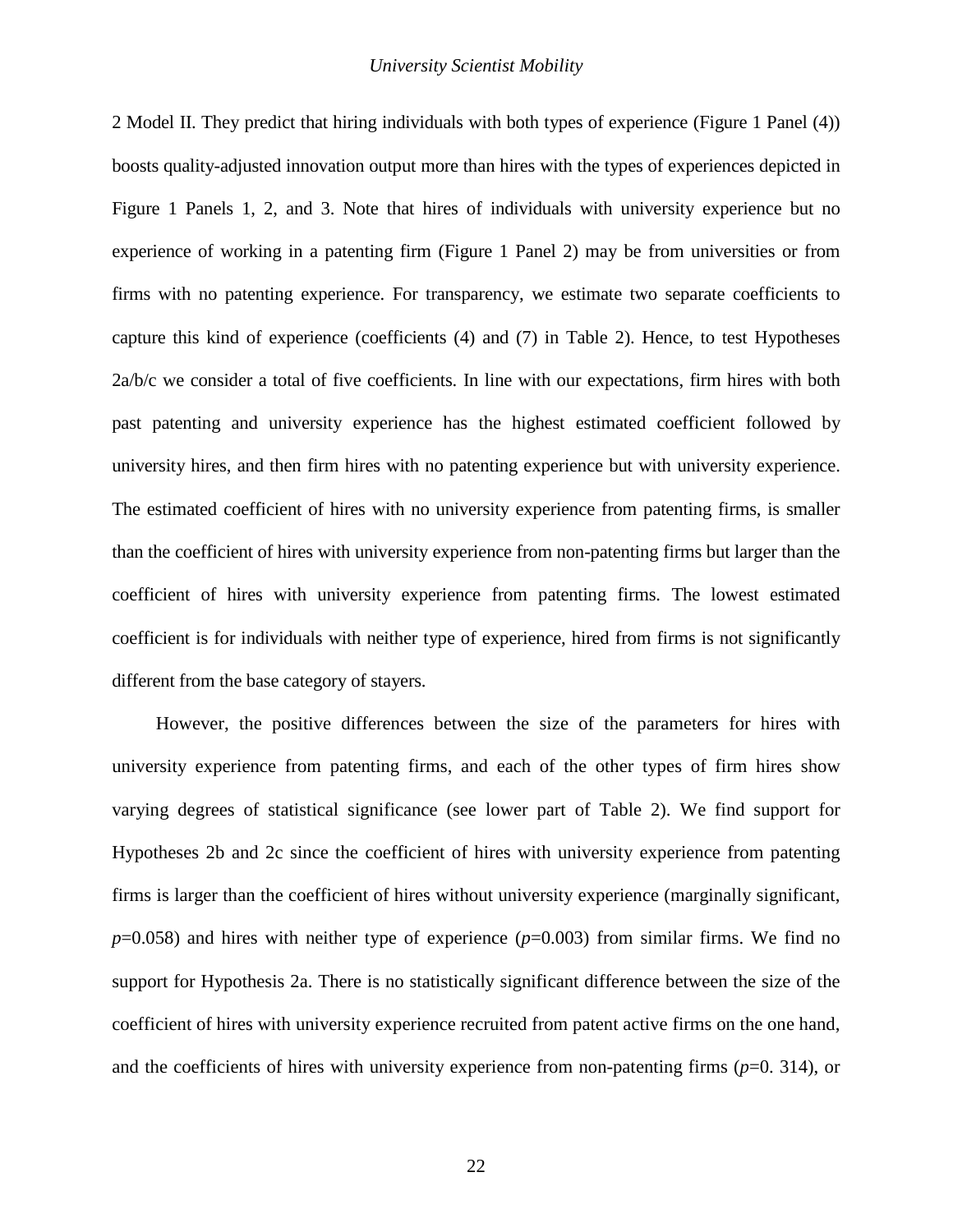hires from universities  $(p=0, 486)$  on the other. In sum, while either type of experience clearly matters on its own, we find no strong support for the idea of complementarity between individual-level experience from patenting firms and from university research employment. What seems to matter strongly for the effect on quality-adjusted innovation performance is whether or not the focal hire has university research experience. The Online Appendix Figure 3 depicts these differences as the related marginal effects. They are largest for hires with university experience from patenting firms, and smallest and statistically insignificant for firm hires with neither university nor patenting firm experience.

Hypothesis 3 predicts that a research-friendly organizational culture increases the impact of both hires of firm employees with university experience and hires from universities. To test this hypothesis, we interact (1) the shares of firm hires with university experience, and (2) hires directly from university respectively, with a dummy variable for a TMT with at least one scientist member. We include the TMT dummy interacted with the share of R&D hires with no university experience, in order to control for any additional impact of a research-friendly organizational culture in the focal firm on the effect of hiring an employee with general (nonuniversity) experience. Hence, our base case which assumes no additional impact of scientific culture consists of hires with unknown experience, graduates straight from university, support workers, and workers who choose not to move. Table 2 Model III presents the corresponding estimation results. It shows that the interactions involving the *Researcher on TMT dummy* are positive and of a similar magnitude for both worker types with university experience. The interactions are statistically significant both on their own and jointly  $(p=0.018)$  which is in line with Hypothesis 3. Also interesting is that the presence of a scientist on the TMT seems not to matter for the effect on innovation output of hires without university experience recruited from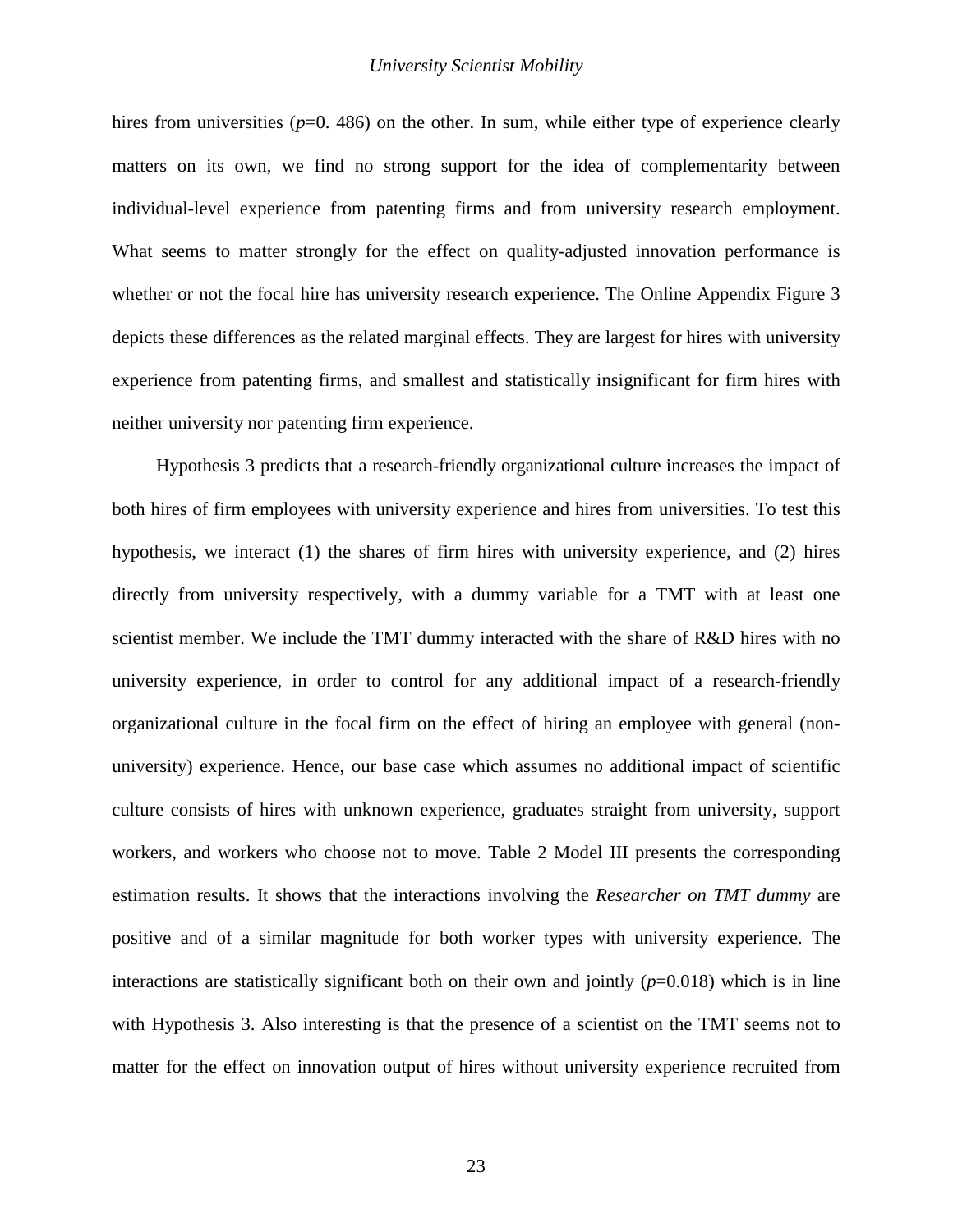other firms. The interaction term for this group is estimated very imprecisely which makes inference vis-à-vis the effects of the university experience groups similarly very imprecise (the joint test of differences between all three groups yields an insignificant *p*-value of 0.29). In line with our argument, the (precisely estimated) additional effects of hires of workers with university experience show that an academic research-friendly culture is important for integrating individuals with university research experience.

Online Appendix Figure 4 shows the related marginal effects and confidence bands. It distinguishes between a TMT with and without a member with R&D experience. The marginal effects for the two types of hires with university experience, and a scientist member on the TMT are highly significant both economically and statistically. For shares of workers of either type close to 0, the marginal effects are around 0.13, and more than twice as large as for the same type of worker if the TMT does not have a researcher member. The difference is economically significant; it amounts to approximately 20 percent of the innovative output of an average firm in the sample.

## **ALTERNATIVE EXPLANATIONS AND ROBUSTNESS CHECKS**

In this section we discuss the possibility that other factors are driving our estimation results, and run alternative models to check whether our results hold in different settings. These checks are presented in the Online Appendix. A potential alternative explanation for our main result that hires with university experience increase quality-adjusted innovation output more than any other skill group, might be that university hires and firm hires with university experience are more experienced and/or older than other types of R&D workers, and particularly individuals without university experience hired from other firms. Our data show that both hires with university experience recruited from firms, and university hires are *younger* on average than hires without university experience. Firm hires with university experience have the same number of years of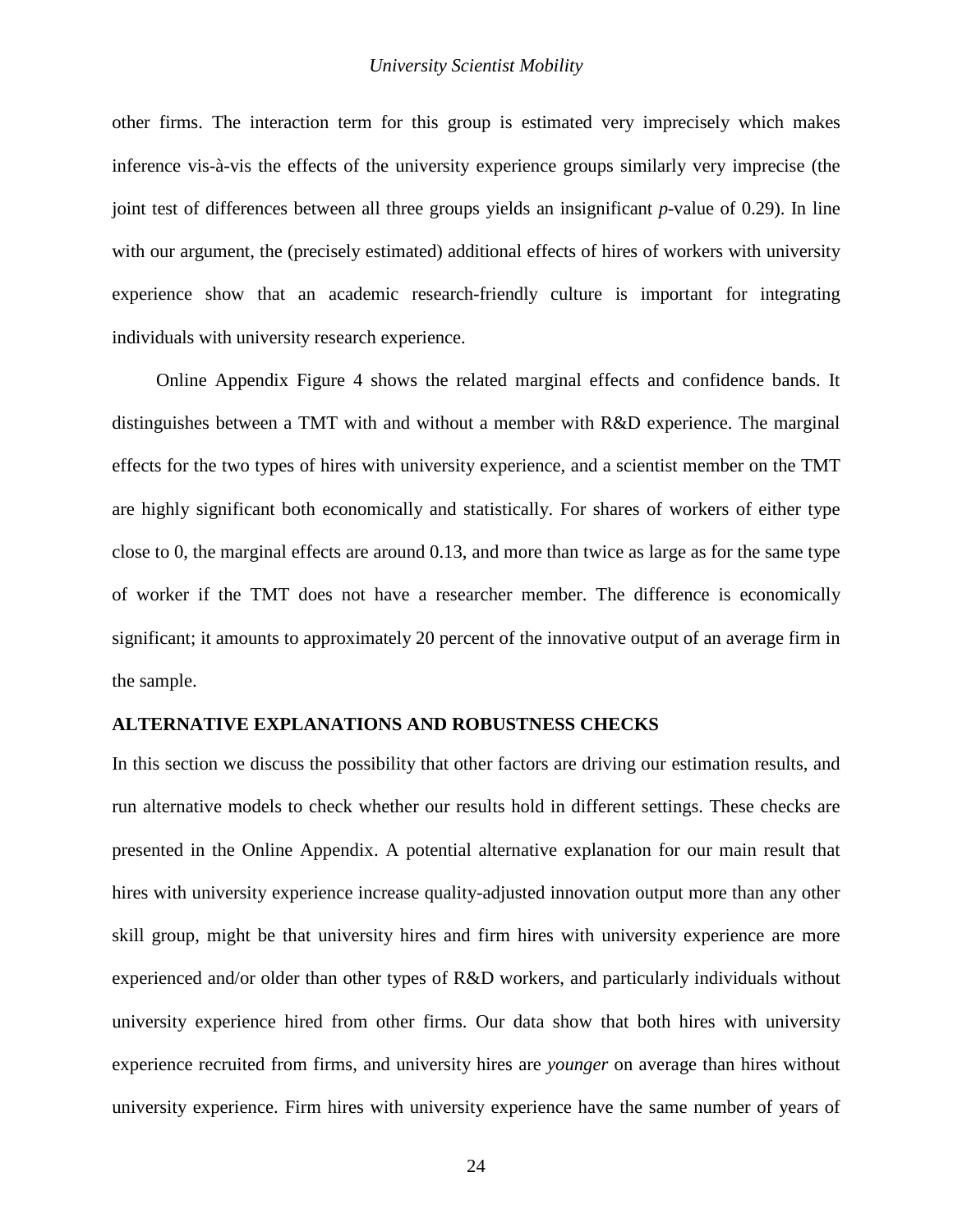work experience as firm hires without university experience while hires from universities have fewer accumulated years of work experience.

Of course, individuals with university experience compared to any of the other groups are more likely to hold a doctoral degree. To test whether years of employment in a university setting might be affecting our results, we use the empirical setup used to test Hypothesis 1 (Table 2, Model I). We split research workers hired from universities, and university research experienced hires from firms, into low and high university tenure categories split at the median (3 years of university employment). Although the coefficient of university hires with above-median tenure is larger, a *t*-test does not reveal significant differences across tenure categories in the effect of university hires. For recruitment from firms of individuals with university experience there are very few observations with three or more years of working in a university so the test is not feasible for this group.

An alternative explanation of our finding for organizational culture might be that the match between TMT scientific expertise and the expertise of the hired scientist matters more than the organizational culture in the recruiting firm for the new recruit's innovation output. However, if the specific expertise match drives the effect of hiring academic scientists, we should observe more frequent matches between TMT member's and recruited scientist's educational fields in recruitments of scientists with academic research experience, compared to recruitments of scientists without such experience. However, a *t*-test reveals no significant difference  $(p=0.20)$ between the mean percentages of TMT and research scientist educational field match, for hires with university experience and hires with no university experience. We interpret this as evidence that any match between TMT and research scientist expertise is not driving the observed differences in terms of impact of innovation output.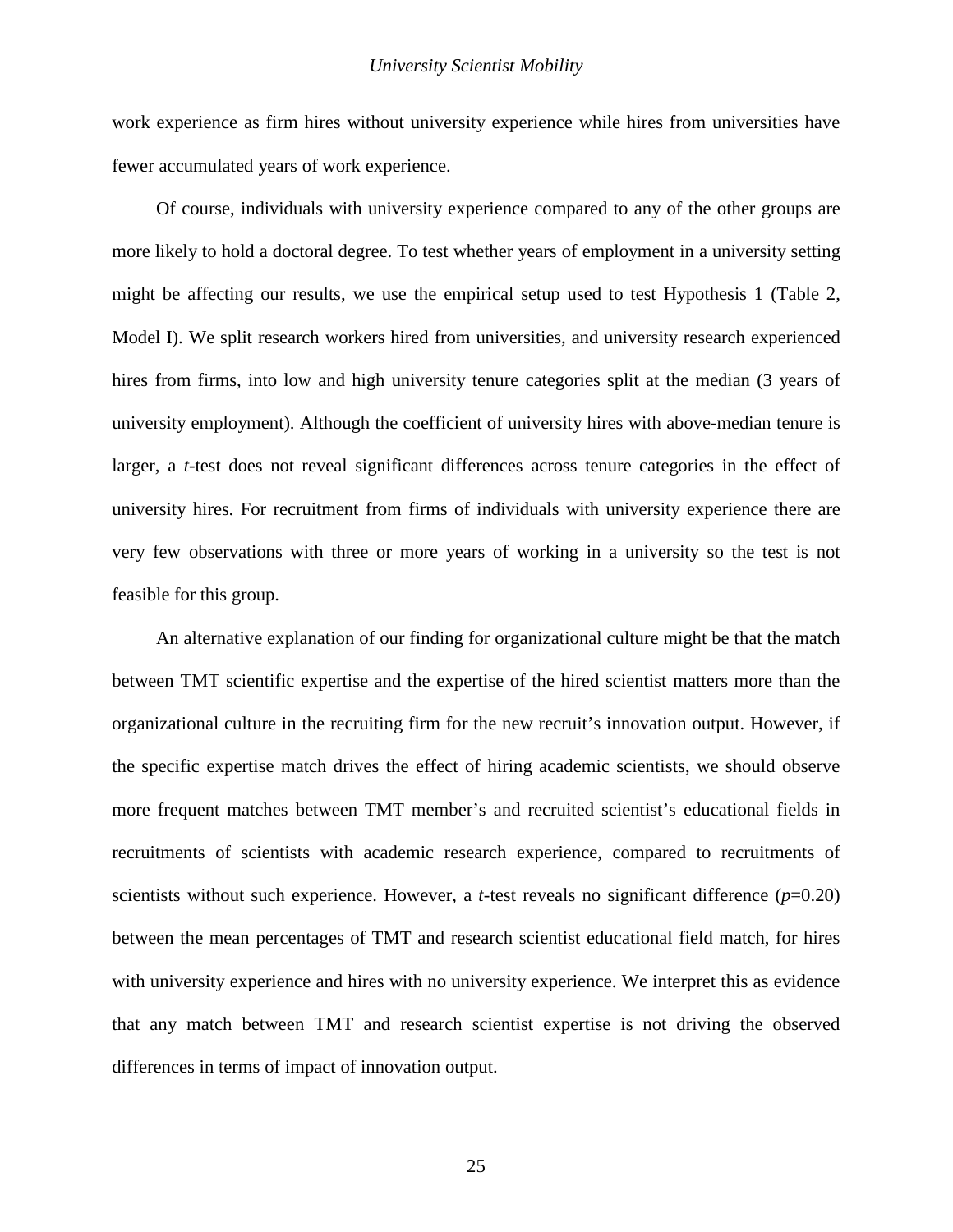We conducted several robustness checks. First, we examined whether not adjusting for citation quality changed the results. The results of Model I the baseline model are supported without applying citation adjustments to the dependent variable, although the corresponding estimated coefficients and marginal effects are slightly smaller compared to the specification adjusted for citation quality. We also analyzed the extent to which a few particularly patent active firms (defined as owning more than 100 patents), or firms in the chemicals sector (which includes biotechnology) matters for the results. We found that excluding either one or other of these groups does not affect our estimation results for the baseline model substantially. However, again the corresponding estimated coefficients and marginal effects are smaller than when using the full data.

Although our main results are robust, and alternative explanations seem not to hold, it is possible that our results are driven by unobserved time-varying factors which affect both patenting and the hiring of workers with university experience. For example, firms that want to increase their innovation output will make various types of R&D investment including hiring university researchers, or workers with university experience from other firms. These investments might jointly be determining innovation output and hiring. This type of unobserved time-varying heterogeneity is not accounted for in our main estimates. Therefore, as a further robustness check we ran a general method of moments (GMM) regression where we instrument all labor shares. GMM estimation is used widely in strategic management research [\(see for instance,](#page-36-22)  [Milanov and Shepherd, 2013 for use of this method in a](#page-36-22) strategic management context).

We use the estimator derived by Blundell *et al*. [\(2002\)](#page-34-16) which accounts for both fixed effects and the lagged dependent variables. The estimator is comparable to to the popular linear regression dynamic panel data models [\(Arellano and Bond, 1991;](#page-34-18) [Arellano and Bover, 1995\)](#page-34-19). Following Kim and Marschke [\(2005\)](#page-36-15), and as suggested by Wooldridge [\(1991\)](#page-37-17), we apply a quasi-

26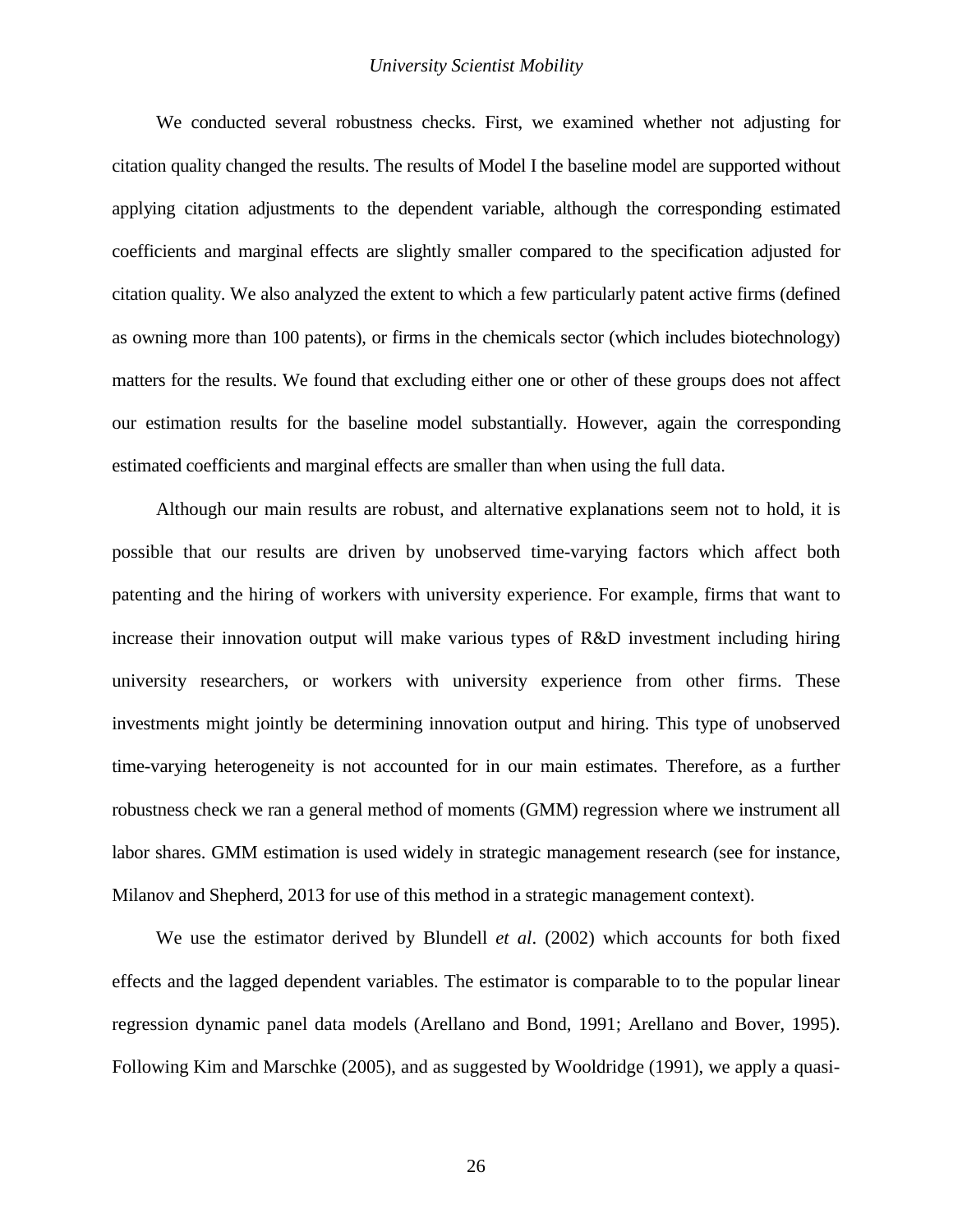differencing transformation to correct for fixed effects similar to the standard 'within transformation' of linear models, and use longer lags of the dependent and independent variables as instruments. In addition to these lags, we use the share of each worker type in other firms within the same industry and region as instruments (for an account of the properties of instrumental variables and how they help alleviate endogeneity concerns, see [Hamilton and](#page-35-18)  [Nickerson, 2003;](#page-35-18) [Semadeni, Withers, and Trevis Certo, 2014\)](#page-37-18), based on the idea that labor supply shocks affect the hiring strategies of all firms in the same industry and the same region, without being correlated to the error term in the count data model.

The GMM estimator is extremely data-demanding since it does not allow for gaps in panel data, and needs at least three consecutive observations per firm. The data available for the GMM estimation consists of 9,416 observations for 2,864 unique firms, a substantially reduced sample size. In addition to the low shares of hires from patenting firms, and of firms with a scientist TMT member, it is not feasible to use this estimator to test Hypotheses 2 and 3. However, the GMM results related to Hypothesis 1 are qualitatively very similar to our initial estimates although the coefficient estimates for the various worker groups are much larger for the GMM. This might partly reflect the fact that the GMM estimator can be poorly identified in short samples such as ours. However, Hypothesis 1 is strongly supported at the conventional significance levels.

While the GMM estimation results support our baseline results, it could be argued that having a TMT member with a R&D background might be endogenously determined — having a TMT member with an R&D education might simply reflect the firms' efforts to promote innovation output. One way to resolve this identification problem is to identify the instrumental variables and re-apply the GMM estimation. Since we do not have appropriate instrumental variables to identify the causal effects of a TMT with a scientist member, we employ coarsened exact matching [\(CEM,](#page-35-19)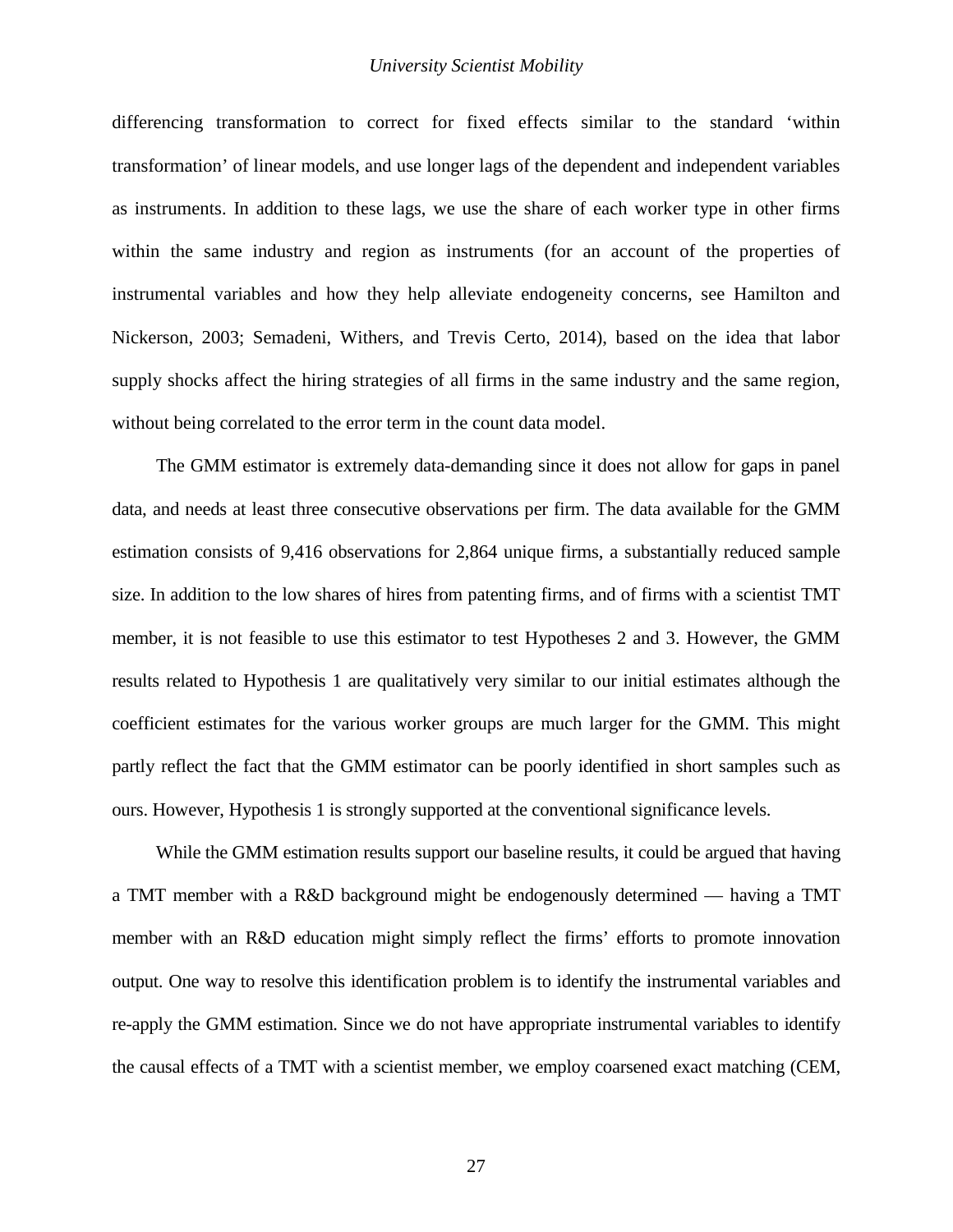[Iacus, King, Porro, and Katz, 2012\)](#page-35-19) and propensity score matching [\(PSM, Rosenbaum and Rubin,](#page-36-23)  [1983\)](#page-36-23), and run a NegBin count data estimation on the matched data. The identifying assumption here is that having a TMT member with an R&D education — i.e., being 'treated' — is random conditional on the observable variables that affect both treatment and patenting.

Consistent with Hypothesis 3, our interest is in the difference derived from TMT with at least one member with a science background in the effect of firm hires with university experience, and hires direct from a university. Our treatment group comprises all firms with both a science trained TMT member and at least one firm hire with university experience, or a university hire. The corresponding control group consists of firms with a university hire or a firm hire with university experience but no scientist TMT member. The first step in the PSM estimation is to estimate probit models for treatment, run on our treatment and control group firms, using essentially the same set of explanatory variables as for our main estimation. Our probit model is a good predictor of selection into treatment. We use nearest neighbor PSM with replacement. The log number of R&D workers, two year dummies, and three sector dummies are not well matched; the respective means of the treatment and control group firms are statistically significantly different. Therefore, we use these variables as additional control variables in our NegBin regression for patent counts on the treatment dummy variable.

For the CEM, the matching is exact within a set of strata, subsets of the explanatory variables. While this is an advantage over PSM, the downside is that CEM discards observations that cannot be matched (43% of our treated observations). Finally, using the matched treatment and control observations, we estimate NegBin models for the number of patent applications. We use the dummy variable for treatment. The estimated coefficient of the treatment dummy is 3.0 for the CEM-based regression, and 3.6 for the PSM-based approach. Both coefficients are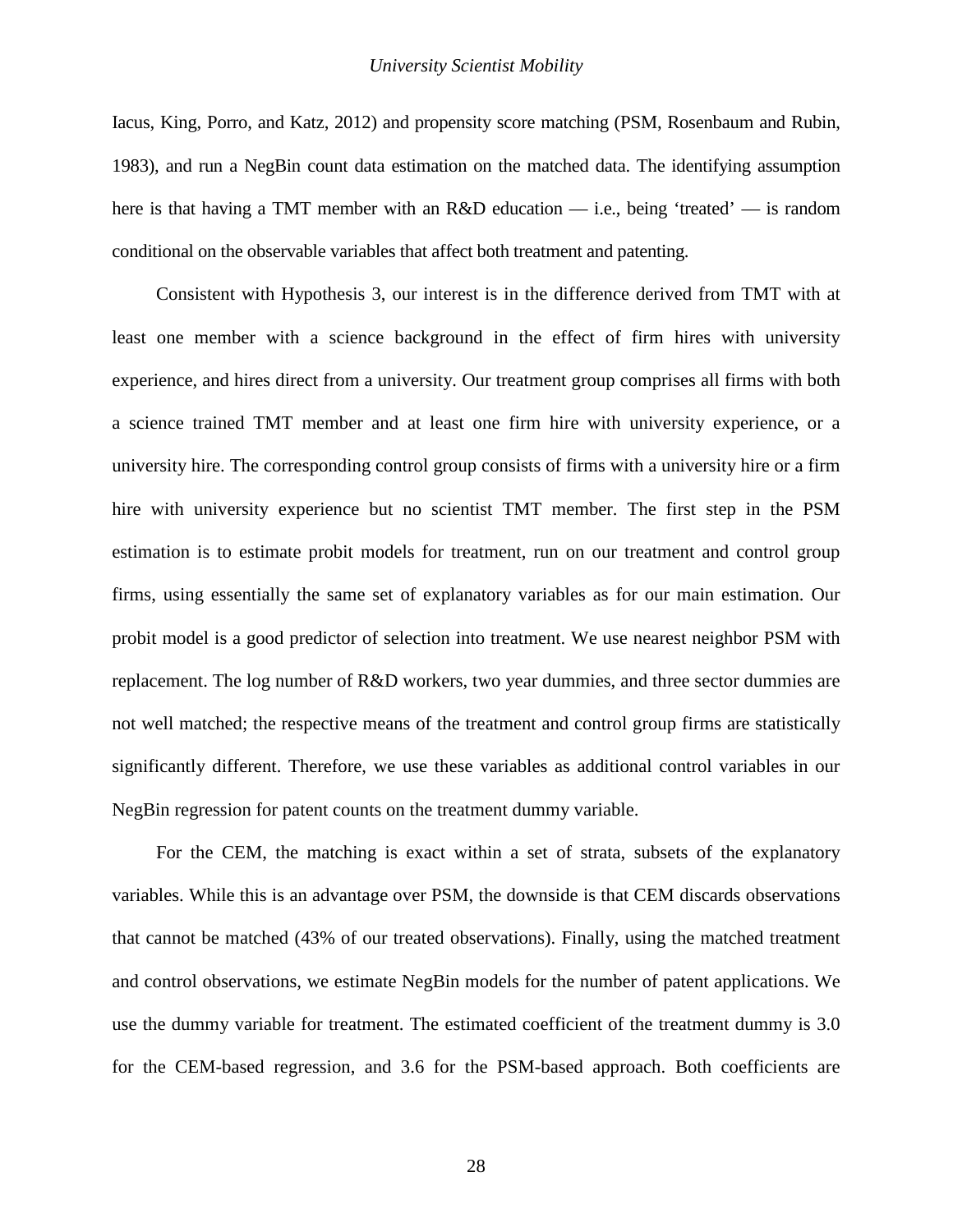statistically highly significant. These figures are qualitatively and quantitatively in line with our main results (Table 2, Model III).

## **CONCLUDING DISCUSSION**

This paper started from the proposition that hiring researchers with university experience can provide the firm with science-based problem-solving capabilities which in turn, should lead to more firm-level quality adjusted innovation output since individuals with this type of experience increase innovation output more than hires of researchers with other types of experience. We found support for the general idea that inward mobility of researchers has a positive effect on the level of innovation output in private business firms. More specifically, we showed that newly hired researchers with university experience have a greater effect on innovation than other types of inward mobility. This difference is economically significant and amounts to 20 percent of the innovative output of the average firm in our sample.

We observed also that hiring a scientist with a mix of employment experience — as a university scientist and as an employee in a patenting firm — has a stronger effect than the other three possible types of individual-level experience combined. However, these differences are driven largely by the hired individual's university researcher experience. The hypothesis that there are no differences between having these types of experience compared to university research experience only, cannot be rejected (Hypothesis 2a). Accordingly, we found no support for the hypothesis of complementarity. In contrast, we found strong support for the idea that hiring organizations need to have a university research friendly culture to benefit from hiring individuals with university research experience — reflected by the presence of a scientist on the TMT (in line with Hypothesis 3), and that this effect appears to be present regardless of whether the individual with university experience was recruited directly from a university, or from another firm.

We make an empirical contribution to the learning-by-hiring literature by accounting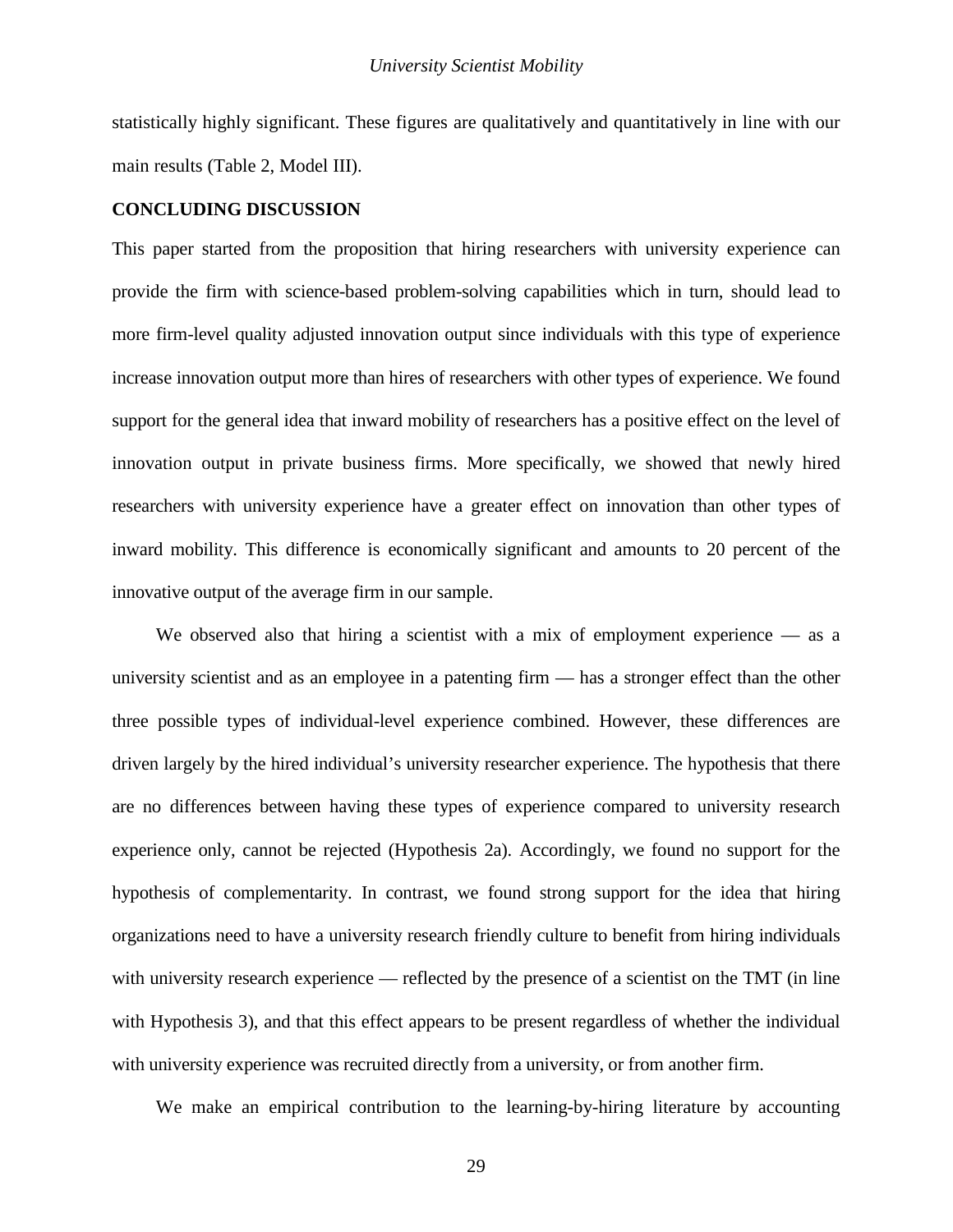explicitly for important heterogeneity in experience among individual hires in affecting the innovation output of private firms. However, when viewed jointly, the results related to Hypotheses 2 and 3 indicate that hiring individuals with experience additional to university research experience does not reduce the incentive and coordination problems because of the different nature of academic and industrial research. However, our results indicate the presence of an 'organizational advantage' [\(Ghoshal and Moran, 1996\)](#page-35-20). It seems that organizations with appropriate organizational cultures are able (very) productively to integrate individuals with academic research experience into their innovation activities.

A focus on creating and managing a university research friendly culture may mean that such organizations are able to incentivize individuals with academic research experience, and to coordinate their activities with those of workers with different experience, to the benefit of innovation output. In other words, these organizations become better at evaluating technological information [\(Arora and Gambardella, 1994\)](#page-34-4) when hiring academic scientists, because of their ability to integrate these scientists in their innovation processes. Our findings are in line also with the idea in Cohen and Levinthal [\(1990\)](#page-34-20) and Rosenberg [\(1990\)](#page-36-12) in the context of private firms' absorptive capacity; knowledge is not a public good, and its absorption requires substantial and specific investment in the form of an appropriate organizational culture in the context of academic scientists' productive integration in for-profit firms.

Our arguments and findings contribute also by highlighting the existence in some researchers of a taste for science [\(Stern, 2004;](#page-37-7) [Roach and Sauermann, 2010;](#page-36-8) [Agarwal and Ohyama, 2013\)](#page-34-5). We show that the benefits to the hiring firm of recruiting individuals with university research experience who also have experience of working in industry, seem to persist. That is, the advantages of academic research experience do not appear to be eroded by later industry experience.

30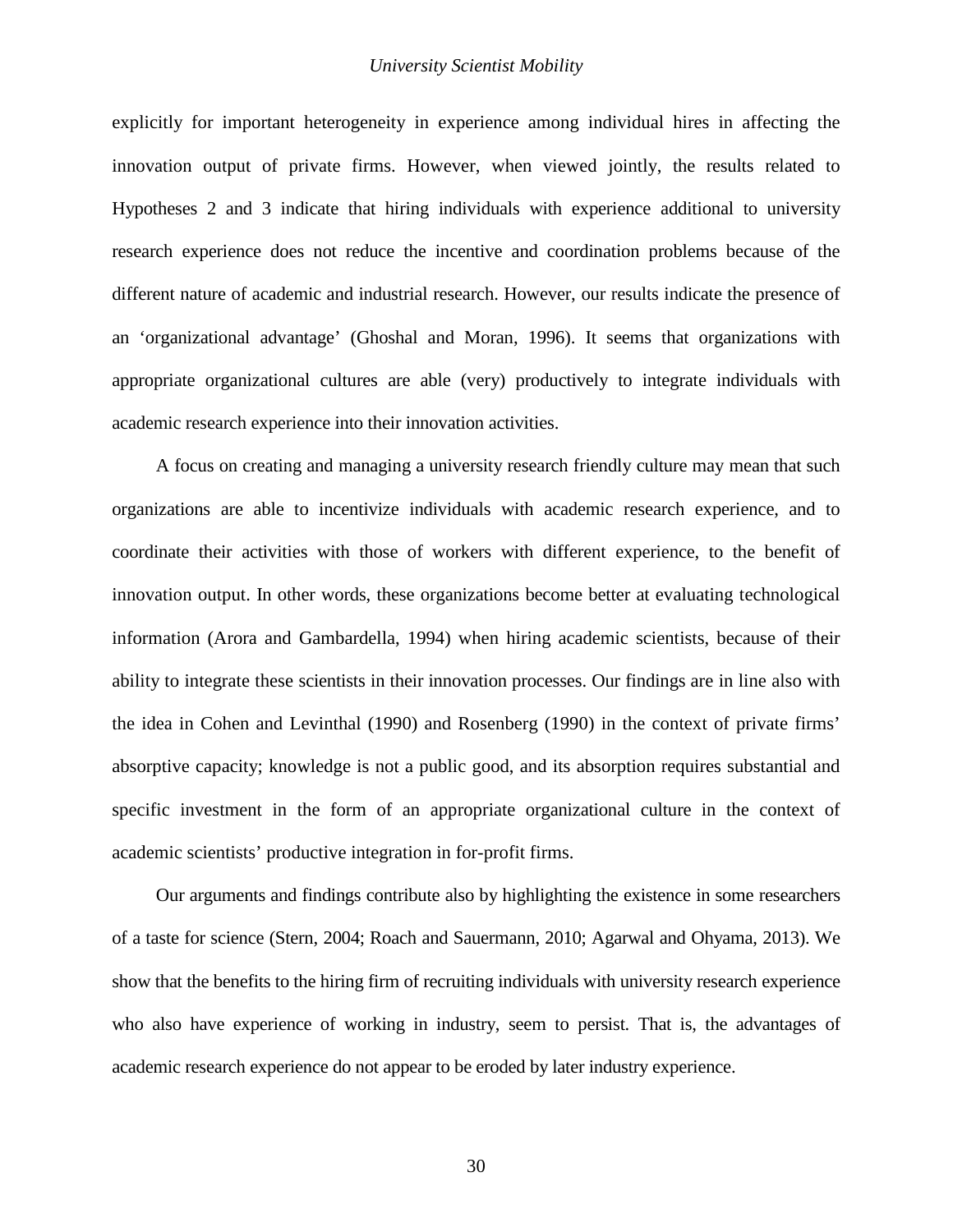The findings from this study have implications for managerial practice. For example, the impact of R&D stayers is small in both absolute and relative terms which suggests that firms need to devise strategies to keep their worker stock up to date with science and engineering developments. This could be achieved by implementing initiatives to facilitate exchanges of knowledge between academia and industry. Of course, hiring from academia should reduce the adverse effects of knowledge decay, prompting the question of why industry does not recruit more often from universities, especially given our finding that the direct impact on innovation output of stayers is much lower than the impact made by mobile workers. We believe that the answer to this question is related to the firm's organizational culture with respect to how academic research is supported [\(Cockburn and Henderson, 1998\)](#page-34-8). Certainly, our results suggest that organizational culture is crucial in this context: Firms with little or no experience related to creating and managing a university research friendly culture can find it difficult to integrate academic researchers into their knowledge production.

This study has some limitations. As already noted, we use a proxy only for organizational culture: A scientist member of the TMT. While this is advantageous for our study, future research could model organizational culture in a more direct way. An emerging stream of literature [\(Corredoira and Rosenkopf, 2010;](#page-35-4) [Godart, Shipilov, and Claes, 2014;](#page-35-21) [Kaiser](#page-36-2) *et al.*, [2015\)](#page-36-2) argues that workers who leave one organization and move to another may continue to contribute to the previous organization's innovation output based on individual social ties. We do not account for this effect in this paper. Future research could explore heterogeneity in experience but in the context of the effect on the previous employer's innovation related benefits. Finally, Fleming and Sorenson [\(2004\)](#page-35-1) suggest that scientific thinking in relation to technological problem solving is more important if technologies are tightly coupled. We need to investigate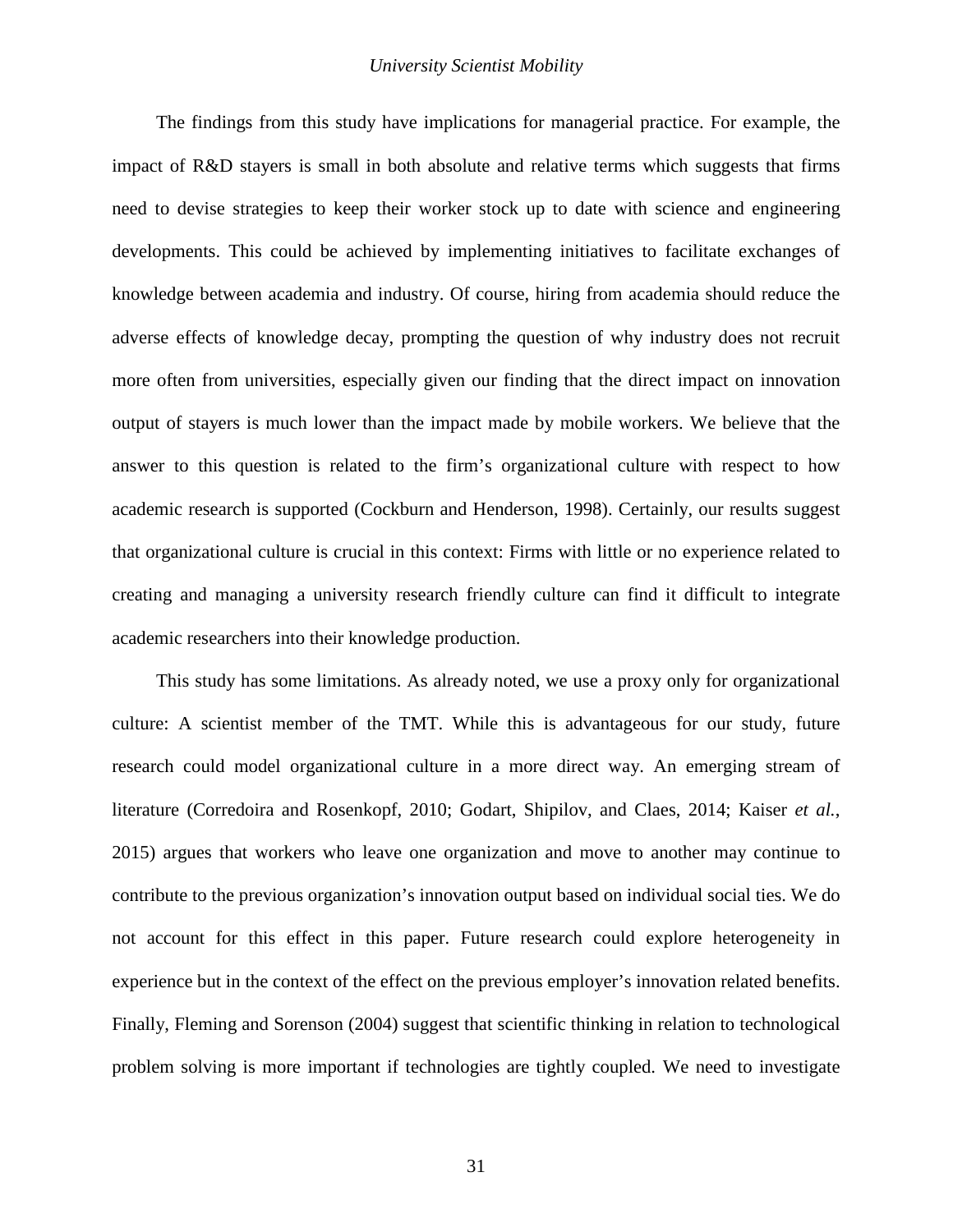whether hiring university scientists is more beneficial for firm-level innovation output for companies working with very similar technologies compared to less similar technologies.

In conclusion, among firm hires, individuals with university research experience are particularly valuable for firms' innovation output. However, the returns from hiring individuals with such experience depend critically on whether the hiring firm has a research-friendly culture. Indeed, a research-friendly culture is needed regardless of whether the researcher with university research experience is hired from a university or from a private firm. We hope that our findings will prompt further research on R&D worker recruitment, and the types of workers and organizations that bring the most benefits.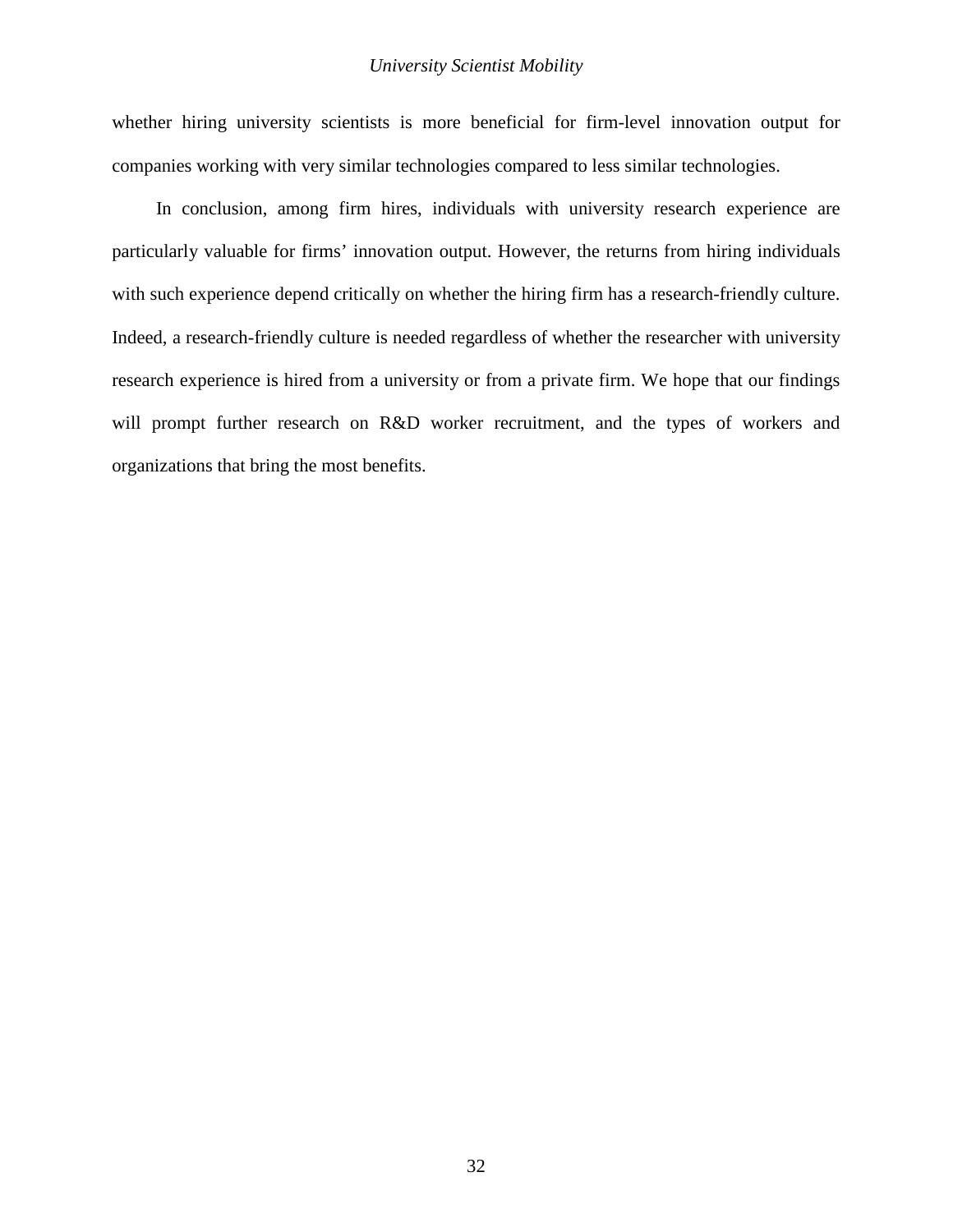## **REFERENCES**

- <span id="page-34-6"></span>Agarwal R, Echambadi R, Franco A, Sarkar MB. 2004. Knowledge Transfer through Inheritance: Spin-out Generation, Development, and Survival. *Academy of Management Journal* **47**(4): 501-522.
- <span id="page-34-5"></span>Agarwal R, Ohyama A. 2013. Industry or Academia, Basic or Applied? Career Choices and Earnings Trajectories of Scientists. *Management Science* **59**(4): 950 - 970.
- <span id="page-34-11"></span>Ahuja G, Katila R. 2001. Technological Acquisitions and the Innovation Performance of Acquiring Firms: A Longitudinal Study. *Strategic Management Journal* **22**(3): 197-220.
- <span id="page-34-3"></span>Ahuja G, Toh PK. 2015. Innovations, *Wiley Encyclopedia of Management*. John Wiley & Sons, Ltd
- <span id="page-34-0"></span>Almeida P, Kogut B. 1999. Localization of Knowledge and the Mobility of Engineers in Regional Networks. *Management Science* **45**(7): 905-917.
- <span id="page-34-18"></span>Arellano M, Bond S. 1991. Some Tests of Specification for Panel Data: Monte Carlo Evidence and an Application to Employment Equations. *Review of Economic Studies* **58**(2): 277-297.
- <span id="page-34-19"></span>Arellano M, Bover O. 1995. Another Look at the Instrumental Variable Estimation of Error-Components Models. *Journal of Econometrics* **68**(1): 29-51.
- <span id="page-34-4"></span>Arora A, Gambardella A. 1994. Evaluating Technological Information and Utilizing It: Scientific Knowledge, Technological Capability, and External Linkages in Biotechnology. *Journal of Economic Behavior & Organization* **24**(1): 91-114.
- <span id="page-34-9"></span>Arundel A, Kabla I. 1998. What Percentage of Innovations Are Patented? Empirical Estimates for European Firms. *Research Policy* **27**: 127–141.
- <span id="page-34-7"></span>Balsmeier B, Buchwald A. 2015. Who Promotes More Innovations? Inside Versus Outside Hired Ceos. *Industrial and Corporate Change* **24**(5): 1013-1045.
- <span id="page-34-17"></span>Belsley DA, Kuh E, Welsch RE. 1980. *Regression Diagnostics: Identifying Influential Data and Sources of Collinearity*. Wiley: New York.
- <span id="page-34-2"></span>Bettis R, Gambardella A, Helfat C, Mitchell W. 2014. Quantitative Empirical Analysis in Strategic Management. *Strategic Management Journal* **35**(7): 949-953.
- <span id="page-34-13"></span>Bettis RA, Ethiraj S, Gambardella A, Helfat C, Mitchell W. 2016. Creating Repeatable Cumulative Knowledge in Strategic Management. *Strategic Management Journal* **37**(2): 257-261.
- <span id="page-34-1"></span>Blundell R, Griffith R, van Reenen J. 1995. Dynamic Count Data Models of Technological Innovation. *The Economic Journal* **105**: 333-344.
- <span id="page-34-16"></span>Blundell R, Griffith R, Windmeijer F. 2002. Individual Effects and Dynamics in Count Data Models. *Journal of Econometrics* **108**: 113-131.
- <span id="page-34-10"></span>Blundell R, Griffiths R, Reenen JV. 1999. Market Share, Market Value and Innovation in a Panel of British Manufacturing Firms. *The Review of Economic Studies* **66**(3): 529-554.
- <span id="page-34-14"></span>Cameron AC, Trivedi PK. 1986. Econometric Models Based on Count Data: Comparisons and Applications of Some Estimators and Tests. *Journal of Applied Econometrics* **1**(1): 29-53.
- <span id="page-34-12"></span>Carpenter MA, Geletkanycz MA, Sanders WG. 2004. Upper Echelons Research Revisited: Antecedents, Elements, and Consequences of Top Management Team Composition. *Journal of Management* **30**(6): 749-778.
- <span id="page-34-15"></span>Cincera M. 1997. Patents, R&D, and Technological Spillovers at the Firm Level: Some Evidence from Econometric Count Models for Panel Data. *Journal of Applied Econometrics* **12**(3): 265-280.
- <span id="page-34-8"></span>Cockburn IM, Henderson RM. 1998. Absorptive Capacity, Coauthoring Behaviour and the Organisation of Research in Drug Discovery. *Journal of Industrial Economics* **XLVI**(2): 157-181.
- <span id="page-34-20"></span>Cohen WM, Levinthal DA. 1990. Absorptive Capacity: A New Perspective of Learning and Innovation. *Administrative Science Quarterly* **35**(1): 128-152.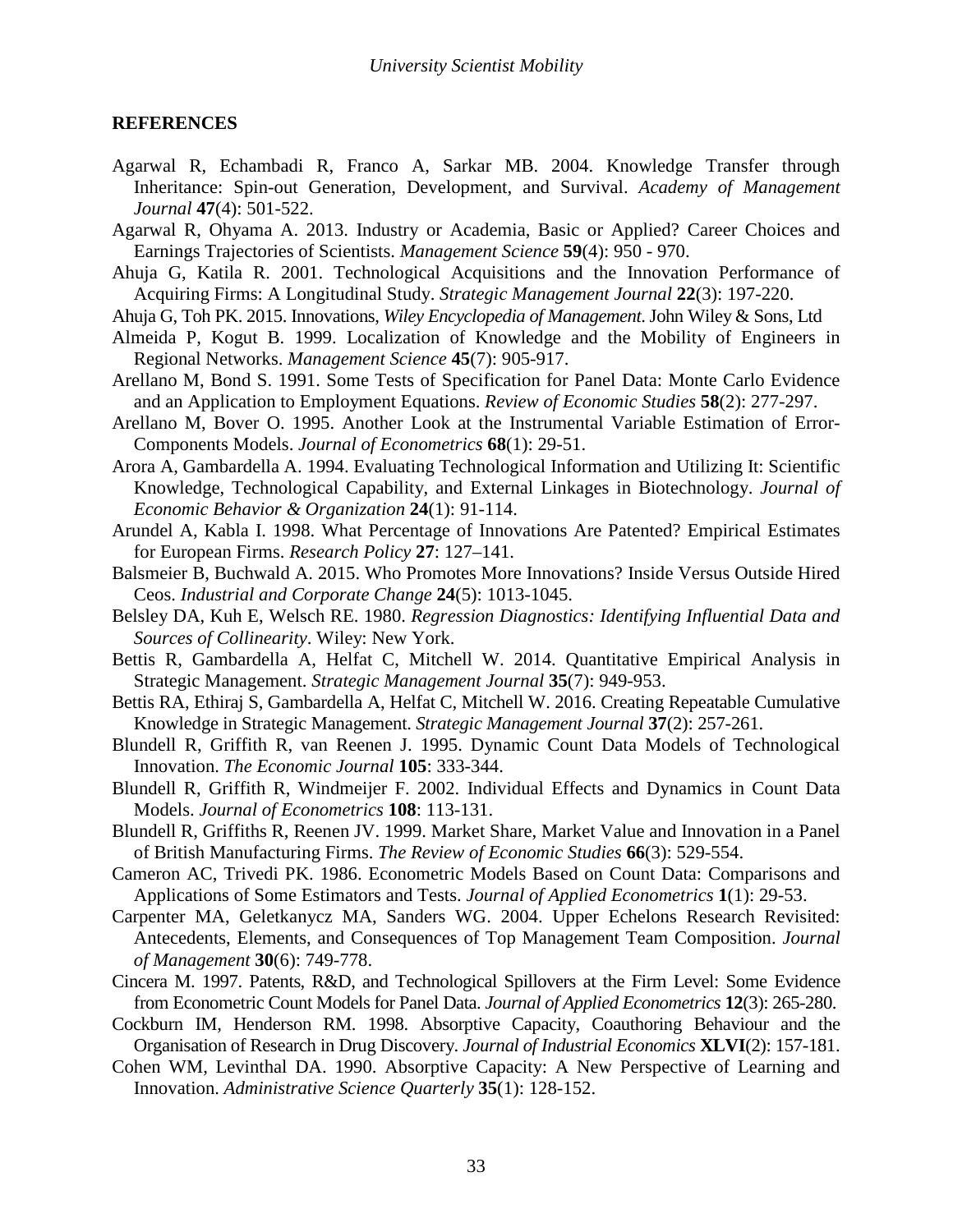- <span id="page-35-4"></span>Corredoira RA, Rosenkopf L. 2010. Should Auld Acquaintance Be Forgot? The Reversetransfer of Knowledge through Mobility Ties. *Strategic Management Journal* **31**(2): 159-181.
- <span id="page-35-17"></span>Crépon B, Duguet E. 1997. Estimating the Innovation Function from Patent Numbers: Gmm on Count Panel Data. *Journal of Applied Econometrics* **12**: 243-263.
- <span id="page-35-5"></span>Dasgupta P, David P. 1994. Towards a New Economics of Science. *Research Policy* **23**(5): 487-522.
- <span id="page-35-8"></span>Ding WW. 2011. The Impact of Founders' Professional-Education Background on the Adoption of Open Science by for-Profit Biotechnology Firms. *Management Science* **57**(2): 257-273
- <span id="page-35-1"></span>Fleming L, Sorenson O. 2004. Science as a Map in Technological Search. *Strategic Management Journal* **25**(8-9): 909-928.
- <span id="page-35-16"></span>Galindo-Rueda F, Haskel J. 2005. Skills, Workforce Characteristics and Firm-Level Productivity: Evidence from the Matched Abi/Employer Skills Survey. IZA discussion paper No. 1542.
- <span id="page-35-0"></span>Gambardella A. 1992. Competitive Advantages from in-House Scientific Research: The Us Pharmaceutical Industry in the 1980s. *Research Policy* **21**(5): 391-407.
- <span id="page-35-20"></span>Ghoshal S, Moran P. 1996. Bad for Practice: A Critique of the Transaction Cost Theory. *The Academy of Management Review* **21**(1): 13-47.
- <span id="page-35-7"></span>Gibbons M, Johnston R. 1974. The Roles of Science in Technological Innovation. *Research Policy* **3**: 220-242.
- <span id="page-35-2"></span>Gittelman M. 2007. Does Geography Matter for Science-Based Firms? Epistemic Communities and the Geography of Research and Patenting in Biotechnology. *Organization Science* **18**(4): 724–741.
- <span id="page-35-21"></span>Godart FC, Shipilov AV, Claes K. 2014. Making the Most of the Revolving Door: The Impact of Outward Personnel Mobility Networks on Organizational Creativity. *Organization Science* **25**(2): 377-400.
- <span id="page-35-14"></span>Griliches Z. 1967. Production Functions in Manufacturing: Some Preliminary Results. In M Brown (Ed.), *The Theory and Empirical Analysis of Production.Nber Studies in Income and Wealth*: 275–340. Columbia University Press: New York.
- <span id="page-35-9"></span>Griliches Z. 1990. Patent Statistics as Economic Indicators: A Survey. *Journal of Economic Literature* **28**(4): 1661-1707.
- <span id="page-35-11"></span>Hall BH, Jaffe AB, Trajtenberg M. 2005. Market Value and Patent Citations. *RAND Journal of Economics* **36**(1): 16-38.
- <span id="page-35-12"></span>Hambrick DC. 2007. Upper Echelons Theory: An Update. *Academy of Management Review* **32**(2): 334-343.
- <span id="page-35-18"></span>Hamilton B, Nickerson J. 2003. Correcting for Endogeneity in Strategic Management Research. *Strategic Organization* **1**(1): 51-78.
- <span id="page-35-10"></span>Harhoff D, Narin F, Scherer FM, Vopel K. 1999. Citation Frequency and the Value of Patented Inventions. *Review of Economics and Statistics* **81**(3): 511-515.
- <span id="page-35-13"></span>Hausman J, Hall BH, Griliches Z. 1984. Econometric Models for Count Data with an Application to the Patents-R&D Relationship. *Econometrica* **52**(4): 909-938.
- <span id="page-35-15"></span>Hellerstein JK, Neumark D, Troske KR. 1999. Wages, Productivity, and Worker Characteristics: Evidence from Plant-Level Production Functions and Wage Equations. *Journal of Labor Economics* **17**(3): 409-446.
- <span id="page-35-6"></span>Hess AM, Rothaermel FT. 2011. When Are Assets Complementary? Star Scientists, Strategic Alliances, and Innovation in the Pharmaceutical Industry. *Strategic Management Journal* **32**(8): 895-909.
- <span id="page-35-3"></span>Hoisl K. 2007. Tracing Mobile Inventors—the Causality between Inventor Mobility and Inventor Productivity. *Research Policy* **36**(5): 619-636.
- <span id="page-35-19"></span>Iacus SM, King G, Porro G, Katz JN. 2012. Causal Inference without Balance Checking: Coarsened Exact Matching. *Political Analysis* **20**(1): 1-24.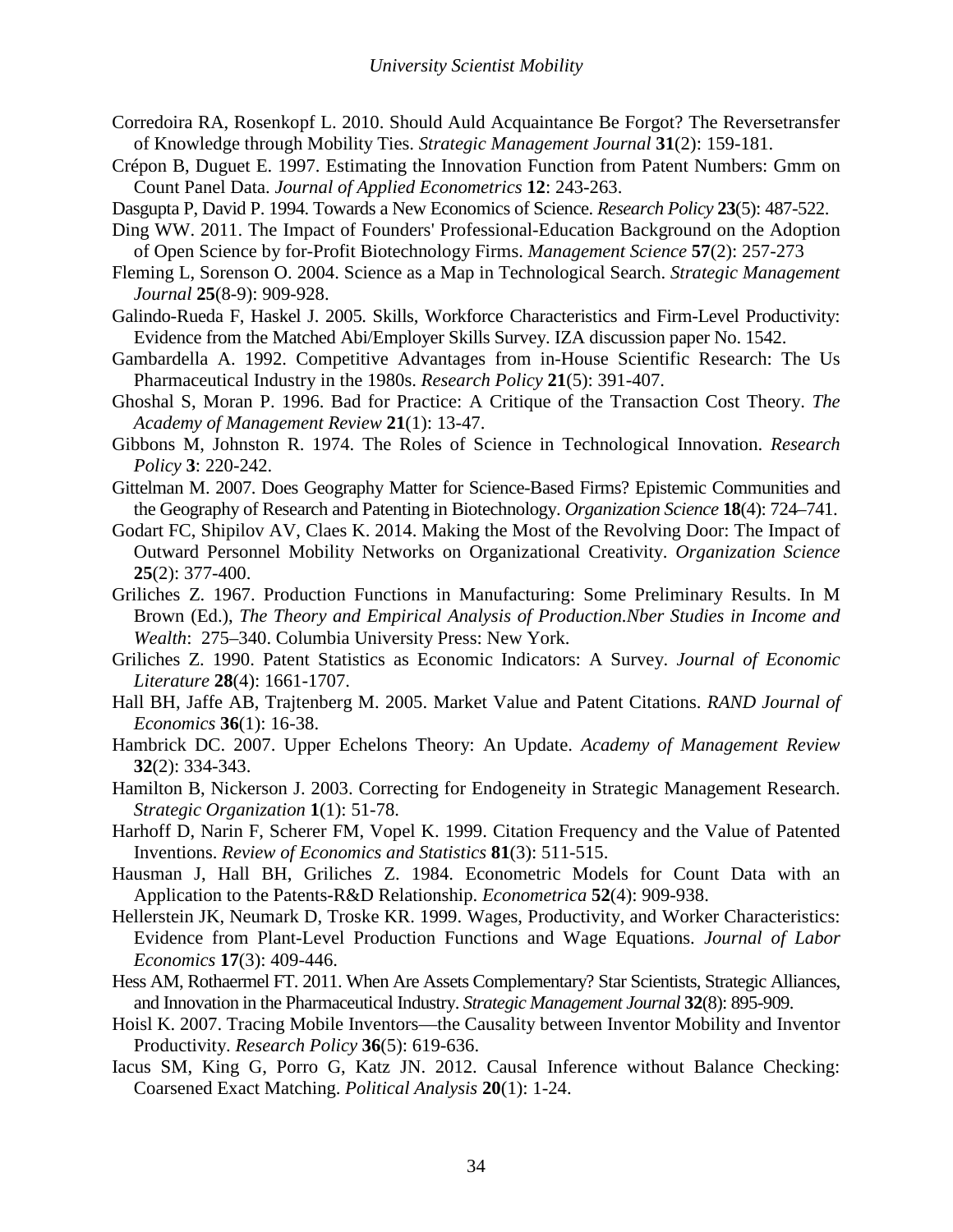<span id="page-36-0"></span>Jaffe A. 1989. Real Effects of Academic Research. *American Economic Review* **79**: 957-970.

- <span id="page-36-21"></span>Jaffe AB, de Rassenfosse G. 2017. Patent Citation Data in Social Science Research: Overview and Best Practices. *Journal of the Association for Information Science and Technology* **68**(6): 1360-1374.
- <span id="page-36-18"></span>Jaffe AB, Trajtenberg M, Henderson R. 1993. Geographic Localization of Knowledge Spillovers as Evidenced by Patent Citations. *Quarterly Journal of Economics* **108**(3): 577-598.
- <span id="page-36-3"></span>Jain A. 2016. Learning by Hiring and Change to Organizational Knowledge: Countering Obsolescence as Organizations Age. *Strategic Management Journal* **37**(8): 1667-1687.
- <span id="page-36-19"></span>Joshi AM, Nerkar A. 2011. When Do Strategic Alliances Inhibit Innovation by Firms? Evidence from Patent Pools in the Global Optical Disc Industry. *Strategic Management Journal* **32**(11): 1139-1160.
- <span id="page-36-17"></span>Kaiser U, Kongsted HC, Rønde T. 2008. Labour Mobility and Patenting Activity. Centre for Applied Microeconomics, Working Paper 2008-07, Copenhagen.
- <span id="page-36-2"></span>Kaiser U, Kongsted HC, Rønde T. 2015. Does the Mobility of R&D Labor Increase Innovation? *Journal of Economic Behavior & Organization* **110**(0): 91-105.
- <span id="page-36-15"></span>Kim J, Marschke G. 2005. Labor Mobility of Scientists, Technological Diffusion, and the Firm's Patenting Decision. *RAND Journal of Economics* **36**(2): 298-317.
- <span id="page-36-4"></span>Klepper S, Sleeper SB. 2005. Entry by Spin-Offs. *Management Science* **51**: 1291-1306.
- <span id="page-36-6"></span>Klevorick AK, Levin RC, Nelson RR, Winter SG. 1995. On the Sources and Significance of Interindustry Differences in Technological Opportunities. *Research Policy* **24**(2): 185-205.
- <span id="page-36-1"></span>Kotha R, George G, Srikanth K. 2013. Bridging the Mutual Knowledge Gap: Coordination and the Commercialization of University Science. *Academy of Management Journal* **56**(2): 498-524.
- <span id="page-36-20"></span>Lanjouw J, Pakes A, Putnam J. 1998. How to Count Patents and the Value of Intellectual Property: The Use of Patent Renewal and Application Data. *Journal of Industrial Economics* **46**(4): 405-432.
- <span id="page-36-13"></span>Lei Z, Juneja R, Wright BD. 2009. Patents Versus Patenting: Implications of Intellectual Property Protection for Biological Research. *Nat Biotech* **27**(1): 36-40.
- <span id="page-36-10"></span>Liu CC, Stuart T. 2014. Positions and Rewards: The Allocation of Resources within a Science-Based Entrepreneurial Firm. *Research Policy* **43**(7): 1134-1143.
- <span id="page-36-16"></span>Marx M, Timmermans B. 2017. Hiring Molecules, Not Atoms: Comobility and Wages. *Organization Science*: **28**(6): 1115-1133.
- <span id="page-36-22"></span>Milanov H, Shepherd DA. 2013. The Importance of the First Relationship: The Ongoing Influence of Initial Network on Future Status. *Strategic Management Journal* **34**(6): 727-750.
- <span id="page-36-9"></span>Mom TJM, Bosch FAJvd, Volberda HW. 2009. Understanding Variation in Managers' Ambidexterity: Investigating Direct and Interaction Effects of Formal Structural and Personal Coordination Mechanisms. *Organization Science* **20**(4): 812-828.
- <span id="page-36-14"></span>Mudambi R, Swift T. 2009. Professional Guilds, Tension and Knowledge Management. *Research Policy* **38**(5): 736-745.
- <span id="page-36-7"></span>Murray F. 2004. The Role of Academic Inventors in Entrepreneurial Firms: Sharing the Laboratory Life. *Research Policy* **33**(4): 643-659.
- <span id="page-36-11"></span>O'Reilly CA, Chatman JA. 1996. Culture as Social Control: Corporations, Cults, and Commitment. *Research in Organizational Behavior* **18**: 157-200.
- <span id="page-36-5"></span>Pavitt K. 1991. What Makes Basic Research Economically Useful? *Research Policy* **20**: 109-119.
- <span id="page-36-8"></span>Roach M, Sauermann H. 2010. A Taste for Science? Phd Scientists' Academic Orientation and Self-Selection into Research Careers in Industry. *Research Policy* **39**: 422–434.
- <span id="page-36-23"></span>Rosenbaum PR, Rubin DB. 1983. The Central Role of the Propensity Score in Observational Studies for Causal Effects. *Biometrika* **70**(1): 41-55.
- <span id="page-36-12"></span>Rosenberg N. 1990. Why Do Firms Do Basic Research (with Their Own Money)? *Research Policy* **19**(2): 165-174.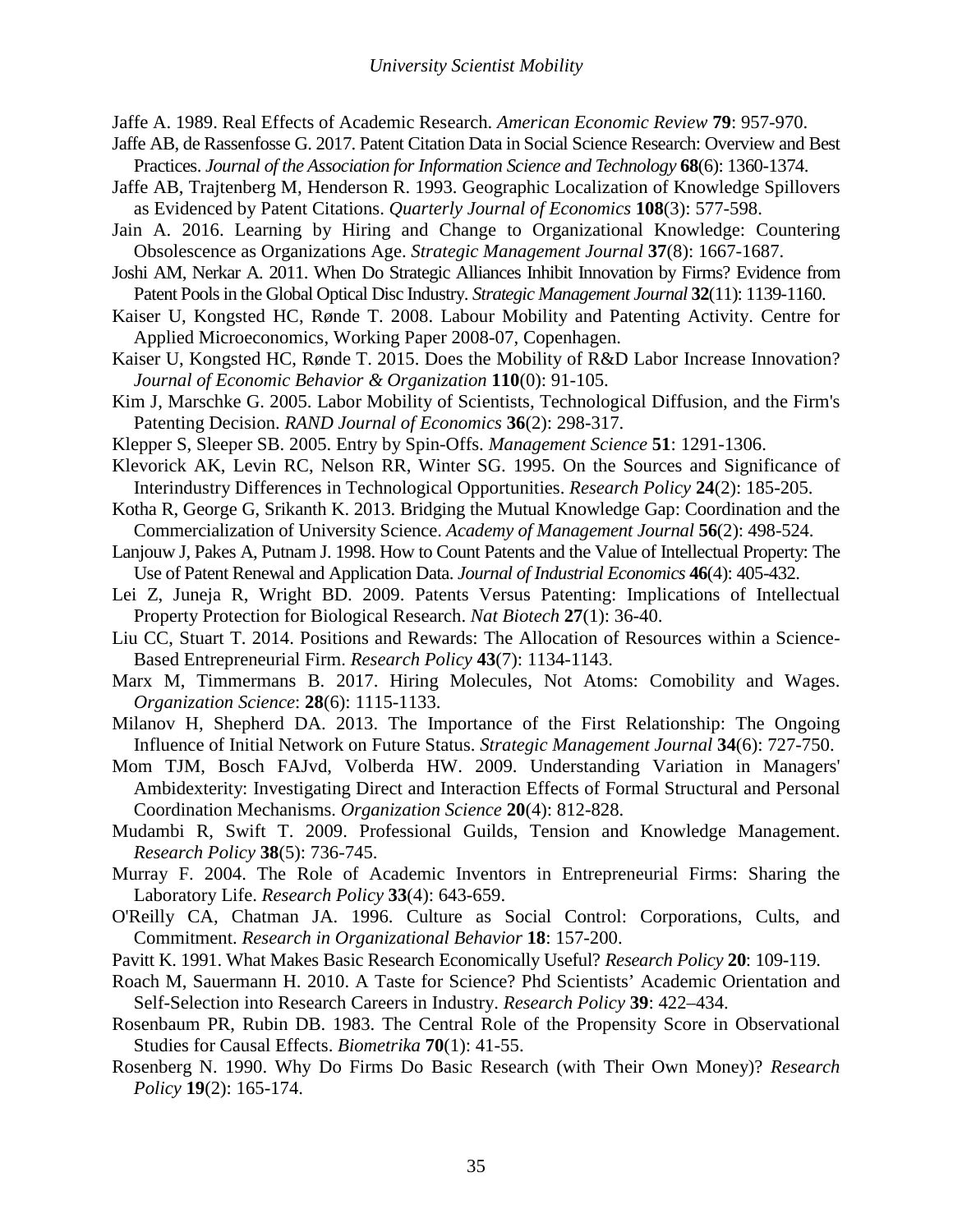- <span id="page-37-0"></span>Rosenkopf L, Almeida P. 2003. Overcoming Local Search through Alliances and Mobility. *Management Science* **49**(6): 751-766.
- <span id="page-37-6"></span>Salter A, Martin BR. 2001. The Economic Benefits of Publicly Funded Basic Research: A Critical Review. *Research Policy* **30**(3): 509-532.
- <span id="page-37-4"></span>Sampson RC. 2005. Experience Effects and Collaborative Returns in R&D Alliances. *Strategic Management Journal* **26**(11): 1009-1031.
- <span id="page-37-3"></span>Sauermann H, Stephan P. 2013. Conflicting Logics? A Multidimensional View of Industrial and Academic Science. *Organization Science* **24**(3): 889-909.
- <span id="page-37-18"></span>Semadeni M, Withers MC, Trevis Certo S. 2014. The Perils of Endogeneity and Instrumental Variables in Strategy Research: Understanding through Simulations. *Strategic Management Journal* **35**(7): 1070-1079.
- <span id="page-37-14"></span>Shan W, Walker G, Kogut B. 1994. Interfirm Cooperation and Startup Innovation in the Biotechnology Industry. *Strategic Management Journal* **15**(5): 387-394.
- <span id="page-37-5"></span>Singh J. 2008. Distributed R&D, Cross-Regional Knowledge Integration and Quality of Innovative Output. *Research Policy* **37**(1): 77-96.
- <span id="page-37-2"></span>Singh J, Agrawal A. 2011. Recruiting for Ideas: How Firms Exploit the Prior Inventions of New Hires. *Management Science* **57**(1): 129-150.
- <span id="page-37-12"></span>Song J, Almeida P, Wu G. 2003. Learning-by-Hiring: When Is Mobility More Likely to Facilitate Inter-Firm Knowledge Transfer? *Management Science* **49**(4): 351-365.
- <span id="page-37-13"></span>Sørensen JB. 2007. Bureaucracy and Entrepreneurship: Workplace Effects on Entrepreneurial Entry. *Administrative Science Quarterly* **52**(3): 387–412.
- <span id="page-37-7"></span>Stern S. 2004. Do Scientists Pay to Be Scientists? *Management Science* **50** (6): 835–853.
- <span id="page-37-15"></span>Strandholm K, Kumar K, Subramanian R. 2004. Examining the Interrelationships among Perceived Environmental Change, Strategic Response, Managerial Characteristics, and Organizational Performance. *Journal of Business Research* **57**(1): 58-68.
- <span id="page-37-11"></span>Stuart T, Podolny J. 1996. Local Search and the Evolution of Technological Capabilities. *Strategic Management Journal* **17**(Special Issue: evolutionary perspectives on strategy (Summer)): 21-38.
- <span id="page-37-8"></span>Thompson JD. 1967. *Organizations in Action*. McGraw-Hill: New York.
- Toole AA, Czarnitzki D. 2010. Commercializing Science: Is There a University "Brain Drain" from Academic Entrepreneurship? *Management Science* **56**(9): 1599-1614.
- <span id="page-37-10"></span>Trajtenberg M. 1990. A Penny for Your Quotes: Patent Citations and the Value of Innovations. *RAND Journal of Economics* **21**: 172–187.
- <span id="page-37-1"></span>Tzabbar D. 2009. When Does Scientist Recruitment Affect Technological Repositioning? *Academy of Management Journal* **52**(5): 873–896.
- <span id="page-37-16"></span>Winkelmann R. 2008. *Econometric Analysis of Count Data*. Springer: New York.
- <span id="page-37-17"></span>Wooldridge JM. 1991. Specification Testing and Quasi-Maximum- Likelihood Estimation. *Journal of Econometrics* **48**(1): 29-55.
- <span id="page-37-9"></span>Zahra SA, George G. 2002. Absorptive Capacity: A Review, Reconceptualization, and Extension. *Academy of Management Review* **27**(2): 185-203.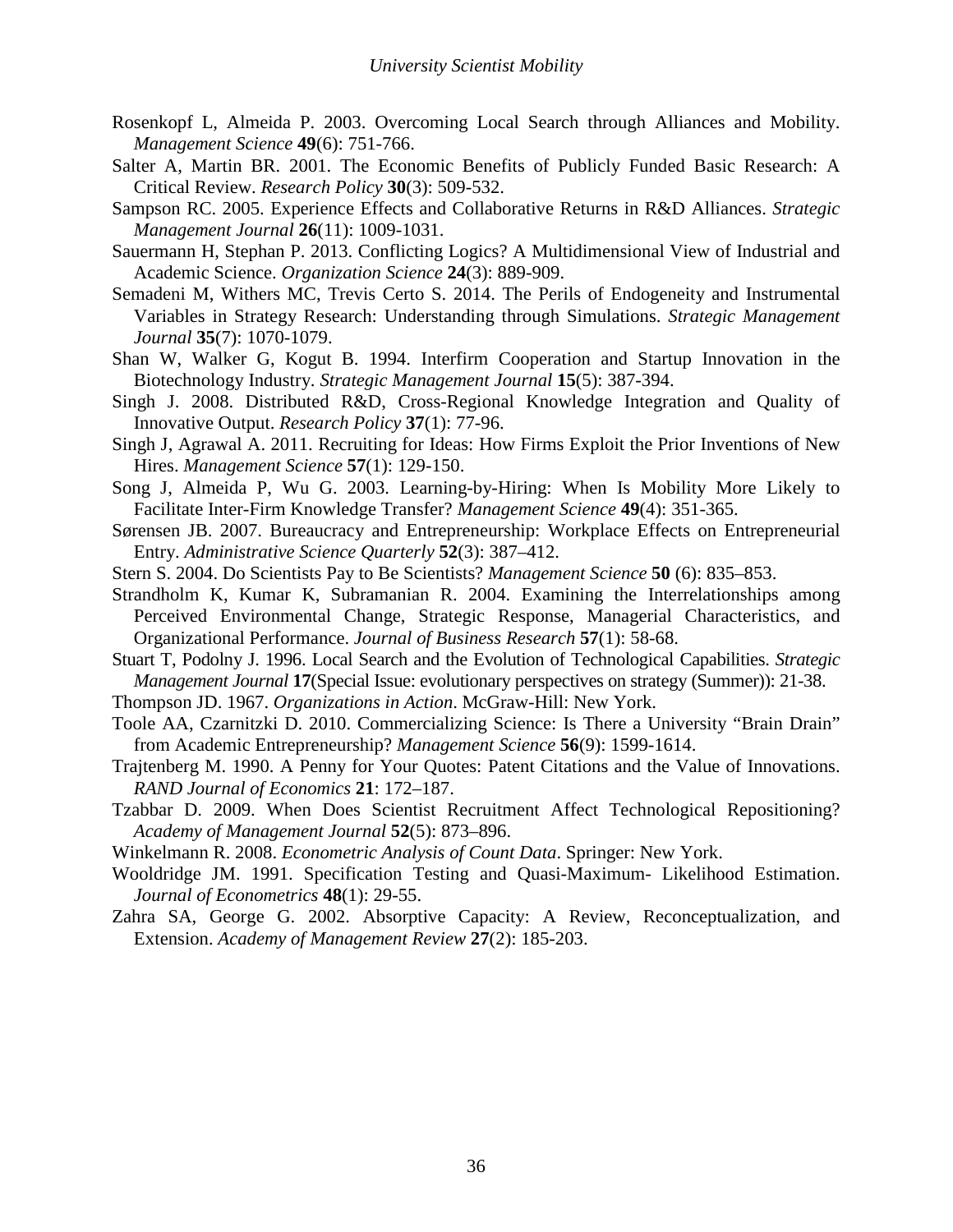## **Table 1.** Summary statistics and correlation table (n=15,964)

|                                                                                                |         | Mean Std.dev. | (1)       | (2)          | (3)      | (4)          | (5)          | (6)            | (7)      | (8)            | (9)          | (10)         |
|------------------------------------------------------------------------------------------------|---------|---------------|-----------|--------------|----------|--------------|--------------|----------------|----------|----------------|--------------|--------------|
| # of citation-weighted patents in $t$ (dependent variable)                                     | 0.306   | 4.452         |           |              |          |              |              |                |          |                |              |              |
| $(1)$ # of pre-sample patents                                                                  | 0.000   | 0.002         | 1         |              |          |              |              |                |          |                |              |              |
| of pre-sample patents $> 0$ dummy<br>#<br>(2)                                                  | 0.128   | 0.334         | 0.225     | $\mathbf{1}$ |          |              |              |                |          |                |              |              |
| Lagged patent dummy<br>(3)                                                                     | 0.041   | 0.198         | 0.283     | 0.462        | 1        |              |              |                |          |                |              |              |
| Hires from patenting firms w/ university exp.<br>(4)                                           | 0.003   | 0.044         | 0.015     | 0.036        | 0.033    | 1            |              |                |          |                |              |              |
| Hires from non-patenting firms w/ university exp.<br>(5)                                       | 0.011   | 0.081         | 0.002     | 0.003        | 0.009    | $-0.005$     | 1            |                |          |                |              |              |
| Hires from patenting firms w/o university exp.<br>(6)                                          | 0.018   | 0.103         | 0.017     | 0.058        | 0.056    | 0.024        | $-0.007$     | $\mathbf{1}$   |          |                |              |              |
| Hires from non-patenting firms w/o university exp.<br>(7)                                      | 0.080   | 0.225         | $-0.015$  | $-0.048$     | $-0.023$ | $-0.020$     | $-0.017$     | $-0.032$       | 1        |                |              |              |
| Hires from universities<br>(8)                                                                 | 0.008   | 0.072         | 0.009     | 0.046        | 0.027    | 0.008        | $-0.008$     | $-0.004$       | $-0.024$ | $\overline{1}$ |              |              |
| Other hires<br>(9)                                                                             | 0.041   | 0.169         | $-0.008$  | $-0.031$     | $-0.020$ | $-0.012$     | $-0.020$     | $-0.029$       | $-0.059$ | $-0.019$       | 1            |              |
| (10) University graduates                                                                      | 0.039   | 0.153         | 0.002     | 0.000        | 0.012    | $-0.010$     | $-0.012$     | $-0.024$       | $-0.055$ | 0.001          | $-0.034$     | $\mathbf{1}$ |
| (11) R&D support workers                                                                       | 0.162   | 0.330         | $-0.015$  | 0.023        | $-0.003$ | $-0.027$     | $-0.044$     | $-0.055$       | $-0.138$ | $-0.045$       | $-0.098$     | $-0.102$     |
| (12) Researcher on TMT dummy                                                                   | 0.041   | 0.199         | 0.195     | 0.214        | 0.226    | 0.003        | $-0.008$     | 0.025          | $-0.032$ | 0.001          | $-0.029$     | $-0.008$     |
| (13) Researcher on TMT dummy $\times$ hires from patenting firms w/ university experience      | 0.000   | 0.003         | 0.149     | 0.079        | 0.136    | 0.075        | 0.005        | 0.030          | $-0.004$ | 0.004          | $-0.005$     | 0.007        |
| (14) Researcher on TMT dummy $\times$ hires from non-patenting firms w/ university experience  | 0.000   | 0.009         | 0.038     | 0.041        | 0.042    | 0.005        | 0.110        | 0.006          | $-0.003$ | $-0.001$       | $-0.006$     | 0.000        |
| (15) Researcher on TMT dummy $\times$ hires from patenting firms w/o university experience     | 0.001   | 0.020         | 0.084     | 0.085        | 0.099    | 0.011        | $-0.001$     | 0.180          | $-0.013$ | 0.000          | $-0.010$     | $-0.002$     |
| (16) Researcher on TMT dummy $\times$ hires from non-patenting firms w/o university experience | 0.002   | 0.023         | 0.050     | 0.049        | 0.067    | 0.003        | 0.000        | 0.003          | 0.075    | $-0.004$       | $-0.013$     | 0.002        |
| (17) Researcher on TMT dummy $\times$ hires from university                                    | 0.000   | 0.008         | 0.067     | 0.064        | 0.073    | 0.004        | $-0.003$     | 0.004          | $-0.011$ | 0.105          | $-0.006$     | 0.026        |
| $(18)$ # of R&D workers                                                                        | 6.826   | 33.646        | 0.740     | 0.157        | 0.216    | 0.008        | $-0.002$     | 0.008          | $-0.020$ | 0.001          | $-0.016$     | 0.002        |
| (19) Capital stock/1000000                                                                     | 173.636 | 2073.755      | 0.170     | 0.074        | 0.065    | 0.000        | $-0.005$     | $-0.003$       | $-0.011$ | $-0.004$       | 0.002        | $-0.006$     |
| (20) PhD employee dummy                                                                        | 0.139   | 0.346         | 0.147     | 0.283        | 0.254    | 0.056        | 0.033        | 0.031          | $-0.037$ | 0.054          | $-0.035$     | 0.015        |
|                                                                                                |         |               |           |              |          |              |              |                |          |                |              |              |
| (11) R&D support workers                                                                       |         |               | (11)<br>1 | (12)         | (13)     | (14)         | (15)         | (16)           | (17)     | (18)           | (19)         | (20)         |
| (12) Researcher on TMT dummy                                                                   |         |               | $-0.007$  | $\mathbf{1}$ |          |              |              |                |          |                |              |              |
| (13) Researcher on TMT dummy $\times$ hires from patenting firms w/ university experience      |         |               | $-0.005$  | 0.228        | 1        |              |              |                |          |                |              |              |
| (14) Researcher on TMT dummy $\times$ hires from non-patenting firms w/ university experience  |         |               | $-0.008$  | 0.163        | 0.098    | $\mathbf{1}$ |              |                |          |                |              |              |
| (15) Researcher on TMT dummy $\times$ hires from patenting firms w/o university experience     |         |               | $-0.014$  | 0.305        | 0.199    | 0.059        | $\mathbf{1}$ |                |          |                |              |              |
| (16) Researcher on TMT dummy $\times$ hires from non-patenting firms w/o university experience |         |               | $-0.011$  | 0.385        | 0.117    | 0.086        | 0.085        | $\overline{1}$ |          |                |              |              |
| (17) Researcher on TMT dummy $\times$ hires from university                                    |         |               | $-0.013$  | 0.217        | 0.087    | 0.025        | 0.061        | 0.042          | 1        |                |              |              |
| $(18)$ # of R&D workers                                                                        |         |               | $-0.024$  | 0.246        | 0.136    | 0.042        | 0.083        | 0.076          | 0.067    | $\mathbf{1}$   |              |              |
| (19) Capital stock/1000000                                                                     |         |               | 0.003     | 0.122        | 0.036    | 0.012        | 0.021        | 0.031          | 0.019    | 0.233          | $\mathbf{1}$ |              |
| (20) PhD employee dummy                                                                        |         |               | $-0.032$  | 0.250        | 0.114    | 0.058        | 0.076        | 0.096          | 0.094    | 0.290          | 0.107        | $\mathbf{1}$ |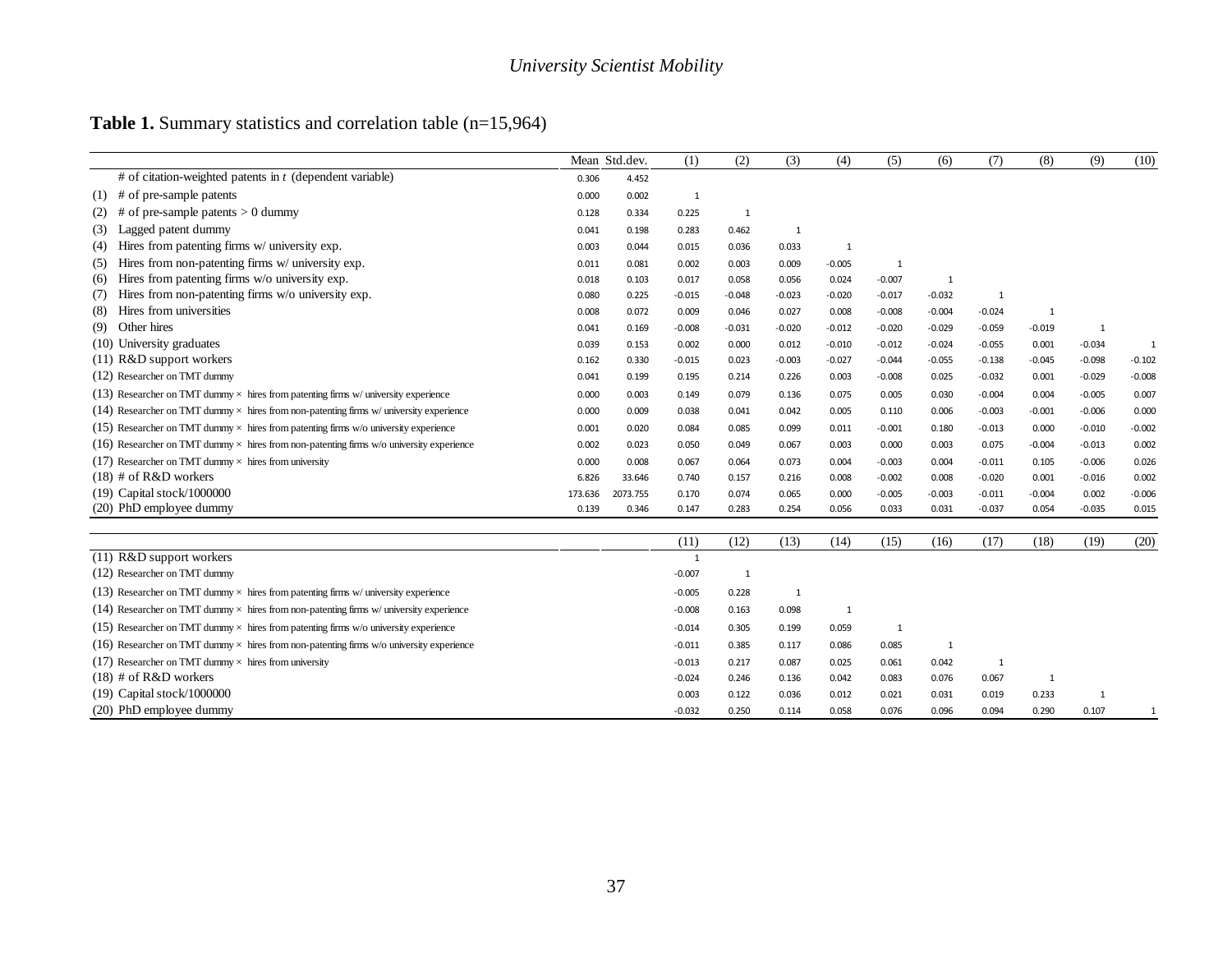|                                                                                    | <b>Model I</b>   |             |                                                                      |                  | Model II    |         |                  | Model III     |           |
|------------------------------------------------------------------------------------|------------------|-------------|----------------------------------------------------------------------|------------------|-------------|---------|------------------|---------------|-----------|
|                                                                                    |                  |             | Coeff. p-val. Std.err. Coeff. p-val. Std.err. Coeff. p-val. Std.err. |                  |             |         |                  |               |           |
| <b>Employment</b> shares                                                           |                  |             |                                                                      |                  |             |         |                  |               |           |
| (1) Hires from firms w/ university experience                                      |                  | 1.559 0.000 | 0.341                                                                |                  |             |         |                  | 1.462 0.000   | 0.359     |
| Hires from firms w/o university experience<br>(2)                                  |                  | 0.580 0.006 | 0.213                                                                |                  |             |         |                  | 0.503 0.027   | 0.228     |
| Hires from patenting firms w/ university experience<br>(3)                         |                  |             |                                                                      |                  | 1.963 0.000 | 0.499   |                  |               |           |
| Hires from non-patenting firms w/ university experience<br>(4)                     |                  |             |                                                                      |                  | 1.268 0.011 | 0.498   |                  |               |           |
| Hires from patenting firms w/o university experience<br>(5)                        |                  |             |                                                                      |                  | 0.908 0.001 | 0.282   |                  |               |           |
| Hires from non-patenting firms w/o university experience<br>(6)                    |                  |             |                                                                      |                  | 0.338 0.256 | 0.298   |                  |               |           |
| Hires from universities<br>(7)                                                     |                  | 1.496 0.003 | 0.501                                                                |                  | 1.476 0.003 | 0.503   |                  | 1.361 0.011   | 0.533     |
| Other hires                                                                        |                  | 0.234 0.593 | 0.438                                                                |                  | 0.230 0.599 | 0.437   |                  | 0.231 0.588   | 0.427     |
| University graduates                                                               |                  | 0.784 0.019 | 0.334                                                                |                  | 0.771 0.021 | 0.334   |                  | 0.707 0.041   | 0.345     |
| R&D support workers                                                                |                  | 0.342 0.143 | 0.233                                                                |                  | 0.330 0.155 | 0.233   |                  | 0.338 0.155   | 0.238     |
| TMT interactions with various emplyment shares                                     |                  |             |                                                                      |                  |             |         |                  |               |           |
| (8) Researcher on TMT dummy                                                        |                  |             |                                                                      |                  |             |         |                  | 0.143 0.379   | 0.163     |
| (9) Researcher on TMT dummy $\times$ hires from universities                       |                  |             |                                                                      |                  |             |         |                  | 2.405 0.036   | 1.146     |
| (10) Researcher on TMT dummy $\times$ hires from firms w/ university experience    |                  |             |                                                                      |                  |             |         |                  | 2.357 0.045   | 1.176     |
| $(11)$ Researcher on TMT dummy $\times$ hires from firms w/o university experience |                  |             |                                                                      |                  |             |         |                  | 0.470 0.575   | 0.840     |
| Control variables                                                                  |                  |             |                                                                      |                  |             |         |                  |               |           |
| ln(# of R&D workers)                                                               |                  | 0.229 0.001 | 0.071                                                                |                  | 0.230 0.001 | 0.071   |                  | 0.202 0.004   | 0.070     |
| ln(capital)                                                                        |                  | 0.140 0.000 | 0.033                                                                |                  | 0.141 0.000 | 0.033   |                  | 0.139 0.000   | 0.033     |
| PhD employee dummy                                                                 |                  | 0.077 0.577 | 0.138                                                                |                  | 0.073 0.596 | 0.138   |                  | $0.062$ 0.650 | 0.137     |
| Lagged patent dummy                                                                |                  | 1.112 0.000 | 0.137                                                                |                  | 1.111 0.000 | 0.137   |                  | 1.123 0.000   | 0.137     |
| $ln($ # of pre-sample patents)                                                     | 0.524            | 0.000       | 0.071                                                                | 0.520            | 0.000       | 0.071   |                  | 0.519 0.000   | 0.071     |
| # of pre-sample patents $> 0$ dummy                                                |                  | 0.178 0.590 | 0.331                                                                |                  | 0.180 0.585 | 0.330   |                  | 0.203 0.534   | 0.327     |
| Hypotheses tests                                                                   |                  |             |                                                                      |                  |             |         |                  |               |           |
|                                                                                    | Chi <sup>2</sup> |             | $p$ -val.                                                            | Chi <sup>2</sup> |             | p -val. | Chi <sup>2</sup> |               | $p$ -val. |
| Hypothesis 1                                                                       |                  |             |                                                                      |                  |             |         |                  |               |           |
| $(1) = (2)$                                                                        | 6.61             |             | 0.010                                                                |                  |             |         |                  |               |           |
| $(7) = (2)$                                                                        | 3.06             |             | 0.080                                                                |                  |             |         |                  |               |           |
| Joint                                                                              | 8.50             |             | 0.014                                                                |                  |             |         |                  |               |           |
| Hypothesis 2                                                                       |                  |             |                                                                      |                  |             |         |                  |               |           |
| $(3) = (4)$                                                                        |                  |             |                                                                      | 1.01             |             | 0.314   |                  |               |           |
| $(3) = (5)$                                                                        |                  |             |                                                                      | 3.61             |             | 0.058   |                  |               |           |
| $(3) = (6)$                                                                        |                  |             |                                                                      | 8.86             |             | 0.003   |                  |               |           |
| $(3) = (7)$                                                                        |                  |             |                                                                      | 0.49             |             | 0.486   |                  |               |           |
| Joint                                                                              |                  |             |                                                                      | 11.49            |             | 0.022   |                  |               |           |
| Hypothesis 3                                                                       |                  |             |                                                                      |                  |             |         |                  |               |           |
| $(9) = 0$                                                                          |                  |             |                                                                      |                  |             |         | 4.02             |               | 0.045     |
| $(10) = 0$                                                                         |                  |             |                                                                      |                  |             |         | 4.41             |               | 0.036     |
| Joint                                                                              |                  |             |                                                                      |                  |             |         | 9.15             |               | 0.018     |
| Observations                                                                       | 15,964           |             |                                                                      | 15,964           |             |         | 15,964           |               |           |
| Firms                                                                              | 5,385            |             |                                                                      | 5,385            |             |         | 5,385            |               |           |

*Note:* Robust t-values are clustered by firms. All explanatory variables are lagged by one period. Time dummies and sector dummies are included.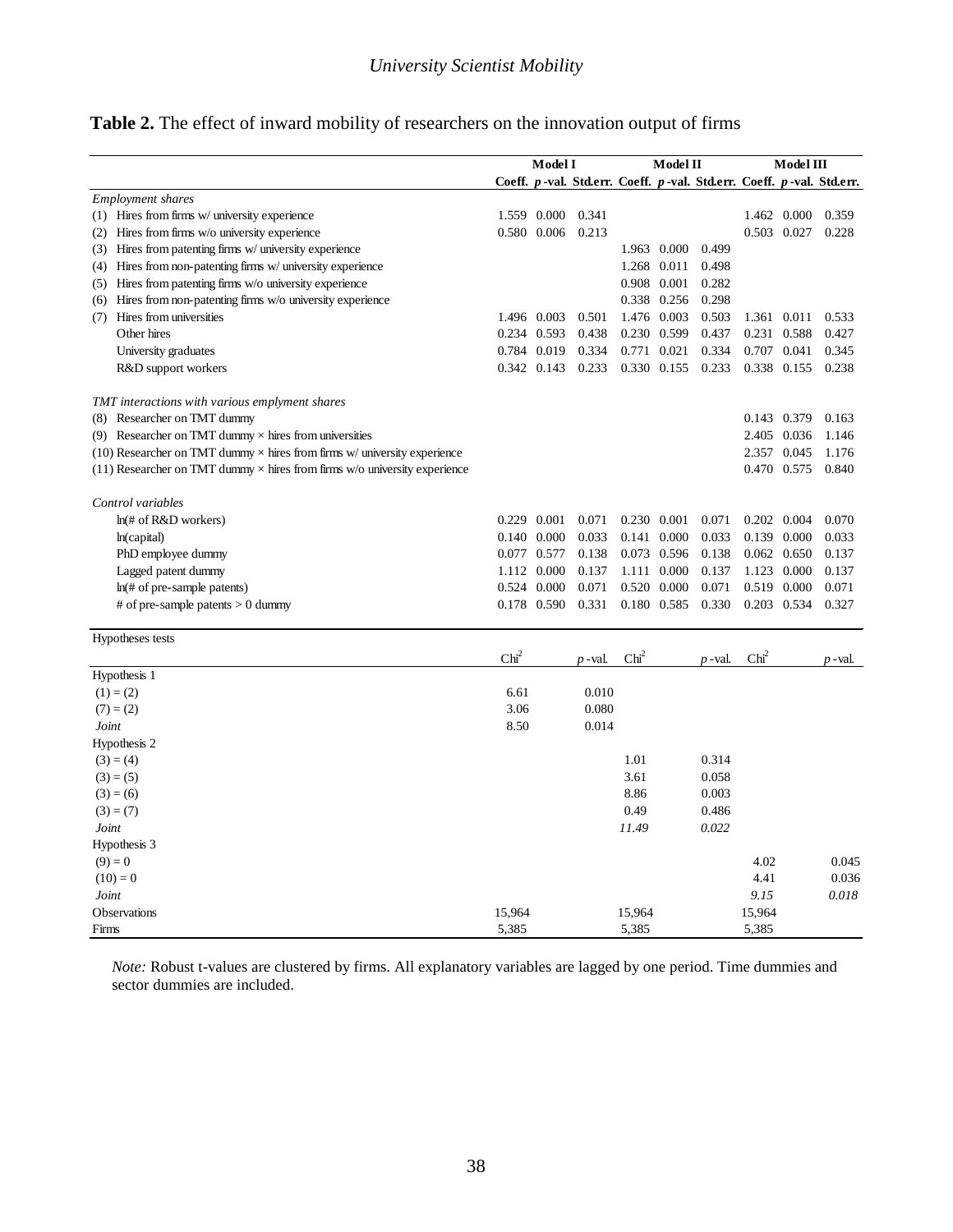|                                                        |           | <b>No</b>                                                             | Yes                                                                                     |
|--------------------------------------------------------|-----------|-----------------------------------------------------------------------|-----------------------------------------------------------------------------------------|
|                                                        | <b>No</b> | <b>Baseline</b>                                                       | Added strength in<br>evaluating<br>technological<br>information                         |
|                                                        |           | (1)                                                                   | (2)                                                                                     |
| Recruit with experience from<br>technology active firm | Yes       | Added strength in<br>utilizing<br>technological<br>information<br>(3) | Added strength in<br>evaluating and<br>utilizing<br>technological<br>information<br>(4) |

Recruit with academic research experience

Figure 1. Heterogeneity in the innovation-related benefits to firms from experiences among R&D worker recruits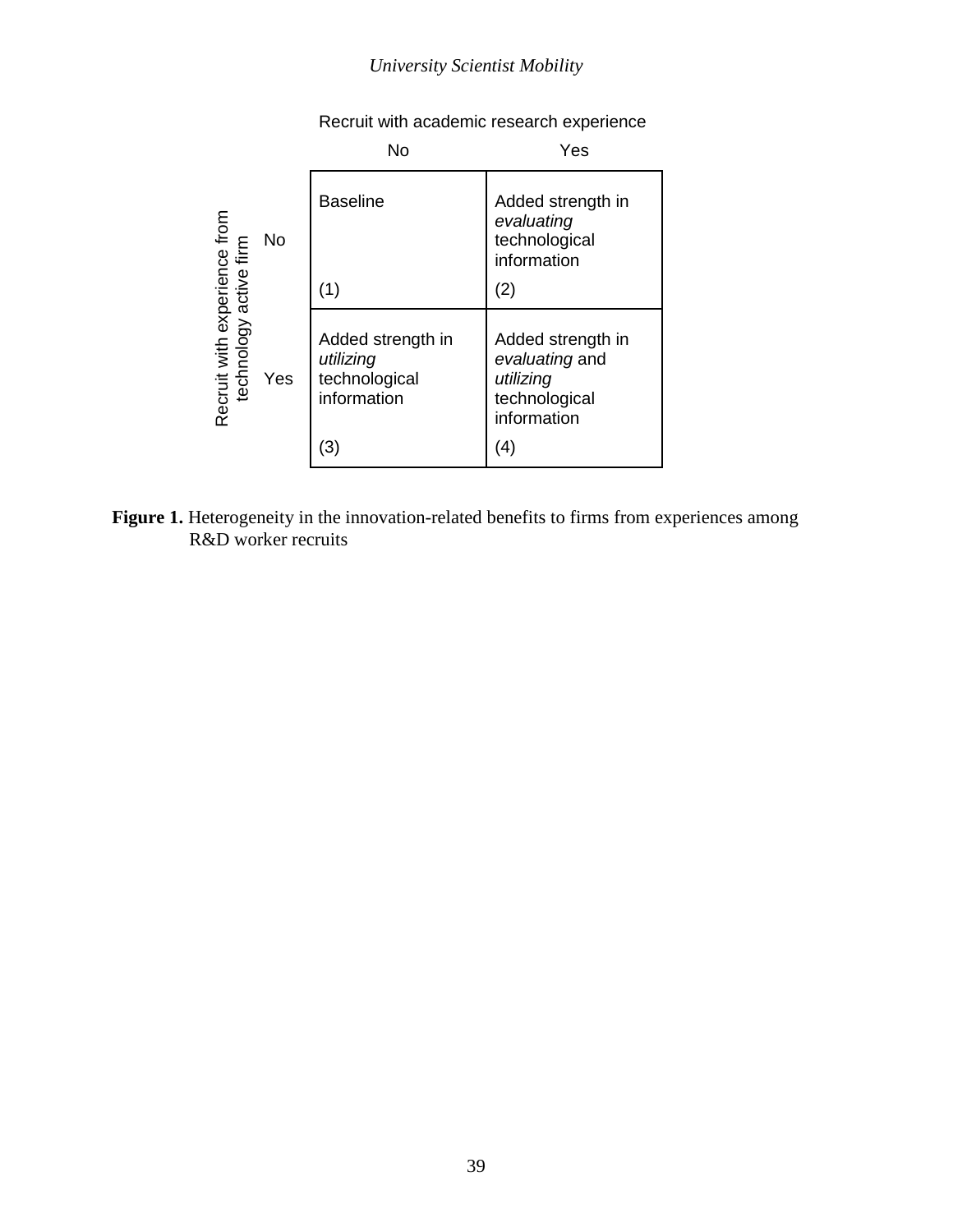#### **ONLINE APPENDIX**

#### **Marginal effects**

The conditional mean function of our most general estimation model, Model III in Table 2, is:

$$
\hat{P} = E[\hat{Y} | x] = \exp\left(\hat{\kappa}D(P_{-1} > 0) + \sum_{j=1}^{6} \hat{\beta}_{j} s_{j} + D(TMT = 1) \left(\sum_{m=1}^{3} \hat{\gamma}_{k} s_{j}\right) + \hat{\phi}D(TMT_{ii} = 1) + \hat{\rho}\ln(L) + \hat{\gamma}W\right), (A.1)
$$

where  $\hat{P}$  denotes the predicted number of patents of a firm within the current year. The term  $D(Y_{i+1} > 0)$  is a dummy variable that is coded 1 if the firm patented during the previous year and 0 otherwise. Worker shares are L  $s_j = \frac{L_j}{I}$  where  $L_j$  denotes the number of R&D workers of type *j* in the firm, while *L* denotes the total number of R&D workers in the firm,  $L = \sum_{j=1}^{7} L_j$ . The latter summation goes over all worker types we consider: hires from firms with university experience, hires from firms without university experience, hires from university, other hires, recent graduates, support workers and stayers. Stayers constitute the base category in the summation  $\sum_{j=1}^{6} \hat{\beta}_j s_j$  which is why the first sum in Equation (A.1) is from 1 to 6 only. The term  $D(TMT = 1)$  denotes a dummy variable that is coded one if there is at least one TMT member with an R&D education in the firm. The second sum in Equation (A.1),  $\sum_{m=1}^3 \hat{\gamma}_m s_m$ , is, following Hypothesis 3, over the three worker groups hires from university, firm hires with university experience and firm hires without university experience. The term *W* denotes additional control variables.

The marginal effect of worker type k on the number of patents is:

$$
\frac{\partial \hat{P}}{\partial L_k} = \frac{\hat{P}}{L} \left( \hat{\beta}_k + \hat{\gamma}_k D(TMT_{it} = 1) - \sum_{j=1}^6 \hat{\beta}_j s_j - D(TMT_{it} = 1) \left( \sum_{m=1}^3 \hat{\gamma}_m s_m \right) + \hat{\rho} \right). \quad (A.2)
$$

The marginal effect hence depends upon the number of patents per worker, the TMT dummy variable and the worker shares. To simplify the analysis and to be able to present interpretable and meaningful

marginal effects we set  $\hat{P}/L$  to the sample mean. We additionally set the number of workers except for skill group *k* and stayers to 0. Equation (A.2) then reduces to:

$$
\frac{\partial \hat{P}}{\partial L_k} = \frac{\hat{P}}{L} \left( \hat{\beta}_k (1 - s_k) + \hat{\gamma}_k D(TMT_{it} = 1) (1 - s_k) + \hat{\rho} \right)
$$

which is positive and linearly decreasing in  $s_k$  and decreasing if  $\hat{\beta}_k$ ,  $\hat{\gamma}_k$  $\hat{\gamma}_k$  and  $\hat{\rho}$  are positive.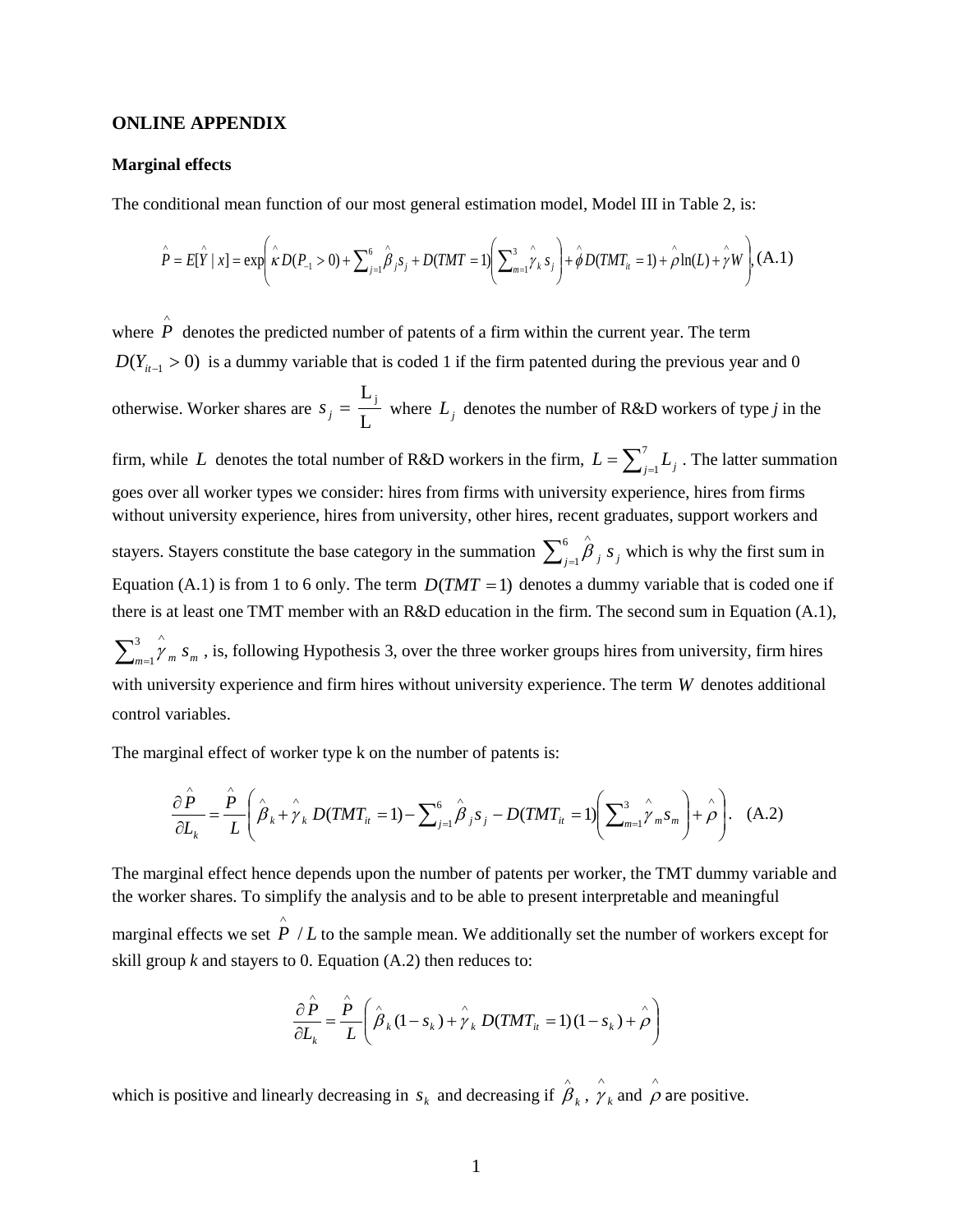We calculate the corresponding standard errors using the "Delta-method" (Greene 2003, p. 913-914). Let  $\theta$  denote a vector of parameters with  $\theta = \left[ \beta_k, \gamma_k, \rho \right]$ J  $\backslash$  $\overline{\phantom{a}}$  $\setminus$  $\theta = \left(\hat{\beta}_k, \hat{\gamma}_k, \hat{\rho}\right)$  and let  $\Psi_k$  denote the corresponding variancecovariance matrix. The variance of the marginal effect of skill group k is then given by

$$
V\left[\partial \hat{P}/\partial L_{k}\right] = C(\theta)\Psi_{k}C(\theta),
$$

where  $C(\theta)$  denotes the vector of partial derivatives of the marginal effect with respect to each parameter in  $\theta$ :

$$
C(\theta) = \begin{pmatrix} \frac{\partial(\partial \hat{P} / \partial L_k)}{\partial \beta_k} \\ \frac{\partial(\partial \hat{P} / \partial L_k)}{\partial \gamma_k} \\ \frac{\partial(\partial \hat{P}_i / \partial L_k)}{\partial \rho} \end{pmatrix} = \frac{\hat{P}}{L} \begin{pmatrix} 1 - \frac{L_k}{L} \\ D(TMT = 1) - D(TMT = 1) \frac{L_k}{L} \\ 1 \end{pmatrix}.
$$



**Online Appendix Figure 2.** Marginal effects for Model I (90 percent confidence bands)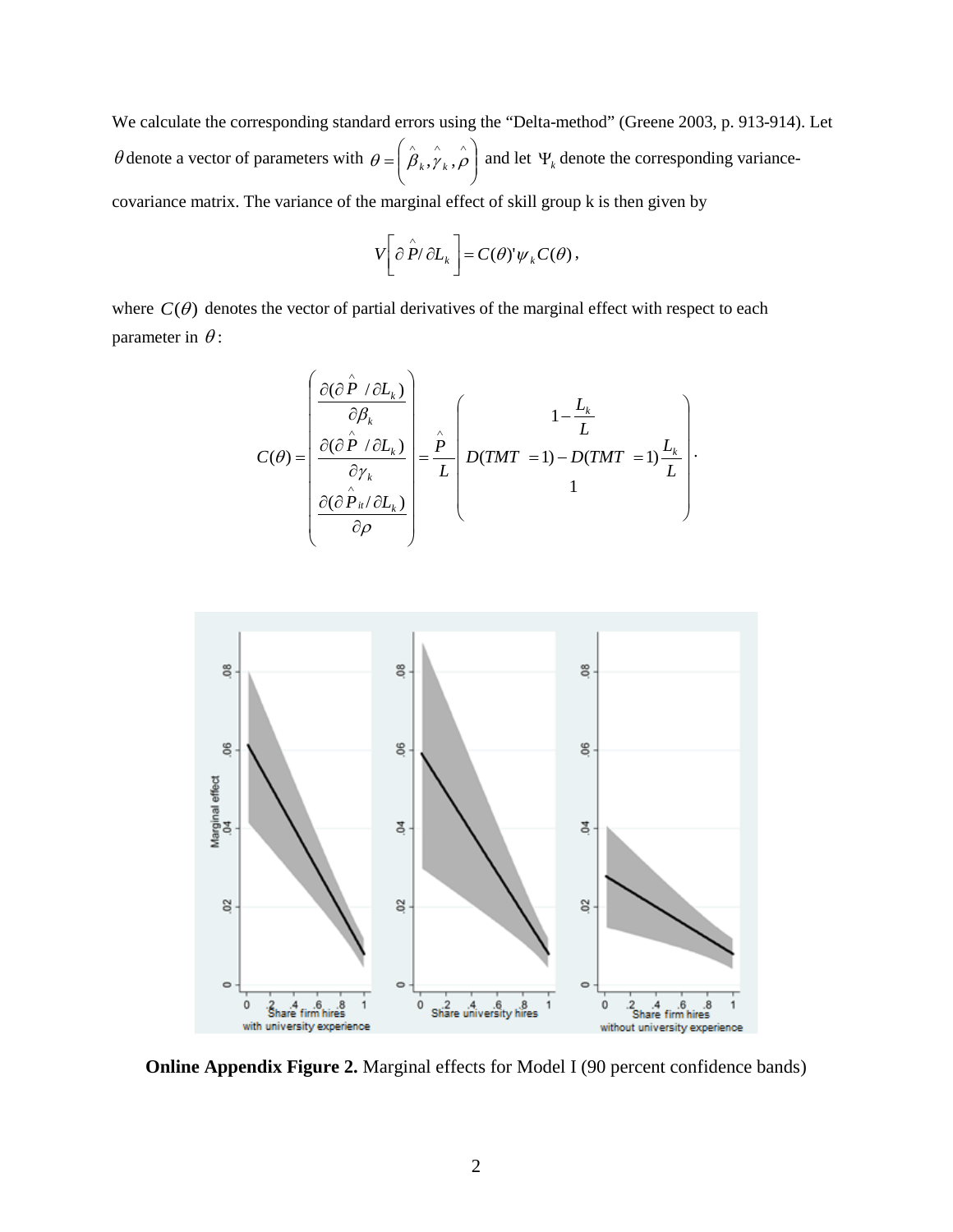

**Online Appendix Figure 3.** Marginal effects for Model II (90 percent confidence bands)



**Online Appendix Figure 4.** Marginal effects for Model III (90 percent confidence bands)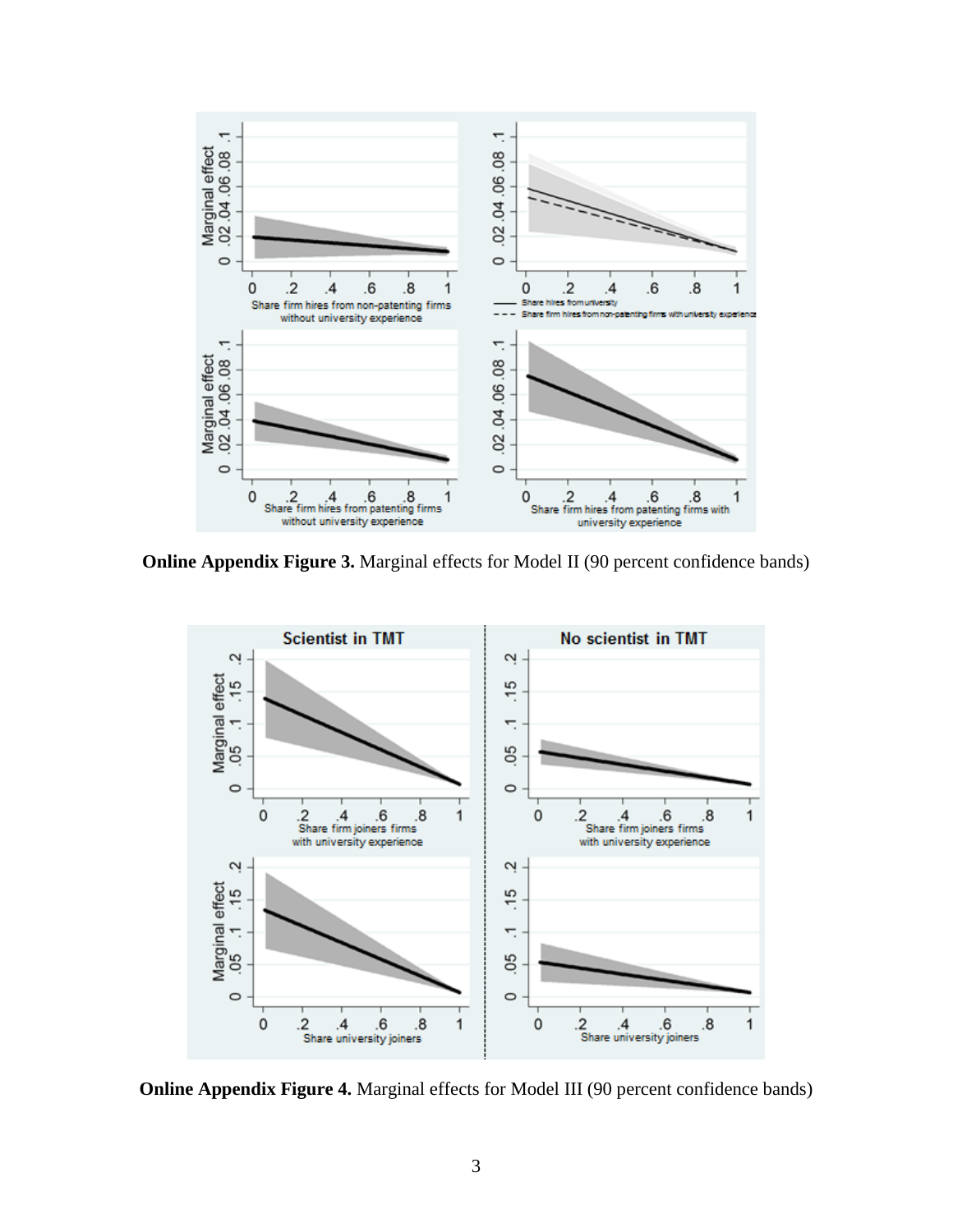# **Online Appendix Table 1**. Worker characteristics

|                             |       | Firm Hires Firm Hires University |       |
|-----------------------------|-------|----------------------------------|-------|
|                             |       | $w/$ uni. exp. $w$ o uni exp.    | Hires |
| Age                         | 37.3  | 39.17                            | 35.1  |
| Years of working experience | 13.7  | 13.6                             | 11.7  |
| PhD dummy                   | 26.4% | 4.2%                             | 34.5% |

## **Online Appendix Table 2.** Extra robustness checks for Model I

|                                                   | No citation weights |                         |       |                  | No chemical sector      |       | No major patenters |                          |       |  |
|---------------------------------------------------|---------------------|-------------------------|-------|------------------|-------------------------|-------|--------------------|--------------------------|-------|--|
|                                                   |                     | Coeff. p-value Std.err. |       |                  | Coeff. p-value Std.err. |       | Coeff.             | <i>p</i> -value Std.err. |       |  |
| <i>Employment shares</i>                          |                     |                         |       |                  |                         |       |                    |                          |       |  |
| Hires from firms w/ university experience<br>(3)  | 1.456               | 0.000                   | 0.391 | 1.480            | 0.000                   | 0.348 | 1.207              | 0.000                    | 0.334 |  |
| Hires from firms w/o university experience<br>(4) | 0.484               | 0.029                   | 0.221 | 0.577            | 0.007                   | 0.213 | 0.465              | 0.021                    | 0.201 |  |
| Hires from universies<br>(9)                      | 1.261               | 0.014                   | 0.512 | 1.485            | 0.004                   | 0.521 | 1.239              | 0.013                    | 0.501 |  |
| Other hires                                       | 0.171               | 0.697                   | 0.438 | 0.244            | 0.573                   | 0.433 | 0.030              | 0.945                    | 0.439 |  |
| University graduates                              | 0.711               | 0.028                   | 0.323 | 0.733            | 0.031                   | 0.340 | 0.565              | 0.085                    | 0.329 |  |
| R&D support workers                               | 0.383               | 0.126                   | 0.251 | 0.339            | 0.146                   | 0.233 | 0.141              | 0.464                    | 0.192 |  |
| Control variables                                 |                     |                         |       |                  |                         |       |                    |                          |       |  |
| $ln($ # of R&D workers)                           | 0.215               | 0.009                   | 0.082 | 0.218            | 0.003                   | 0.073 | 0.094              | 0.125                    | 0.061 |  |
| ln(capital)                                       | 0.139               | 0.000                   | 0.038 | 0.145            | 0.000                   | 0.033 | 0.131              | 0.000                    | 0.034 |  |
| PhD employee dummy                                | 0.155               | 0.235                   | 0.131 | 0.098            | 0.499                   | 0.145 | 0.363              | 0.010                    | 0.142 |  |
| Lagged patent dummy                               | 1.148               | 0.000                   | 0.136 | 1.108            | 0.000                   | 0.142 | 1.229              | 0.000                    | 0.143 |  |
| $ln($ # of pre-sample patents)                    | 0.509               | 0.000                   | 0.068 | 0.502            | 0.000                   | 0.077 | 0.310              | 0.000                    | 0.062 |  |
| # of pre-sample patents $> 0$ dummy               | 0.244               | 0.423                   | 0.304 | 0.295            | 0.400                   | 0.350 | 1.138              | 0.000                    | 0.289 |  |
| Hypotheses tests                                  |                     |                         |       |                  |                         |       |                    |                          |       |  |
|                                                   | Chi <sup>2</sup>    | $p$ -value              |       | Chi <sup>2</sup> | $p$ -value              |       | Chi <sup>2</sup>   | $p$ -value               |       |  |
| Hypothesis 2                                      |                     |                         |       |                  |                         |       |                    |                          |       |  |
| $(3) = (4)$                                       | 4.42                | 0.036                   |       | 5.63             | 0.018                   |       | 4.39               | 0.036                    |       |  |
| $(9) = (4)$                                       | 2.14                | 0.144                   |       | 2.85             | 0.092                   |       | 2.24               | 0.134                    |       |  |
| Joint                                             | 5.79                | 0.055                   |       | 7.57             | 0.023                   |       | 6.09               | 0.048                    |       |  |
| Observations                                      | 15,964              |                         |       | 15,715           |                         |       | 15,964             |                          |       |  |

*Note:* Robust *t*-values are clustered by firms. All explanatory variables are lagged by one period. Time dummies and sector dummies are included.